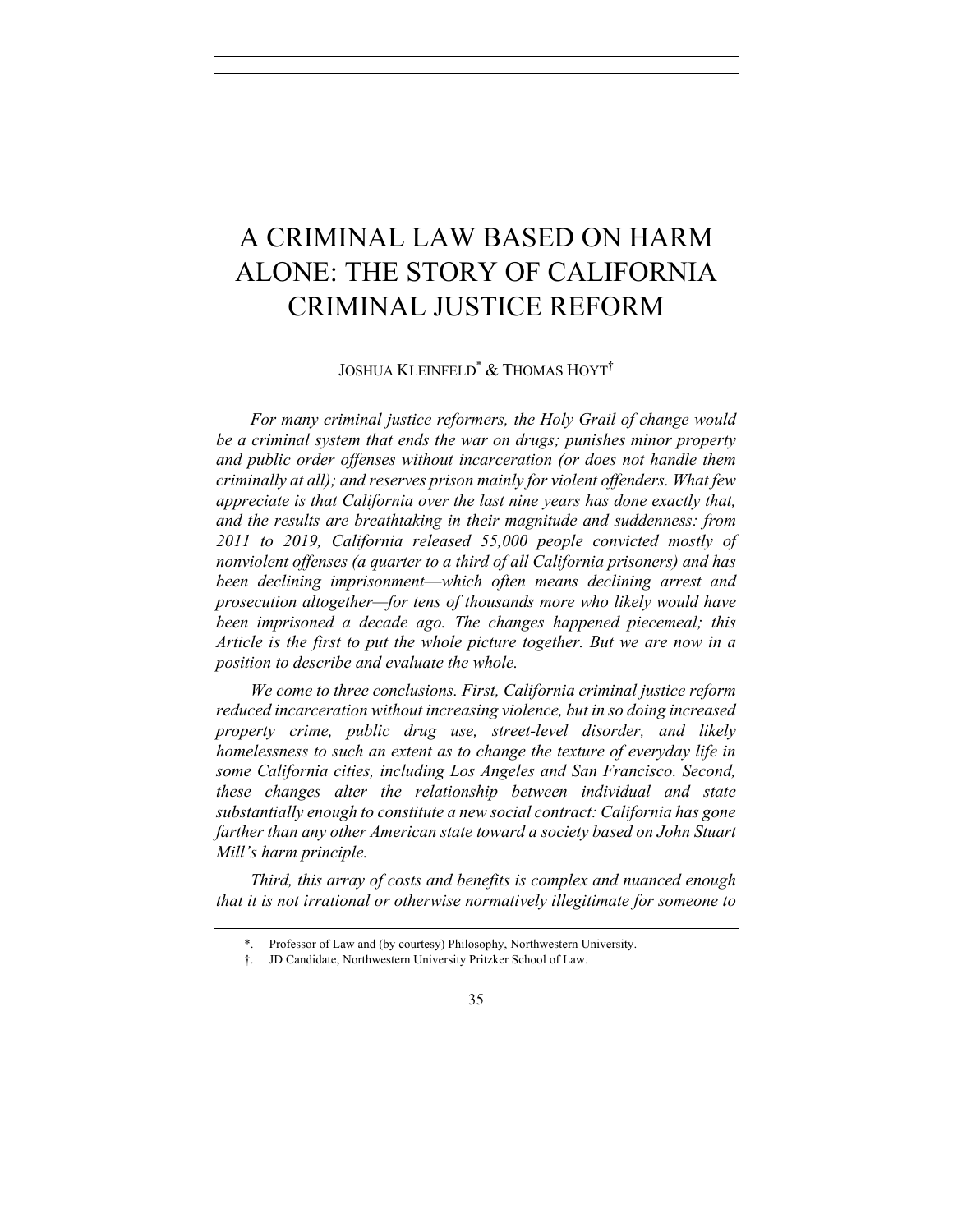# 36 *SOUTHERN CALIFORNIA LAW REVIEW* [Vol. 94:35

*think them either justice-enhancing or -diminishing, good for human welfare or bad for it. But what unequivocally redeems California's new policies* for *California are their democratic credentials: they were accomplished through a series of elections over multiple years at multiple levels of government with a high degree of public deliberation. Criminal justice democratizers and strong proponents of federalism should endorse what California has done as a matter of political self-determination. But they might rationally not want the same thing for their own states.*

# TABLE OF CONTENTS

| I. FROM PRISON OVERCROWDING TO A NEW SOCIAL               |     |
|-----------------------------------------------------------|-----|
|                                                           |     |
| A. MASS INCARCERATION AND COURT-ORDERED MASS RELEASE:     |     |
|                                                           |     |
|                                                           |     |
|                                                           |     |
|                                                           |     |
|                                                           |     |
|                                                           |     |
|                                                           |     |
|                                                           |     |
| II. MORAL CONSIDERATIONS AND DEMOCRATIC                   |     |
|                                                           |     |
|                                                           |     |
| B. DEMOCRATIC CREDENTIALS: DO CALIFORNIANS SUPPORT        |     |
|                                                           | -74 |
| C. CODA: REFORM'S IMPLICATIONS FOR THE CONCEPT OF SERIOUS |     |
|                                                           |     |
|                                                           |     |

# INTRODUCTION

Criminal justice reform has been a leading issue in American politics for a decade or more.<sup>1</sup> The Holy Grail of reform for many advocates would

<sup>1.</sup> As President Obama remarked in a speech about criminal justice reform in 2015: "[W]hen, let's face it, it seems like Republicans and Democrats cannot agree on anything . . . a lot of them agree on this." Barack Obama, President of the U.S., Remarks by the President at the NAACP Conference (July 14, 2015), https://obamawhitehouse.archives.gov/the-press-office/2015/07/14/remarks-president-naacpconference [https://perma.cc/JS9J-3QYN]; *see* Stephanie Clifford, *From the Bench, a New Look at Punishment*, N.Y. TIMES (Aug. 26, 2015), https://www.nytimes.com/2015/08/27/nyregion/from-the-benc h-a-new-look-at-punishment.html [https://perma.cc/F3T9-JKA4]; Carl Hulse, *Unlikely Cause Unites the*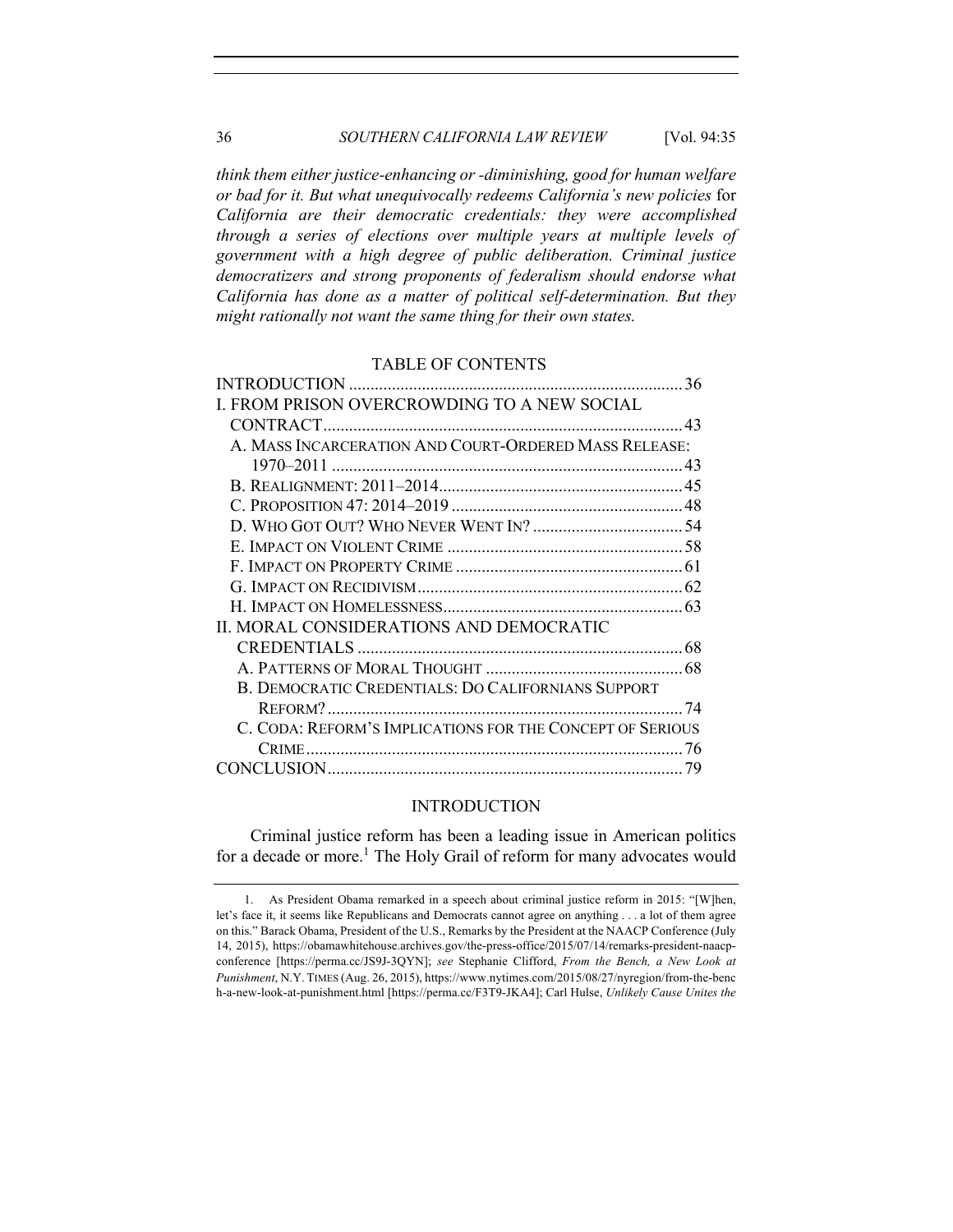be a criminal system that ends the war on drugs, legalizing marijuana and treating other drug use as a matter of private liberty or public health rather than as a matter of criminal wrongdoing; that rejects incarceration as a response to minor property and public order offenses (or, again, takes an altogether noncriminal approach to such offenses); and that reserves prison mainly for violent offenders, sex offenders, and perhaps drug dealers. What few appreciate is that, between 2011 and 2019, California did just that, and we are now in a position to evaluate the early results.

The process by which California so radically altered its criminal system is a case study in the peculiarities of contemporary American government. Jumbled together in it was federal judicial review, direct democracy via state ballot initiatives, representative democracy via state legislation, and an array of local elections, local funding decisions, and local enforcement decisions. There was practical and ideological pressure in a certain direction but no master plan; no one had control of all the pieces and likely no one anticipated how they would all fit together. But to summarize in broad strokes the discussion in Part I, below, change began after four decades of swelling incarceration rates and two decades of prison litigation with a 2011 U.S. Supreme Court case affirming that California prison overcrowding constituted cruel and unusual punishment and that mass prisoner release was necessary to remedy the constitutional violation. <sup>2</sup> The democratic elements of state government then immediately pivoted to reform, with an act of the state legislature in  $2011<sup>3</sup>$  and a popular referendum in  $2014<sup>4</sup>$  that jointly reduced many drug, property, and public order crimes from felonies to misdemeanors, reduced sentences for those crimes, and released many prisoners convicted of those crimes. Notably, the drugs in question were not just marijuana; they included cocaine, heroin, and methamphetamine. The enforcement wing of state government—local mayors, police, and prosecutors—then got involved, wielding their discretionary powers over arrest and prosecution to effectively decriminalize the drug, theft, and public order offenses that state law and public opinion had by then declared to be too minor for felony incarceration. This enforcement-based "decriminalization" depended a great deal on locality, but it is not too much to say that, in some neighborhoods, California has effectively legalized drugs.

*Left and the Right: Justice Reform*, N.Y. TIMES (Feb. 18, 2015), https://www.nytimes.com/2015/02/19/ us/politics/unlikely-cause-unites-the-left-and-the-right-justice-reform.html [https://perma.cc/8EMJ-8X3 5].

<sup>2.</sup> *See* Brown v. Plata, 563 U.S. 493, 545 (2011).

<sup>3.</sup> Public Safety Realignment Act (A.B. 109), 2011 Cal. Stat. 271.

<sup>4.</sup> Safe Neighborhoods and Schools Act (Proposition 47) (2014).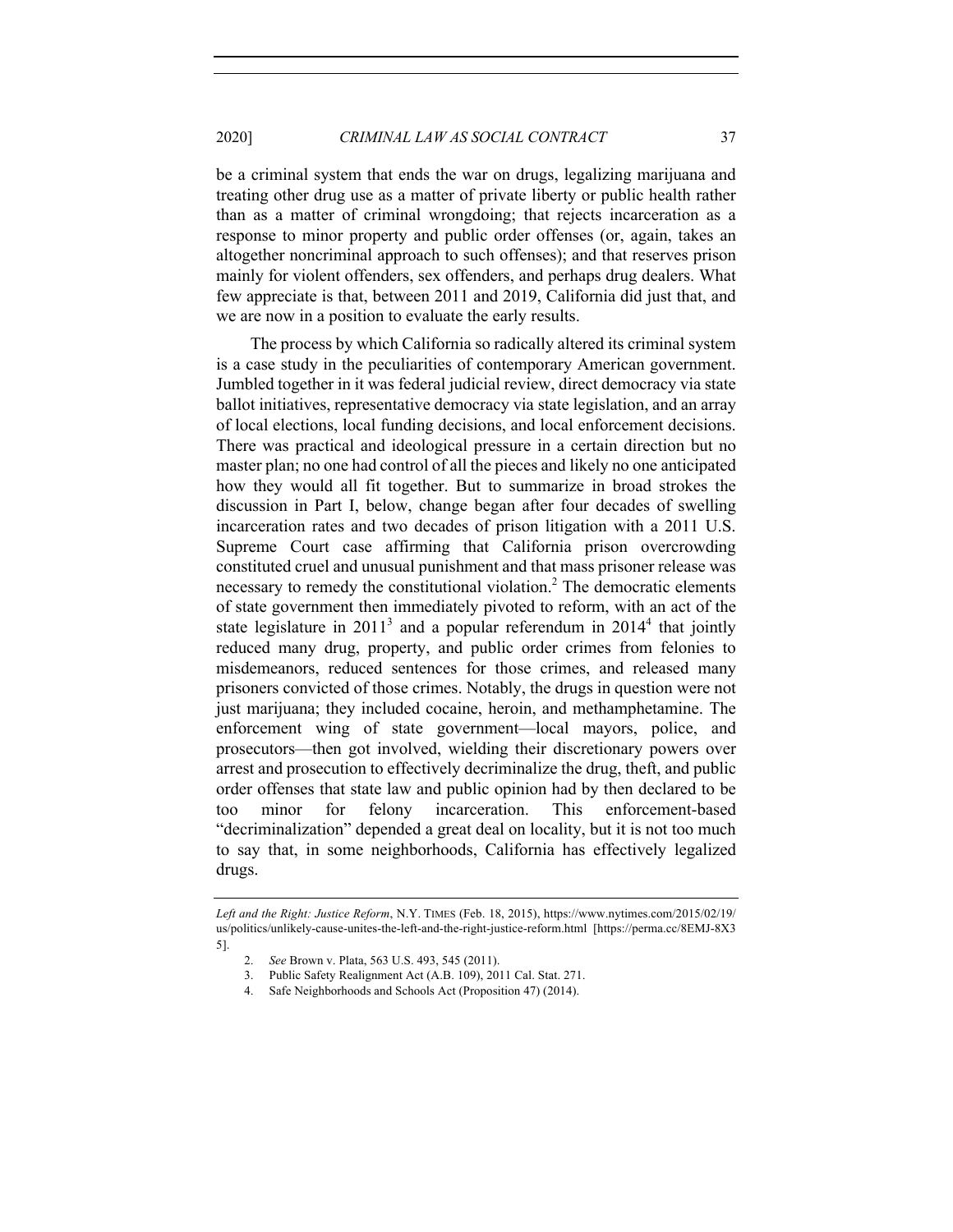The results are breathtaking in their magnitude and suddenness: in the space of five years (2011 to 2016), 55,000 people imprisoned for mostly nonviolent offenses literally walked out of California's jails and prisons— 26% of the state's total prison population at its peak. <sup>5</sup> Tens of thousands more nonviolent offenders never walked in, as crimes that would have been punished harshly a decade earlier came to earn a slap on the wrist in some localities and no arrest at all in others. The impact extends far beyond the prison walls—in a sense, far beyond the criminal justice system. The texture of life in California's public spaces has changed. The scope of acceptable behavior has expanded; the ways in which strangers can behave around and toward one another, and in and toward shared spaces, has been altered, and thus the relationship between individual and state is altered. In short, California has a new social contract.<sup>6</sup>

Our first goal in this Article is just to describe concretely what happened in those years of California criminal justice reform. No published work has done that before. This Article is the first to put the pieces of the reform puzzle together.

Our second goal is to articulate the terms of California's new social contract. We conclude that California over the last decade has gone farther than any other American state toward a society based on John Stuart Mill's harm principle. Mill wrote: "[T]he only purpose for which power can be rightfully exercised over any member of a civilized community, against his will, is to prevent harm to others."<sup>7</sup> California's version of this principle is not quite like Mill's, insofar as Mill was concerned with property rights as well as bodily rights, and focused as much on the coercive force of public opinion as on the operation of government, while in California criminal justice today, "harm" is understood mainly in terms of violence, health, or physical hazard—that is, in bodily terms. But Mill's principle has never been an ordinary item of philosophy, restricted in its meaning to that given it in Mill's text, restricted in its followers to Mill's readers. The principle

<sup>5.</sup> MAGNUS LOFSTROM, MIA BIRD & BRANDON MARTIN, PUB. POLICY INST. OF CAL., CALIFORNIA'S HISTORIC CORRECTIONS REFORMS 3, 6 (2016).

<sup>6.</sup> *See Social Contract*, ENCYCLOPEDIA BRITANNICA (Aug. 6, 2019), https://www.britannica.co m/topic/social-contract [https://perma.cc/Y2GC-L3L3] (defining the social contract as "an actual or hypothetical compact or agreement between the ruled and their rulers, defining the rights and duties of each"); *see also* JEAN-JACQUES ROUSSEAU, THE SOCIAL CONTRACT 15 (Ernest Rhys ed., G. D. H. Cole trans., E. P. Dutton & Co. 2d reprt. ed. 1920) (1762) ("Each of us puts his person and all his power in common under the supreme direction of the general will, and, in our corporate capacity, we receive each member as an indivisible part of the whole.").

<sup>7.</sup> JOHN STUART MILL, ON LIBERTY 80 (David Bromwich & George Kateb eds., Yale Univ. Press 2003) (1859).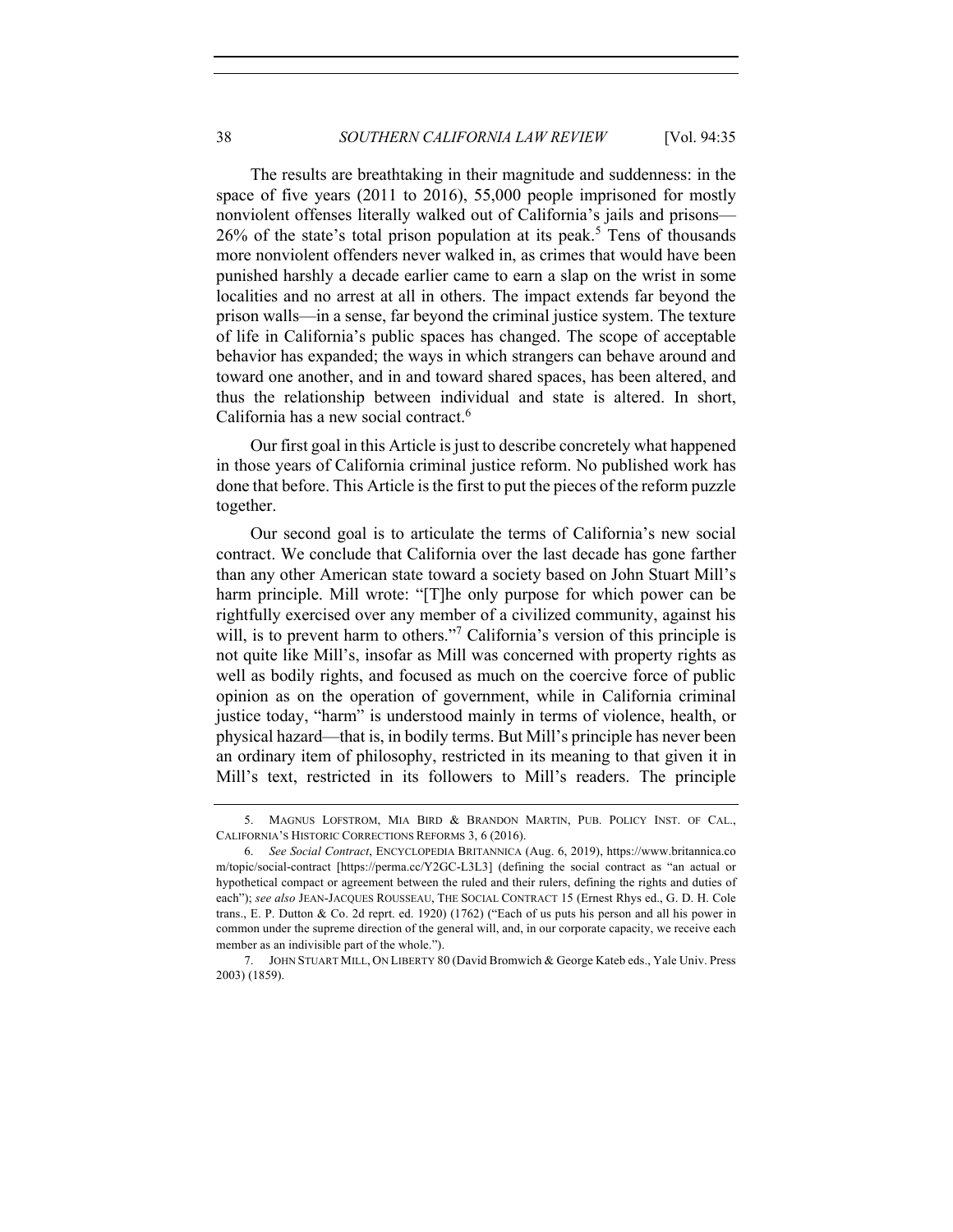preceded Mill,<sup>8</sup> and its life in the century-and-a-half since Mill wrote has always been defined by a discourse among adherents about what sorts of acts are sufficient in kind and magnitude to constitute "harm."9 The principle is less the possession of a particular philosopher than it is an emanation of a certain kind of civilization. It is in that sense that California has adopted Mill's principle. The direction of change in California is Mill's. The underlying attitudes are Mill's, at least with respect to state force (perhaps not as to the tyranny of opinion). And just as Mill argued that a society based on the harm principle would both reflect and foster virtues of toleration, California is moving toward a political culture in which it is a mark of good character not to object to what others do in public spaces provided they do not cause bodily harm. It might perhaps be more accurate to say, not that California has adopted *Mill*'s harm principle, but that California has joined a current of thought to which Mill most unforgettably gave voice.

Our third goal in this Article is to think through California's transformation normatively. Our conclusion is that the moral stakes in California criminal justice reform are complex and nuanced enough that it is not irrational or otherwise normatively illegitimate for someone to think them either justice-enhancing or -diminishing, good for human welfare or bad for it—at least, no such verdict should be seen as obvious. But what unequivocally redeems California's choices *for* California is their democratic credentials. Notwithstanding the fact that the opening shot was a U.S. Supreme Court decision, every subsequent step has been highly responsive to voters, and there have been many such steps—many instances of voters at different levels of government engaging in serious public deliberation and making their voices heard at the polls. In other words, if one focuses on the first-order normative question of whether California's transformation has been, on balance, justice- and welfare-enhancing, there

<sup>8.</sup> In 1789, seventy years before Mill's essay, the revolutionary French National Assembly adopted the Declaration of the Rights of Man and of the Citizen. Translated, Article Four states: "Liberty consists in the power to do anything that does not injure others; accordingly, the exercise of the natural rights of each man has for its only limits those that secure to the other members of society the enjoyment of these same rights. These limits can be determined only by law." Article Five states: "The law has the right to forbid only such actions as are injurious to society. Nothing can be forbidden that is not interdicted by the law, and no one can be constrained to do that which it does not order." FRANK MALOY ANDERSON, THE CONSTITUTIONS AND OTHER SELECT DOCUMENTS ILLUSTRATIVE OF THE HISTORY OF FRANCE, 1789–1907, at 15, 59–60 (1967). The comparison between the Declaration and Mill's harm principle comes from WILLIAM J. STUNTZ, THE COLLAPSE OF AMERICAN CRIMINAL JUSTICE 74–78 (2011).

<sup>9.</sup> *See, e.g.*, 1 JOEL FEINBERG, THE MORAL LIMITS OF THE CRIMINAL LAW: HARM TO OTHERS 31–36 (1984) (limiting the harm principle to "setbacks of interests that are wrongs, and wrongs that are setbacks to interest"); H.L.A. HART, LAW, LIBERTY AND MORALITY, at vi, 4–6 (1963) (defending and developing Mill's principle in a storied debate with Lord Patrick Devlin over the criminalization of homosexual sex).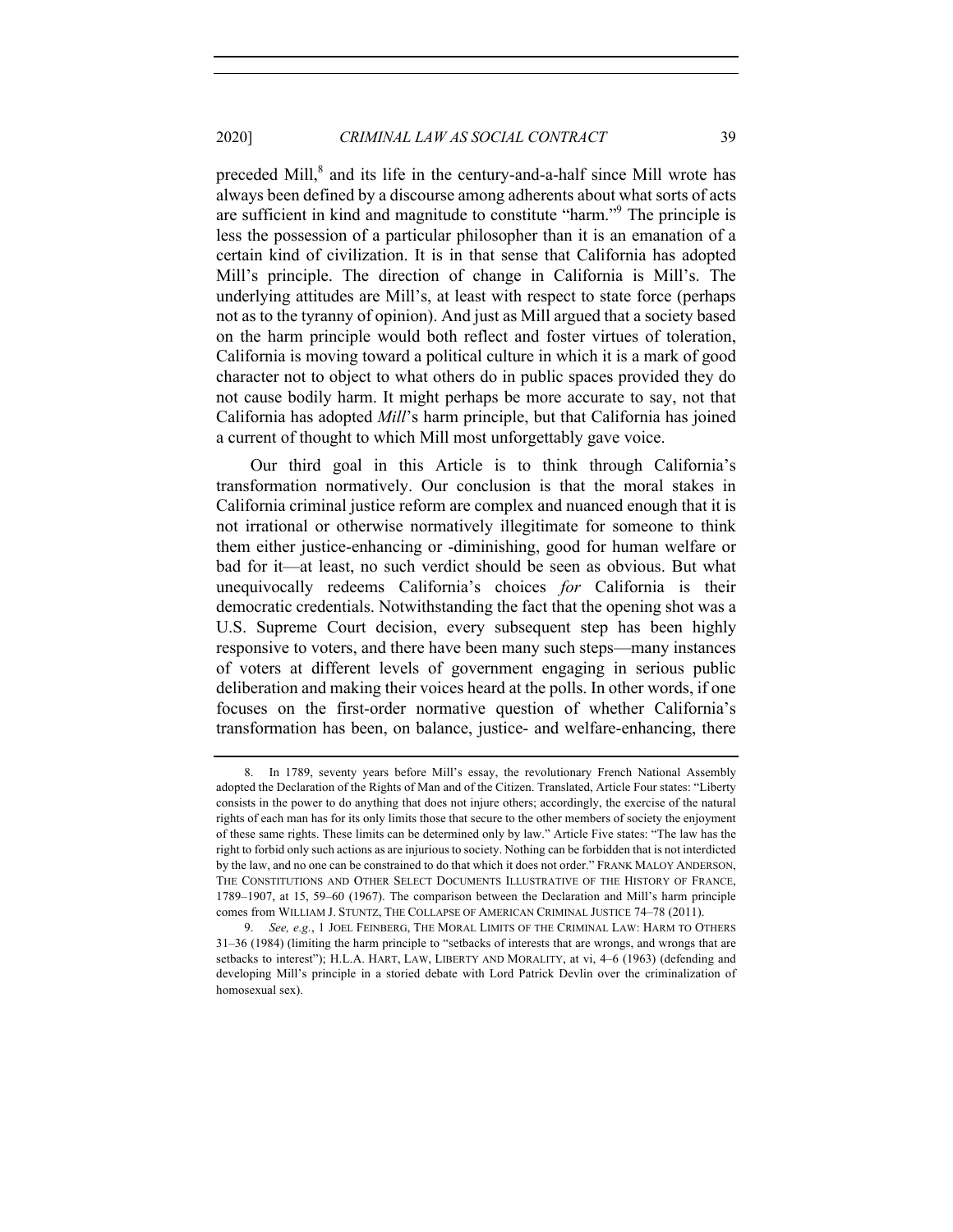are good arguments on both sides. If one focuses on the second-order normative question of whether California's transformation reflects the will of a democratic people, the answer is a clear yes. Democratizers in criminal justice and other strong proponents of federalism should therefore endorse what California has done as a matter of political self-determination. But they might rationally not want the same thing for their own polities.

Pulling these threads together, our thesis is this: California's social contract now reflects the conviction that a high degree of homelessness, drug use, and petty theft—a high degree of what used to be called or associated with "vagrancy"—is a price worth paying for decarceration. Put more abstractly, California's social contract now accommodates a high degree of public disorder as the price worth paying for a high degree of personal liberty. This tradeoff should be endorsed *for* California because it reflects Californians' democratic will. But whether other states wish to follow California's lead will depend on whether they want to similarly amend their social contracts.

Part I will take up the descriptive question of how criminal justice reform unfolded in California. Part II turns to the normative question of how we should evaluate reform. The Conclusion examines what reform means for California's social contract.

In multiple ways, this Article reflects ideas developed elsewhere in the work of Joshua Kleinfeld. While our aim here is to have a light touch on matters of theory, it is worth taking note of this larger theoretical backdrop at the outset. Kleinfeld has propounded a theory under which criminal law

has a distinctive role to play in the social world, a function that gives it a different center from other areas of law, because criminal law is the primary legal institution by which a community reconstructs the moral basis of its social order, its ethical life, in the wake of an attack on that ethical life. 10

This theory, "reconstructivism," focuses on the ways in which crime and punishment reflect and define a society's moral culture: where an act is "of such a nature as to attack the values on which social life is based," societies respond with measures of condemnation and control designed to reaffirm or "reconstruct" their "violated normative order."<sup>11</sup> A theft, for example, performatively denies rights of property; punishing theft reaffirms rights of

<sup>10.</sup> Joshua Kleinfeld, *Reconstructivism: The Place of Criminal Law in Ethical Life*, 129 HARV. L. REV. 1485, 1489 (2016).

<sup>11.</sup> Joshua Kleinfeld, *Three Principles of Democratic Criminal Justice*, 111 NW. U. L. REV. 1455, 1457–58 (2017).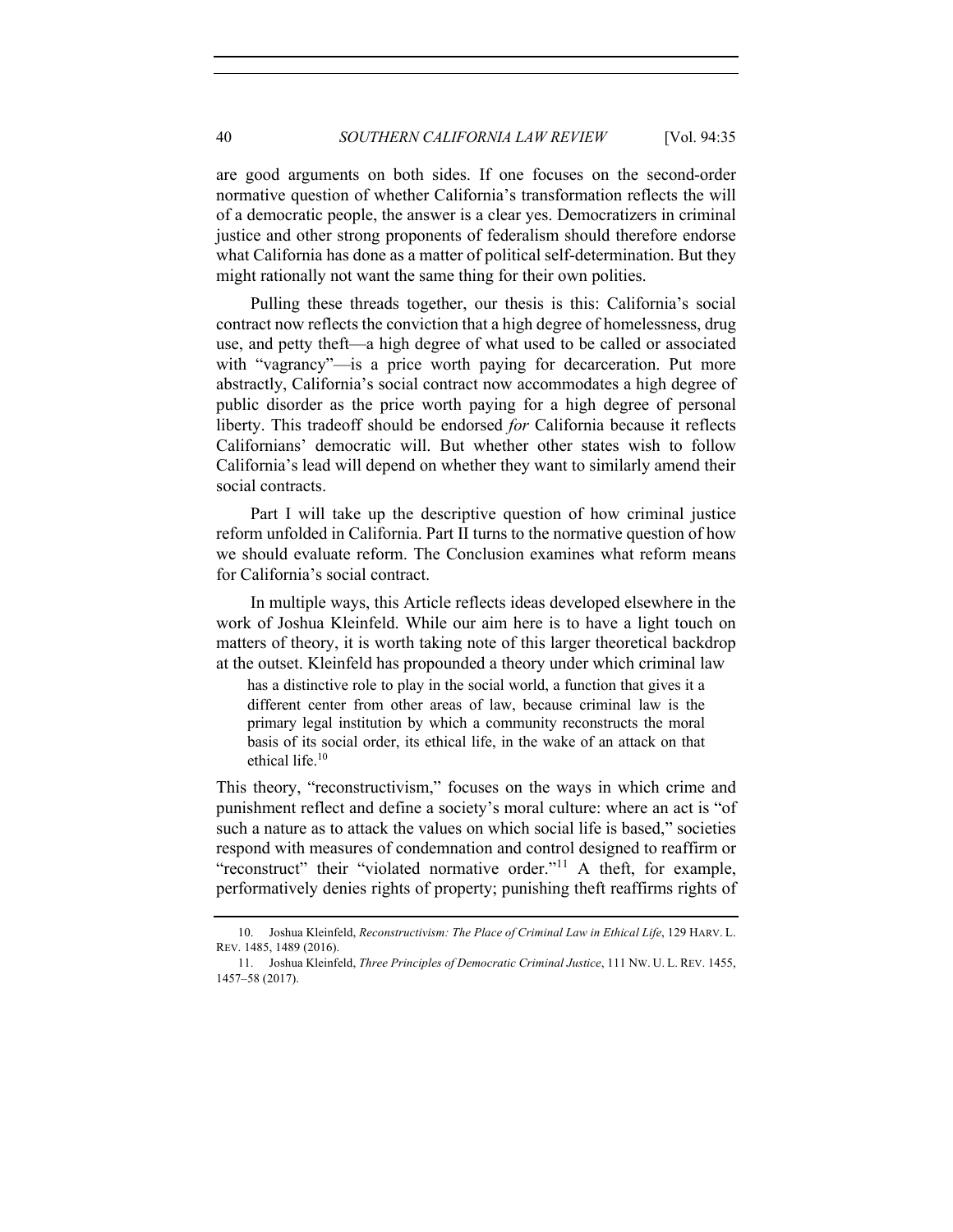property. An assault performatively denies rights of physical security; punishing assault shows that society's commitment to physical security is undimmed. "To use the clichéd but helpful metaphor, where crime tears the social fabric, criminal law's distinctive function is to restitch it."<sup>12</sup>

An implication is that criminal law is the repository of those normative commitments whose systematic violation would undo a society's form of life. Criminal law thus has something to teach us about "the terms of the social contract."<sup>13</sup> We punish that which, if unpunished, would change the kind of society we have. That is sometimes a good thing, sometimes a bad one, but always instructive regarding who we are.

Societies particularly reveal their fundamental norms in deciding whom to *exclude*. "Punishment is not just about hard treatment or control; it is also about *social membership*. Punishment is among other things an instrument of communal self-definition and social exclusion, an element in an ongoing societal conversation about the terms of social life."<sup>14</sup> From formal exile, ostracism, and death, to civil invisibility, the small-scale banishment of being ushered out of public spaces, and above all the banishment implicit in the very nature of imprisonment, the history of punishment is filled to the brim with formulas of exclusion. Exclusion tells us when a society is so unwilling to tolerate a certain form of behavior that it becomes unwilling to live with the kind of *person* who behaves in the prohibited way, crossing the line from act to actor, from condemning and discouraging to, in a sense, withdrawing citizenship. These acts of exclusion-for-wrongdoing thus delimit with particular clarity the terms on which a society's social life is based—its social contract.

It follows as a matter of scholarly methodology that one can, as it were, "read" a part of a society's social contract from its practices of punishment and especially its practices of exclusionary punishment: "The central methodological idea . . . is that our existing social practices and institutions imply or reflect certain normative commitments—that values are *immanent* in our social practices and institutions—and that one important philosophical project in the law is to bring those immanent normative commitments to light."<sup>15</sup> Bringing those values to light is also to "expose them to a distinctive" kind of critique,<sup>"16</sup> that is, critique from an internal point of view, or at least critique only after understanding them from an internal point of view. That

<sup>12.</sup> *Id.* at 1458.

<sup>13.</sup> Joshua Kleinfeld, *Two Cultures of Punishment*, 68 STAN. L. REV. 933, 933, 941 (2016).

<sup>14.</sup> *Id.* at 941.

<sup>15.</sup> Joshua Kleinfeld, *A Theory of Criminal Victimization*, 65 STAN. L. REV. 1087, 1151 (2013).

<sup>16.</sup> *Id.*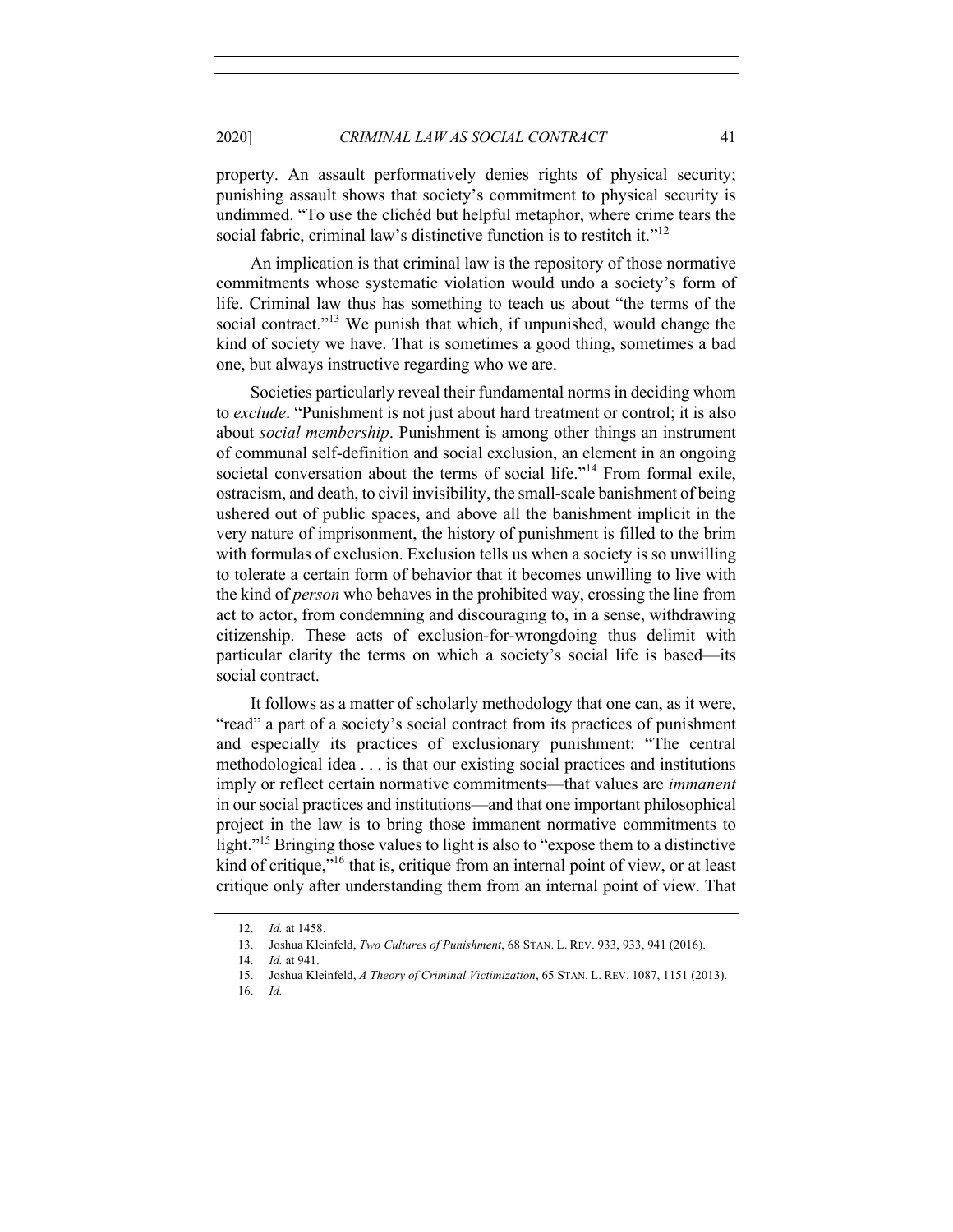is exactly our project in this Article: we examine California's practices of punishment, particularly with respect to exclusion, to bring to light and expose to question the changing terms of California's social contract.

Above all, this Article carries forward the project of radical democracy in criminal justice reform set forth in Kleinfeld's *Manifesto of Democratic Criminal Justice*, <sup>17</sup> *Three Principles of Democratic Criminal Justice*, <sup>18</sup> and *White Paper of Democratic Criminal Justice*. <sup>19</sup> If criminal law is to reconstruct a culture's violated moral order, it must have a democratic political organization; it must be authored by "We the People."

"Democracy" as we use that term in the movement to democratize criminal justice . . . submits the law and administration of criminal justice to public deliberation and to the values embedded in the way we live together as a culture, rather than treating it mainly as a tool of social management under the control of our institutional bureaucracies; . . . [It is] given into the hands of local communities as an instrument of collective self-determination and cultural self-creation . . . . Our conception of democracy is thus antibureaucratic, deliberative, and participatory under a constitutional structure. Or to put all that in as few words as I can muster: the democratization movement stands for the "We the People" principle in criminal justice. $20$ 

For a democratizer, the best normative argument in favor of a society's criminal law, barring exceptional cases, is that the law was arrived at through genuinely democratic means and substantively reflects the will of the people whose society it helps define. Our normative shift in this Article from the question, "Is California criminal justice reform good or bad for justice and welfare?" to "Does California criminal justice reform reflect Californians' democratic will?" reflects this larger normative backdrop. One might agree or disagree with what California has done, but it is truly Californian, and that is typically the most important thing that can be said of any criminal law.

Indeed, California criminal justice reform shows just how radical and interesting true democracy in criminal justice can be. For those of us who prize democratization in criminal law, one of the reasons we prize it so is our faith in democracy's transformative potential. California's example now

<sup>17.</sup> Joshua Kleinfeld, *Manifesto of Democratic Criminal Justice*, 111 NW. U. L. REV. 1367 (2017).

<sup>18.</sup> Kleinfeld, *supra* note 11.

<sup>19.</sup> Joshua Kleinfeld, Laura I. Appleman, Richard A. Bierschbach, Kenworthey Bilz, Josh Bowers, John Braithwaite, Robert P. Burns, R A Duff, Albert W. Dzur, Thomas F. Geraghty, Adriaan Lanni, Marah Stith McLeod, Janice Nadler, Anthony O'Rourke, Paul H. Robinson, Jonathan Simon, Jocelyn Simonson, Tom R. Tyler & Ekow N. Yankah, *White Paper of Democratic Criminal Justice*, 111 NW. U. L. REV. 1693 (2017) [hereinafter *White Paper*].

<sup>20.</sup> Kleinfeld, *supra* note 17, at 1397.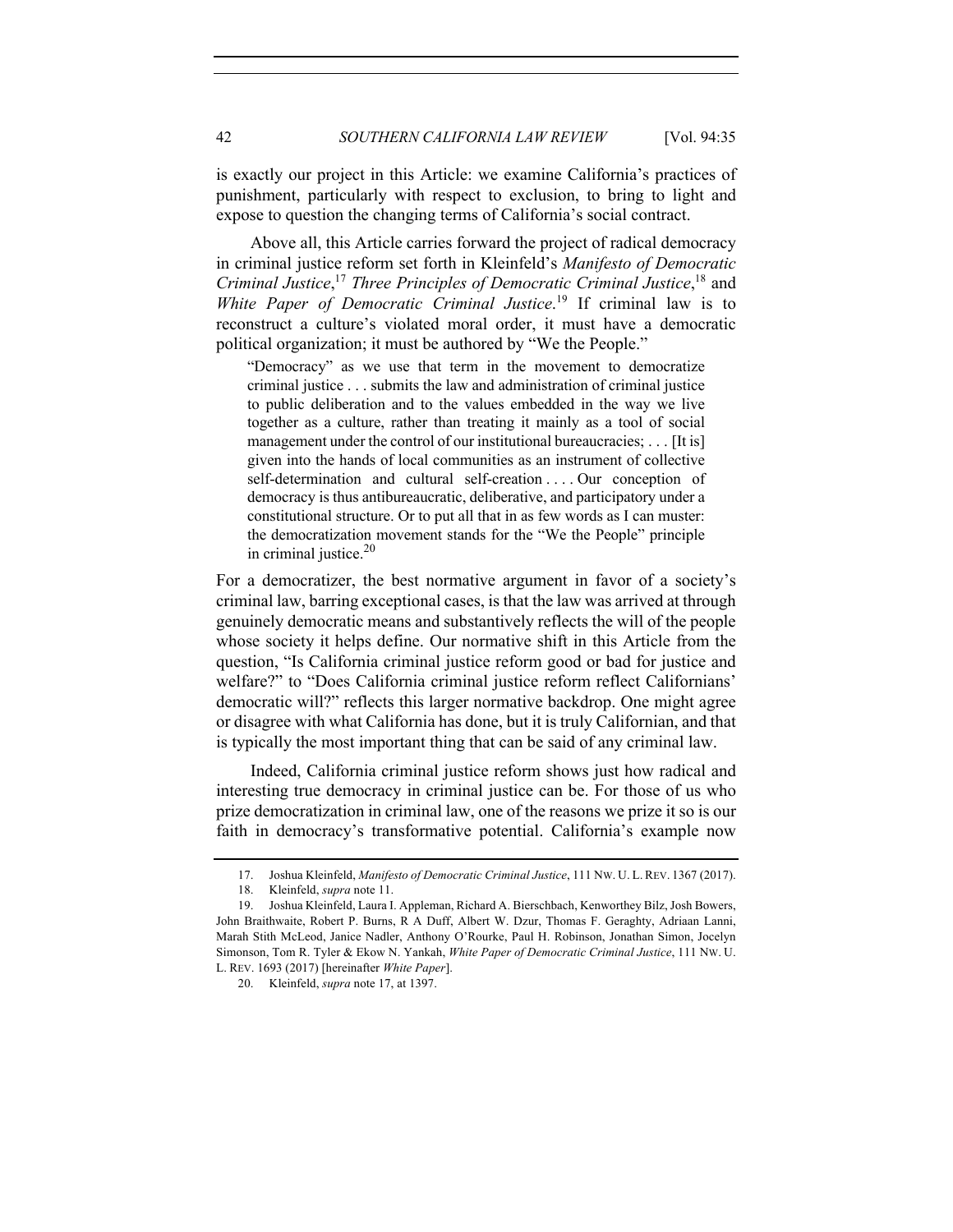joins the growing body of evidence demonstrating that potential. Others not presently in the democratization camp, but who also think American criminal law stands in urgent need of reform, should consider this evidence.

A final note: This Article was mostly written in 2019 and early 2020, before the 2020 pandemic led California and other states to release prisoners in order to reduce infection rates, and before the 2020 protest movements touched off by the deaths of George Floyd and other Black Americans. The events of 2020 are likely to increase the decarceration and decriminalization trends to which California was already committed in 2019. The descriptive portion of this Article thus presents a snapshot of California criminal justice reform just before the explosive events of 2020. The story isn't over, but its direction was clear before COVID-19 and before George Floyd's death.

# I. FROM PRISON OVERCROWDING TO A NEW SOCIAL CONTRACT

Part I is a narrative of how California criminal justice reform unfolded, and the narrative presents a scholarly dilemma. To tell the story requires empirical claims that in some cases have not been demonstrated according to the extraordinarily rigorous standards of contemporary empirical social science. To insist on those standards would leave the story in essential respects untold; not to insist on them reduces the certainty of our conclusions. Our view is that, in these circumstances, it is reasonable to sacrifice some empirical rigor, appealing to available evidence and intuition to make a good causal argument, while admitting that further empirical work could revise the argument. This then is our disclaimer. Some of our causal claims involve jumps, but we think they are plausible jumps.

# A. MASS INCARCERATION AND COURT-ORDERED MASS RELEASE: 1970– 2011

In the 1970s, like the rest of the country, California began incarcerating more offenders and doling out longer sentences. In the thirty years between 1980 and 2010 alone, California increased its prison population by 572%.<sup>21</sup> Prison construction, however, failed to keep pace and overcrowding became endemic. By the 2000s, prisons operated at 200% and sometimes 300% of their intended capacity.<sup>22</sup> On any given night, over 15,000 inmates slept on "bad beds" (double or triple bunks crammed into nonhousing areas like

<sup>21.</sup> Jody Sundt, Emily J. Salisbury & Mark G. Harmon, *Is Downsizing Prisons Dangerous? The Effect of California's Realignment Act on Public Safety*, 15 CRIMINOLOGY & PUB. POL'Y 315, 316 (2016). 22. *Id.* at 317.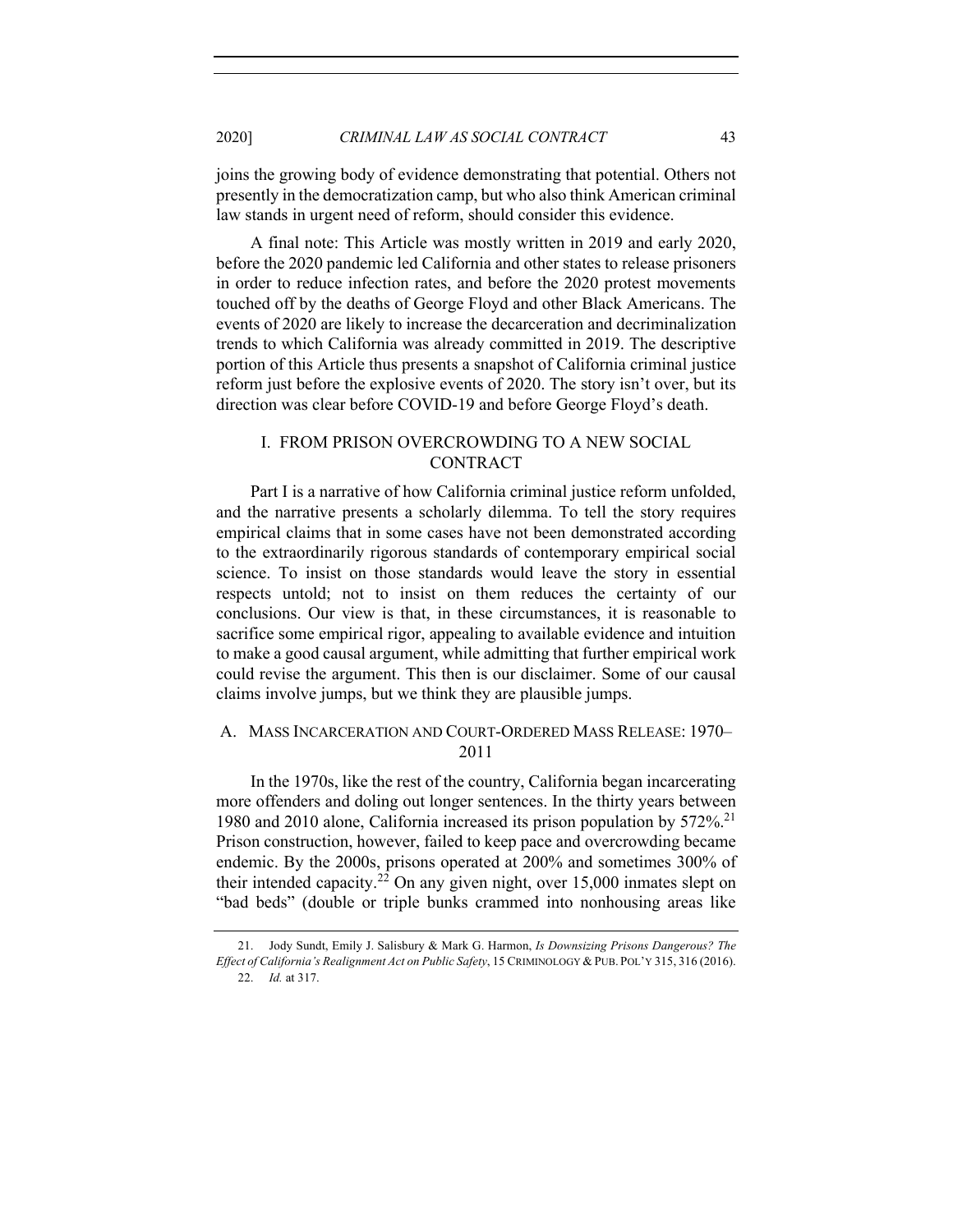cafeterias and gymnasiums).<sup>23</sup> Access to healthcare became all but impossible and approximately one inmate per week committed suicide, a rate 80% higher than the national average for prison populations.<sup>24</sup> In 2006, at the height of the crisis, Governor Arnold Schwarzenegger proclaimed a "Prison Overcrowding State of Emergency," citing an increased risk of violence and health risks from "thousands of gallons of sewage spills and environmental contamination."<sup>25</sup> The decree enabled California to move some inmates to prisons in other states but did nothing to stem the inflow of offenders or build new prisons.<sup>26</sup>

In 2009, as 156,352 prisoners crammed into facilities meant to accommodate 80,000, a three-judge district court panel found that overcrowding in California's prison system so inhibited access to medical and mental health care that it violated the Eighth Amendment's prohibition on cruel and unusual punishment.<sup>27</sup> The panel issued an injunction ordering California to release prisoners in order to reduce overcrowding, reasoning that such releases were authorized under the Prison Litigation Reform Act ("PLRA") to remedy the Eighth Amendment violation.<sup>28</sup>

In 2011, the United States Supreme Court affirmed this judgment in the landmark case of *Brown v. Plata*. <sup>29</sup> Justice Kennedy, writing for the majority, held that "[t]he medical and mental health care provided by California's prisons falls below the standard of decency that inheres in the Eighth Amendment," that "a remedy will not be achieved without a reduction in overcrowding," and that the district court's decision to reduce overcrowding through a prisoner release order was "authorized by Congress in the PLRA."<sup>30</sup> The majority buttressed these findings with photographs of bunks crammed into common spaces and the narrow holding cells used for mental health patients, which Kennedy likened to "telephone-booth sized cages without toilets."<sup>31</sup> The Court affirmed the District Court's order requiring California to reduce its prison population to roughly 110,000—137.5% of

<sup>23.</sup> *Id.*

<sup>24.</sup> *Id.*; Brown v. Plata, 563 U.S. 493, 504 (2011).

<sup>25.</sup> Arnold Schwarzenegger, Governor of Cal., Prison Overcrowding State of Emergency Proclamation (Oct. 4, 2006), https://www.library.ca.gov/Content/pdf/GovernmentPublications/executive -order-proclamation/38-Proc-2006-93.pdf [https://perma.cc/5YAP-Y3GB].

<sup>26.</sup> *See* Jennifer Warren, *State Prison Crowding Emergency Declared*, L.A. TIMES (Oct. 5, 2006, 12:00 AM), https://www.latimes.com/archives/la-xpm-2006-oct-05-me-prison5-story.html [https://per ma.cc/9QN6-C88K].

<sup>27.</sup> *See* Coleman v. Schwarzenegger, 922 F. Supp. 2d 882, 908, 912, 949 (E.D. Cal. 2009).

<sup>28.</sup> *See id.* at 889, 965.

<sup>29.</sup> *Plata*, 563 U.S. at 545.

<sup>30.</sup> *Id.*

<sup>31.</sup> *Id.* at 503, 549–50.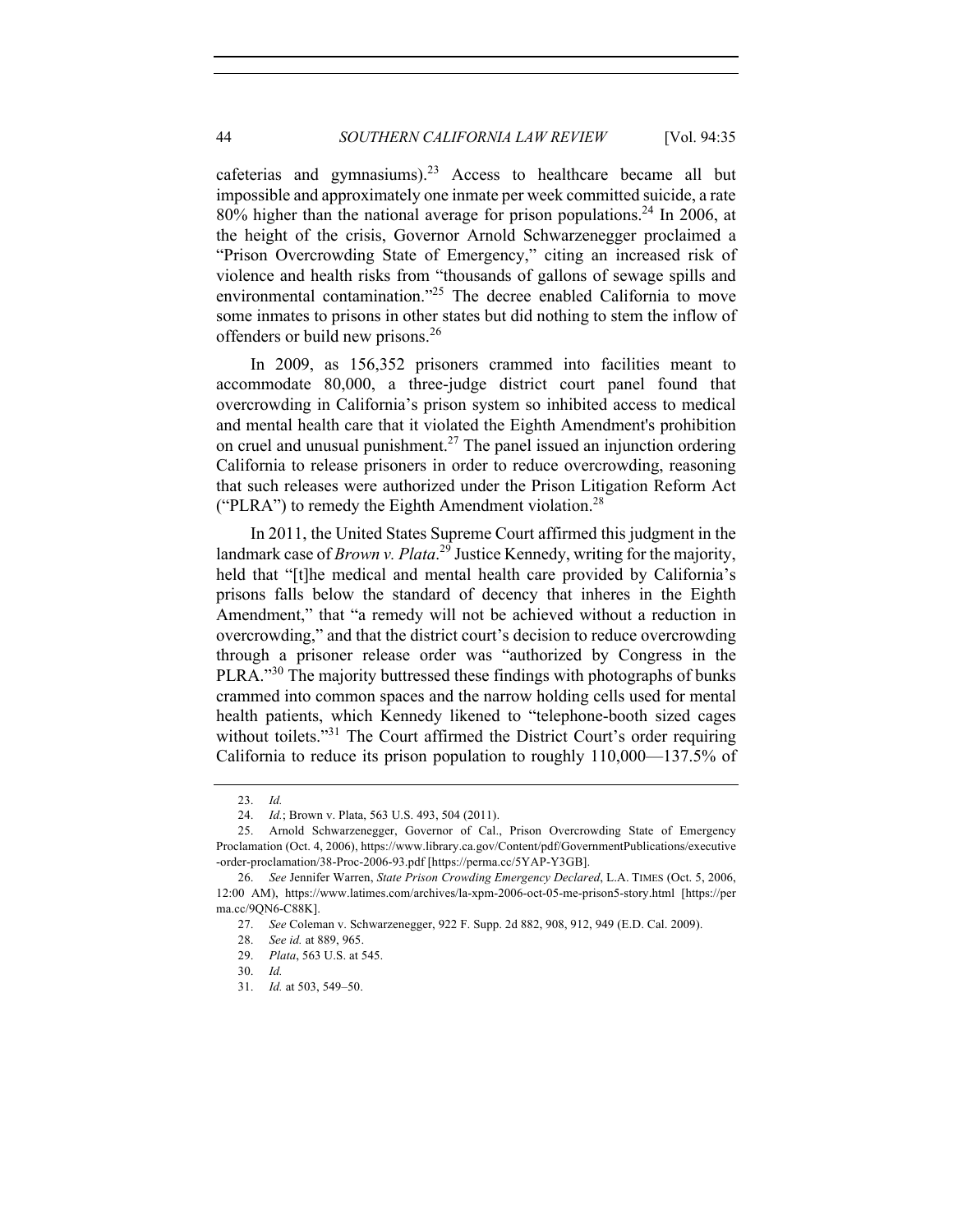design capacity—within two years, evidently reasoning that the overcrowding did not become severe enough to constitute an Eighth Amendment violation until the 137.5% mark.<sup>32</sup>

In theory, California could have accommodated the Court's decision by building new prisons rather than releasing prisoners. But even in the text of the *Plata* decision, the Court recognized that pragmatically, there was "no realistic possibility that California would be able to build itself out of [the] crisis."<sup>33</sup> California was running a \$26 billion deficit in  $2011$ .<sup>34</sup> Adequate prison construction was estimated to cost \$7.5 billion plus an additional \$1.6 billion per year in upkeep.<sup>35</sup> Mass release was the only constitutional remedy California could afford. The Court's decision thus effectively required releasing some  $46,000$  convicted felons.<sup>36</sup> Kennedy concluded that the mass release would be the "least intrusive means necessary to correct the violation."37

#### B. REALIGNMENT: 2011–2014

California responded to *Plata* with "The California Public Safety Realignment Act," or "Realignment" as the law is commonly known.<sup>38</sup> Governor Jerry Brown championed it; the California state legislature supported it; and the new law took effect on October 1, 2011, less than five months after the *Plata* ruling.<sup>39</sup>

Realignment "reduced" the prison population in three ways. Since the *Plata* benchmark only applied to state prisons, the first was simply to reallocate inmates from prisons to jails. Before Realignment, the default for all inmates convicted of a felony was to go to state prison. After Realignment, so-called "non-non-nons"—felons convicted of nonviolent, nonserious, nonsexual offenses—served their time in county jails, alongside

<sup>32.</sup> *See id.* at 545.

<sup>33.</sup> *Id.* at 528.

<sup>34.</sup> Joan Petersilia & Jessica Greenlick Snyder, *Looking Past the Hype: 10 Questions Everyone Should Ask About California's Prison Realignment*, 5 CAL. J. POL. & POL'Y 266, 302 (2013).

<sup>35.</sup> *Id*. at 303.

<sup>36.</sup> *Plata*, 563 U.S. at 510.

<sup>37.</sup> *See id.* at 530, 545 (citing 18 U.S.C. § 3626(a)); *see also id.* at 558 (Scalia, J., dissenting) ("Admittedly, the [District Court] did not generate that number entirely on its own; it heard the numbers 130% and 145% bandied about by various witnesses and decided to split the difference.").

<sup>38.</sup> Public Safety Realignment Act (A.B. 109), 2011 Cal. Stat. 271.

<sup>39.</sup> *See* Paige St. John, *Gov. Jerry Brown's Prison Reforms Haven't Lived Up to His Billing*, L.A. TIMES (June 21, 2014, 7:30 PM), https://www.latimes.com/local/politics/la-me-ff-pol-brown-prisons-201 40622-story.html [https://perma.cc/3EBM-M2Q7].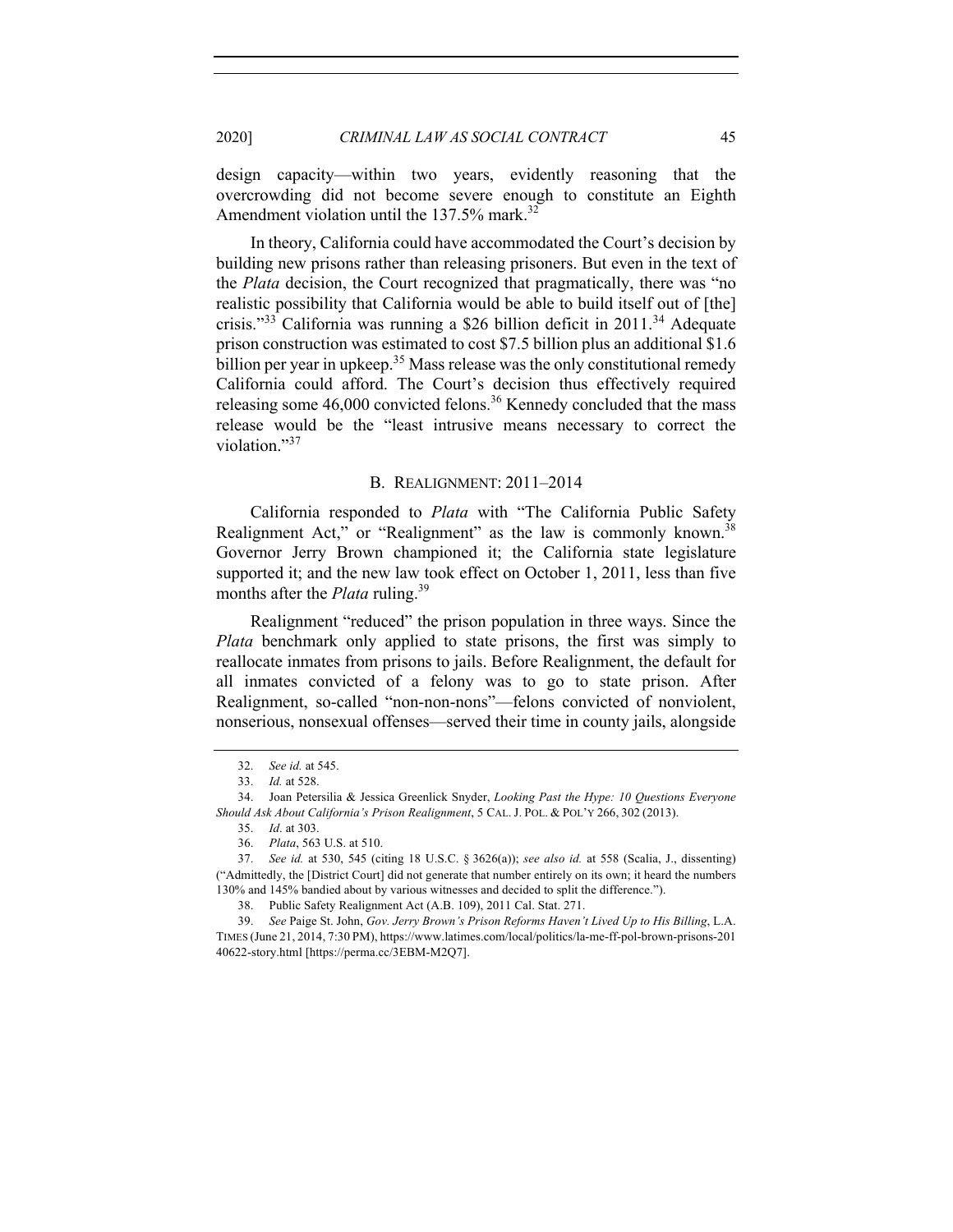misdemeanor convicts and pretrial detainees.<sup>40</sup>

Second, Realignment *did* shorten sentences—indeed, shortened them substantially and for huge numbers of offenders—but did so in such a bureaucratic way as to almost pass beneath public notice. Realignment required that all jail (not prison) inmates receive four days of custody credit for every two they spent behind bars.<sup>41</sup> That functionally cut sentences in half: serving one year counts as serving two; serving two years counts as serving four. Convicted inmates in California jails—that is, misdemeanants and non-non-non felons—now serve only half of their announced sentences.

Third, Realignment changed the system of post-release supervision facing non-non-nons, shortening or eliminating the period of supervision, shortening sentences for those who do violate the terms of their conditional release, moving reincarceration for violators from prisons into jails, and shifting authority over the process from prison systems to jail systems.<sup>42</sup> All this is, again, bureaucratic, technical, and more important than it might seem. Parole and probation violators accounted for a quarter of the total number of people incarcerated in California in 2018.<sup>43</sup> Shortening the window in which

<sup>40.</sup> The structure of the Realignment statute is to list some 500 different felonies that would previously have yielded prison terms and to state that they are all now to be sentenced "pursuant to subdivision (h) of Section 1170 of the Penal Code"—a phrase that is repeated over 800 times in the statutory text. *See, e.g.*, Public Safety Realignment Act (A.B. 109), *supra* note 38, § 2. Section 1170 was already the state's primary trial court sentencing provision. The new (h) subdivision—California Penal Code  $\S$  1170(h)— prescribes a county jail rather than prison sentence for all those 500 or so felonies, where the sentence can be no longer than three years unless otherwise specified in the statute defining the offense, with four groups excluded from the benefit: defendants currently or previously convicted of "serious" felonies (defined by reference to Penal Code §1192.7(c)), defendants currently or previously convicted of "violent" felonies (defined by reference to Penal Code § 667.5(c)), defendants currently or previously required to register as a sex offender (defined by reference to Penal Code Chapter 5.5), and defendants subject to the "aggravated white collar crime enhancement" for a pattern of fraud or embezzlement (defined by reference to Penal Code § 186.11). *See also* Albert Camacho & Mark Harvis, *Realignment of California's Criminal Justice Policies*, L.A. LAWYER., Apr. 2012, at 15.

<sup>41.</sup> Mechanically, the Realignment statute amended California Penal Code § 4019—the portion of the penal code that specified how much custody credit someone should get per day spent in county jail: "It is the intent of the Legislature that if all days are earned under this section, a term of four days will be deemed to have been served for every two days spent in actual custody." Public Safety Realignment Act (A.B. 109), *supra* note 3838, § 482; CAL. PENAL CODE § 4019(f). There is a nuance here: before Realignment, California jail inmates *already* received extra custody credit for every actual day of custody served, such that, assuming good behavior, they served only two-thirds of their announced sentence. Realignment did two things: it made the custody credit system more generous—from two-thirds to onehalf—and, by shifting the non-non-non felons from prison to jail, expanded the number of inmates eligible for it. *See* Camacho & Harvis, *supra* note 40, at 17.

<sup>42.</sup> Public Safety Realignment Act (A.B. 109), *supra* note 3838, § 479; CAL. PENAL CODE §§ 3450-3458; *see also* Sundt et al., *supra* note 21, at 318.

<sup>43.</sup> Michael Finch II, *Why 'Technical' Violations Are Still Sending Ex-Cons Back to California Lockups*, SACRAMENTO BEE (June 27, 2019, 6:23 AM), https://www.sacbee.com/news/california/ article231975682.html [https://perma.cc/K6NX-FT4D] ("[A] quarter of the people incarcerated in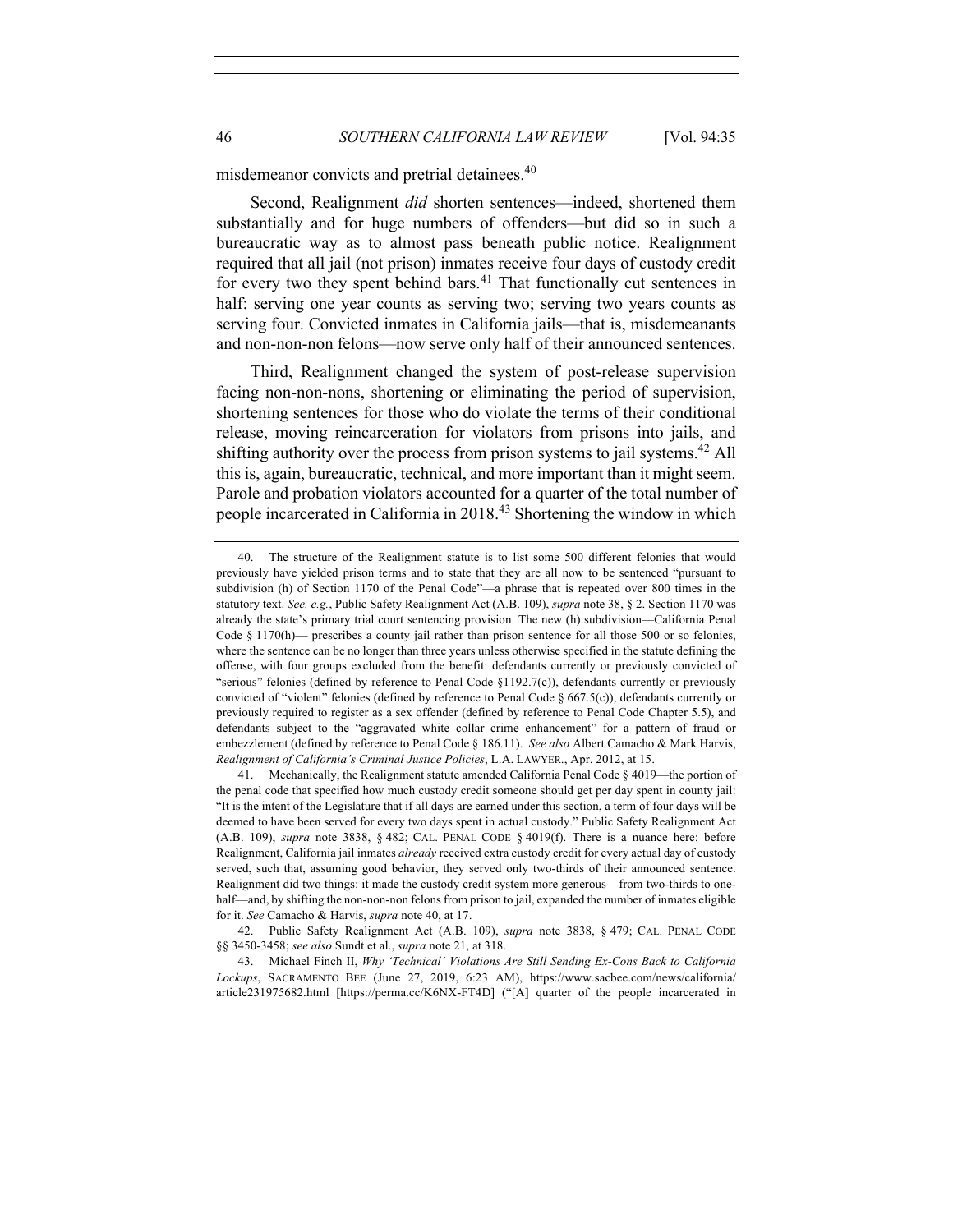released inmates are subject to violations has real impact, as does shortening the length of sentences for those who are sent back to jail.

It is important here to stave off a misunderstanding. The legislation and rhetoric around Realignment so emphasizes nonviolent *felonies* that one might think it did not benefit violent offenders at all. But not every violent offender is a felony offender; most violent crimes are misdemeanors.<sup>44</sup> The catch-all term for criminally striking another person is "assault" or "battery" (depending on how a jurisdiction defines the terms), and ordinary assaults and batteries are misdemeanors in every or virtually every state, including California. <sup>45</sup> The violent *felonies* that Realignment did not reach are things like murder, arson, kidnapping, carjacking, assault that causes disability or other grave bodily harm, gang-related extortion, and the like—crimes that reflect a type of criminality and level of violence well beyond a typical striking.<sup>46</sup> Misdemeanant violent offenders went to county jail, not prison, long before Realignment, and benefited from Realignment's custody credit system (cutting sentences in half) along with the non-non-nons and everyone else in jail.

Realignment was both politically clever and very high impact. The Brown administration generally favored criminal justice reform and had to comply with the Court's mandate but had announced that its goal was "to not release inmates at all."<sup>47</sup> Realignment reduced imprisonment without eliminating any crimes or pardoning any prisoners; it also made the benefit to violent offenders difficult to see. Yet its impact on incarceration was massive and rapid. Within a year, the prison population dropped by 27,000 and the county jail population increased by 9,000, resulting in a net decarceration of 18,000 offenders.<sup>48</sup> The 137.5% threshold set by *Plata* was in sight but not yet realized.

California in 2018 were previously on probation or parole. In 2017, more than 12,000 former inmates were sent back to lockups, mostly county jails—35 percent of whom were being locked up again because of so-called technical [as opposed to substantive] violations of their supervised release.").

<sup>44.</sup> *See infra* Part II.C.

<sup>45.</sup> CAL. PENAL CODE §§ 241, 243; *see also infra* Part II.C.

<sup>46.</sup> Realignment defines the "violent felonies" excluded from its purview by reference to a list at CAL. PENAL CODE § 667.5(c). *See supra* note 38.

<sup>47.</sup> Jennifer Medina, *Prison Ruling Raises Stakes in California Fiscal Crisis*, N.Y. TIMES (May 23, 2011), https://www.nytimes.com/2011/05/24/us/24california.html [https://perma.cc/LMG5-TGDQ]; Sundt et al., *supra* note 21, at 318–19.

<sup>48.</sup> *See* MAGNUS LOFSTROM & STEVEN RAPHAEL, PUB. POLICY INST. OF CAL., REALIGNMENT, INCARCERATION, AND CRIME TRENDS IN CALIFORNIA 1 (2015).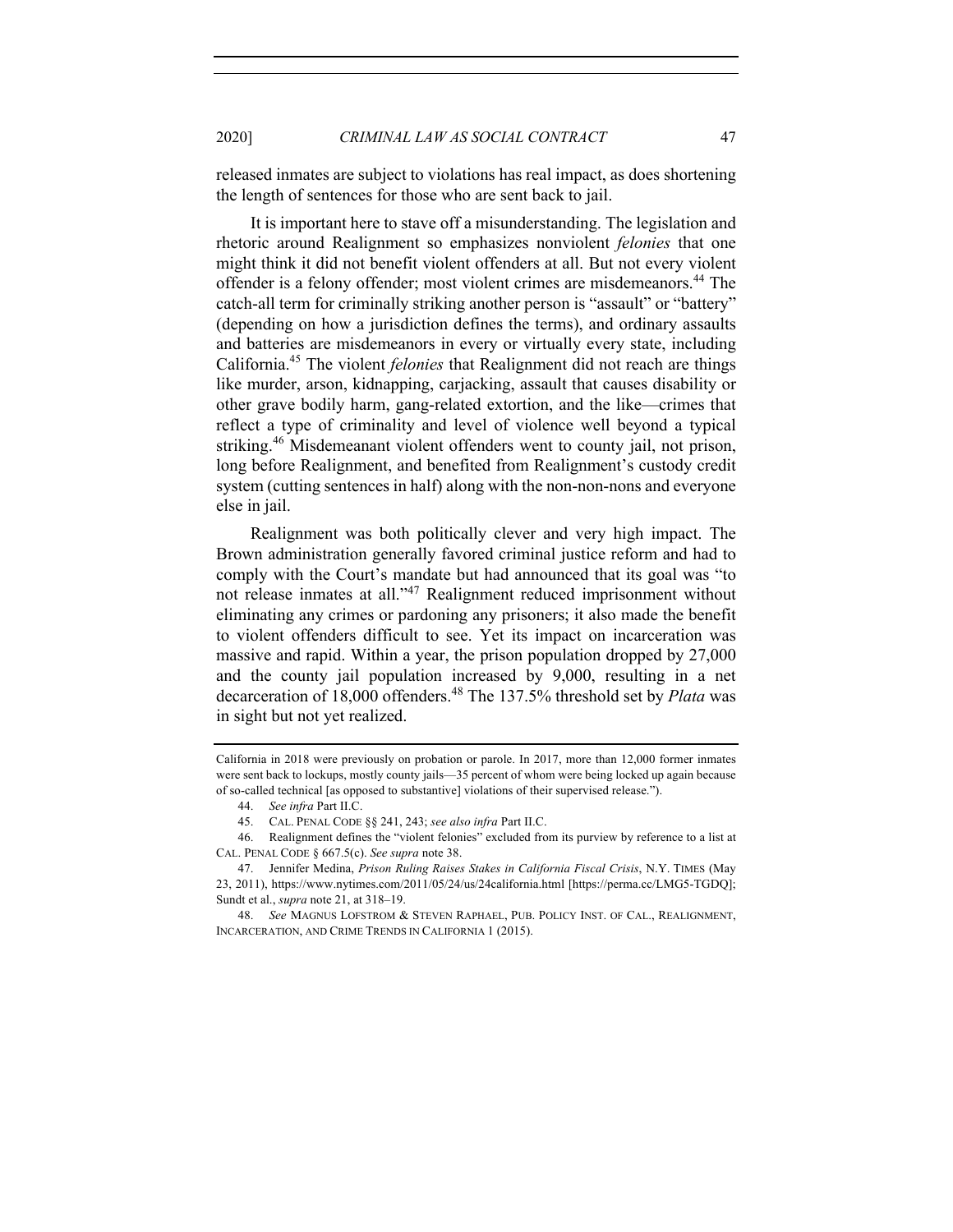#### C. PROPOSITION 47: 2014–2019

Federal courts were the first movers in California criminal justice reform. With realignment, democratic *representative* forces—a governor and state legislature—were the second. The third step was *popular* democracy through popular referendum.

Prison reform entered the California popular consciousness in the early 2010s. The origins of this movement are difficult to isolate, but the period was the dawn of a national reckoning over mass incarceration: from 2010 to 2012, President Obama became the first sitting president to tour an active prison, Michelle Alexander's *The New Jim Crow* topped bestseller lists, and newspapers carried stories about bipartisan efforts at criminal justice reform.49 Taking advantage of California's referendum system, criminal justice reformers put Proposition 47 ("Prop 47") on the November 2014 ballot.<sup>50</sup>

Prop 47's core move was to reclassify drug possession for personal use and theft-related property offenses involving less than \$950 as misdemeanors rather than as felonies or "wobblers" (crimes chargeable either as misdemeanors or felonies).<sup>51</sup> Crucially, the drugs at issue were not marijuana; marijuana possession had already been reduced from a misdemeanor to a simple infraction in 2011.<sup>52</sup> Prop 47 de-felonized virtually *all* drug possession for personal use.<sup>53</sup> Misdemeanors carry a maximum sentence of one year in county jail.<sup>54</sup> Thus, Prop 47 effectively made one

<sup>49.</sup> *See, e.g.*, John Tierney, *For Lesser Crimes, Rethinking Life Behind Bars*, N.Y. TIMES (Dec. 11, 2012), https://www.nytimes.com/2012/12/12/science/mandatory-prison-sentences-face-growing-ske pticism.html [https://perma.cc/WAF9-F63V] ("[The public policy of] mass incarceration . . . appears increasingly dubious to both conservative and liberal social scientists.").

<sup>50</sup>*.* Voters saw this summary on their ballots: "Requires misdemeanor sentence instead of felony for certain drug and property offenses. Inapplicable to persons with prior conviction for serious or violent crime and registered sex offenders. Fiscal Impact: State and county criminal justice savings potentially in the high hundreds of millions of dollars annually. State savings spent on school truancy and dropout prevention, mental health and substance abuse treatment, and victim services." *California Proposition 47, Reduced Penalties for Some Crimes Initiative (2014)*, BALLOTPEDIA, https://ballotpedia. org/California\_Proposition\_47,\_Reduced\_Penalties\_for\_Some\_Crimes\_Initiative [https://perma.cc/8Q VZ-R588].

<sup>51.</sup> Prop 47 was codified as "The Safe Neighborhoods and Schools Act," 2014 Cal. Legis. Serv. Prop. 47, codified at CAL. PENAL CODE § 1170.18. MIA BIRD, MAGNUS LOFSTROM, BRANDON MARTIN, STEVEN RAPHAEL & VIET NGUYEN, PUB. POLICY INST. OF CAL., THE IMPACT OF PROPOSITION 47 ON CRIME AND RECIDIVISM 4 (2018).

<sup>52.</sup> Patrick McGreevy, *Before Proposition 64, Simple Possession of Marijuana Was Already Decriminalized*, L.A. TIMES (Nov. 3, 2016, 12:05 AM), https://www.latimes.com/politics/la-pol-ca-prop osition-64-marijuana-legalization-crime-snap-20161103-story.html [https://perma.cc/2UG6-6HWS].

<sup>53.</sup> BIRD ET AL., *supra* note 51, at 4.

<sup>54.</sup> *Id.* at 4, 6.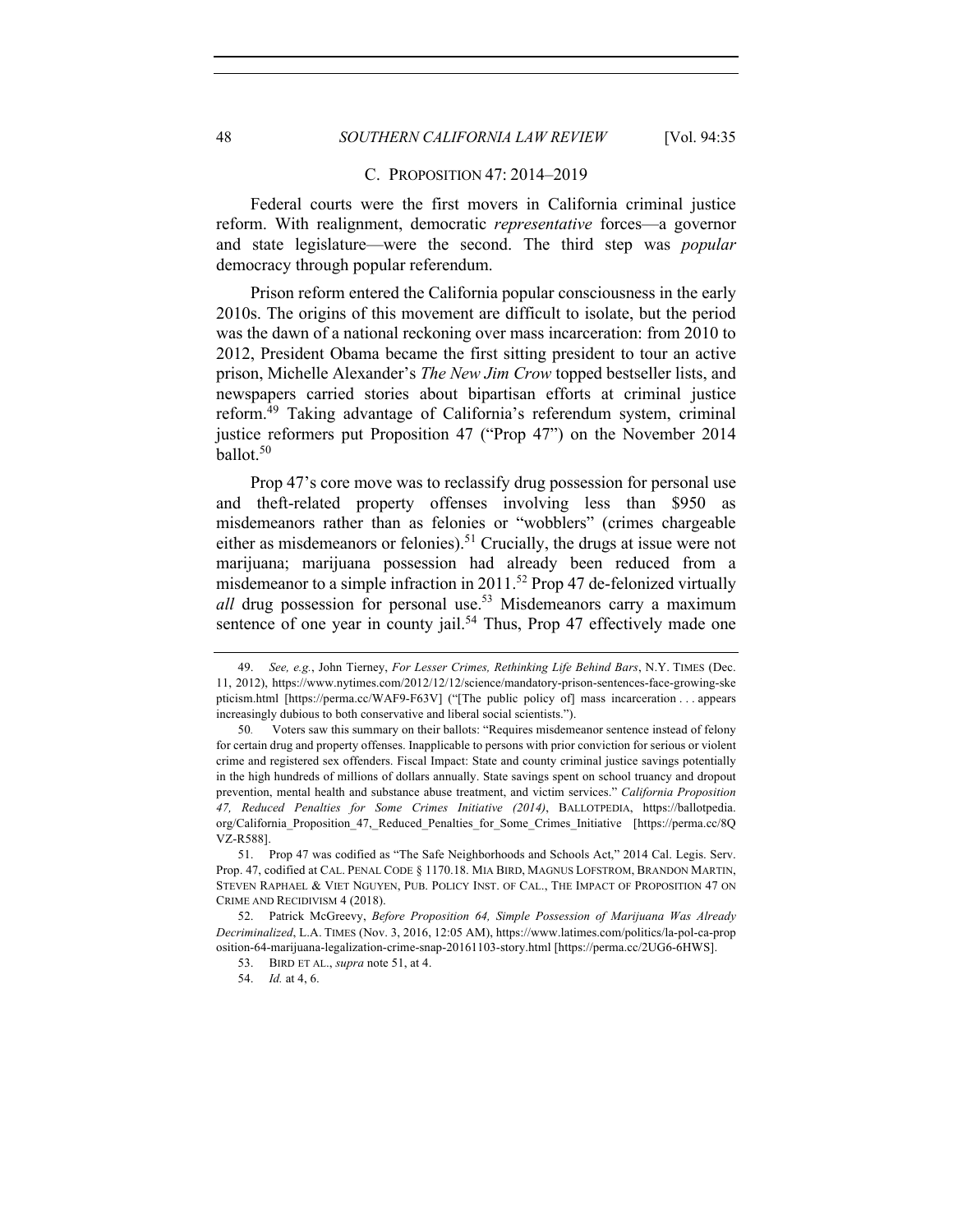2020] *CRIMINAL LAW AS SOCIAL CONTRACT* 49

year in county jail and a misdemeanor conviction the maximum sentence for drug use and minor theft. The law applied both prospectively and retroactively, allowing prisoners serving time for offenses previously deemed felonies to petition for reduced sentences and amended rap sheets.<sup>55</sup> Prop 47 promised to take the savings from decarceration and dedicate them mainly to mental health and substance abuse programs.<sup>56</sup>

Prop 47 represented a broad vision of criminal justice reform—indeed, the reform trifecta of reduced punishment for drug offenses, reduced punishment for property offenses, and more spending on social services and, in the leadup to the 2014 election, it received considerable publicity and debate. Californians for Safe Neighborhoods and Schools, the measure's sponsoring organization, summarized Prop 47 as a measure that "[s]tops wasting prison space on low-level nonviolent crimes" yet "[k]eeps rapists, murderers and child molesters in prison."57 Advocacy groups ran television ads highlighting the measure's capacity to reunite families and rehabilitate addicts.58 Politicians from Gavin Newsom to Newt Gingrich and celebrities from Jay-Z to Tim Robbins gave their endorsement.<sup>59</sup> A coalition of law enforcement officials and citizen advocacy groups voiced their opposition, yet seemed on the defensive from the outset, highlighting specific types of thefts (such as theft of handguns) and drugs (such as date rape drugs) that could go underpunished, rather than opposing reform altogether.<sup>60</sup> The proreform movement raised vastly more money than the opposition and outspent it twenty to one.<sup>61</sup> Prop 47 passed with nearly  $60\%$  voter approval.<sup>62</sup>

A striking feature of Prop 47 was the suddenness of its effect. The prison population dropped below the 137.5% *Plata* threshold within *two months* of its passage. <sup>63</sup> While causation is always difficult to definitively establish, the graph in Figure 1 shows that both Realignment and Prop 47 were closely followed by precipitous drops in California's prison population:

<sup>55.</sup> *Id.* at 4.

<sup>56.</sup> *Id.*

<sup>57.</sup> *California Proposition 47, Reduced Penalties for Some Crimes Initiative (2014)*, *supra* note 50.

<sup>58.</sup> *See id.*

<sup>59.</sup> *Id.*

<sup>60.</sup> *See id.*

<sup>61.</sup> *Id*.

<sup>62.</sup> BIRD ET AL., *supra* note 51, at 4.

<sup>63.</sup> LOFSTROM ET AL., *supra* note 5, at 7.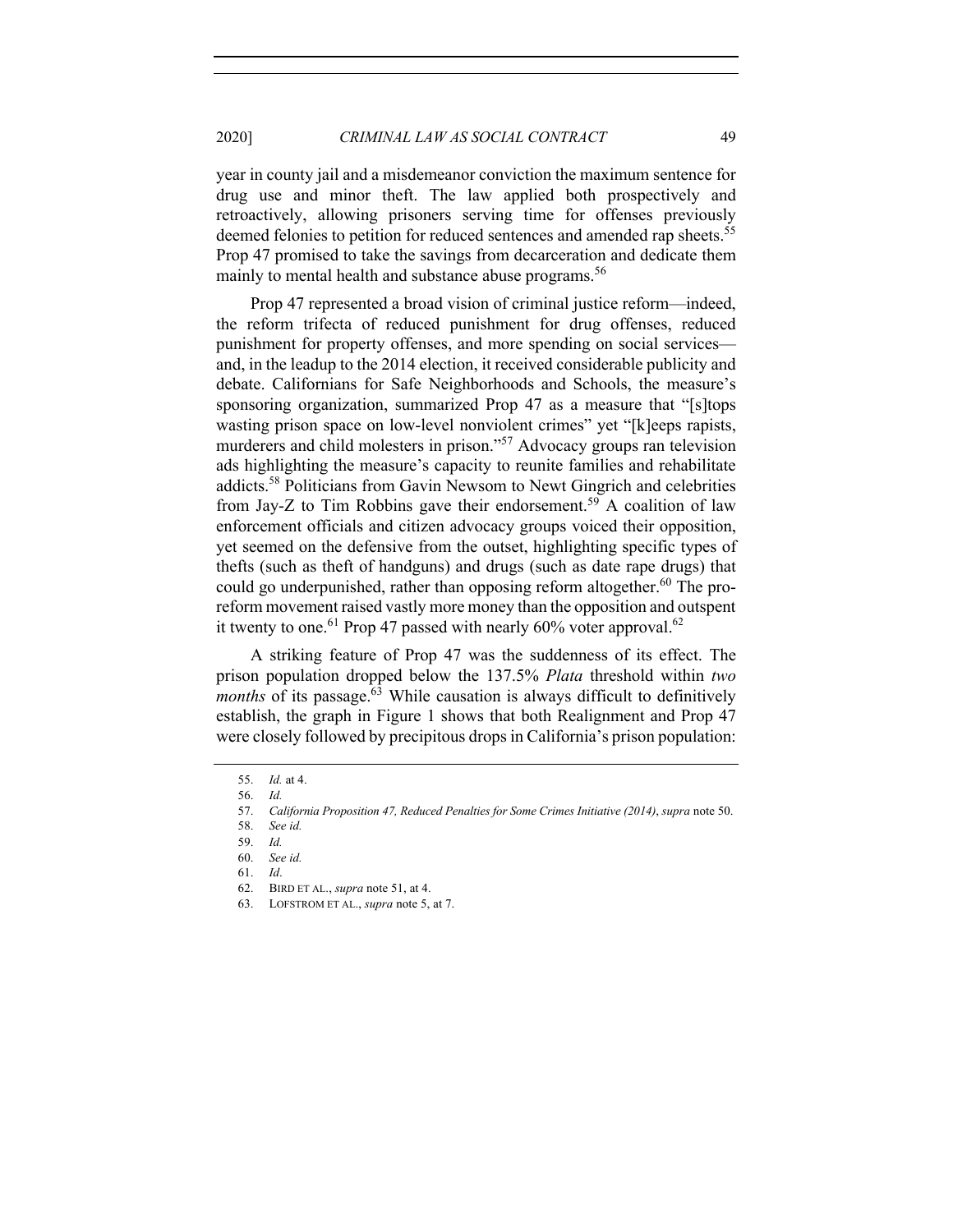

FIGURE 1. Decline in Prison Population<sup>64</sup>

But Figure 1, since it focuses on prisons alone rather than prisons and jails together, might overstate the impact of Realignment and understate the impact of Prop 47. Realignment essentially moved a group of inmates from prison to jail and shortened sentences in jail. Prop 47 turned two huge groups of people who had been felons into misdemeanants, both retrospectively and prospectively—which meant many prisoners were simply released, others' sentences were greatly shortened, and, as we later discuss, many people whose conduct would previously have landed them behind bars were never arrested or charged. Thus, the more revealing graph might be Figure 2, which shows that the decline in the total *incarceration* rate (including prisons and jails) following Prop 47 was about equal in magnitude to the one that followed Realignment:

64. *Id.* at 7 fig.3.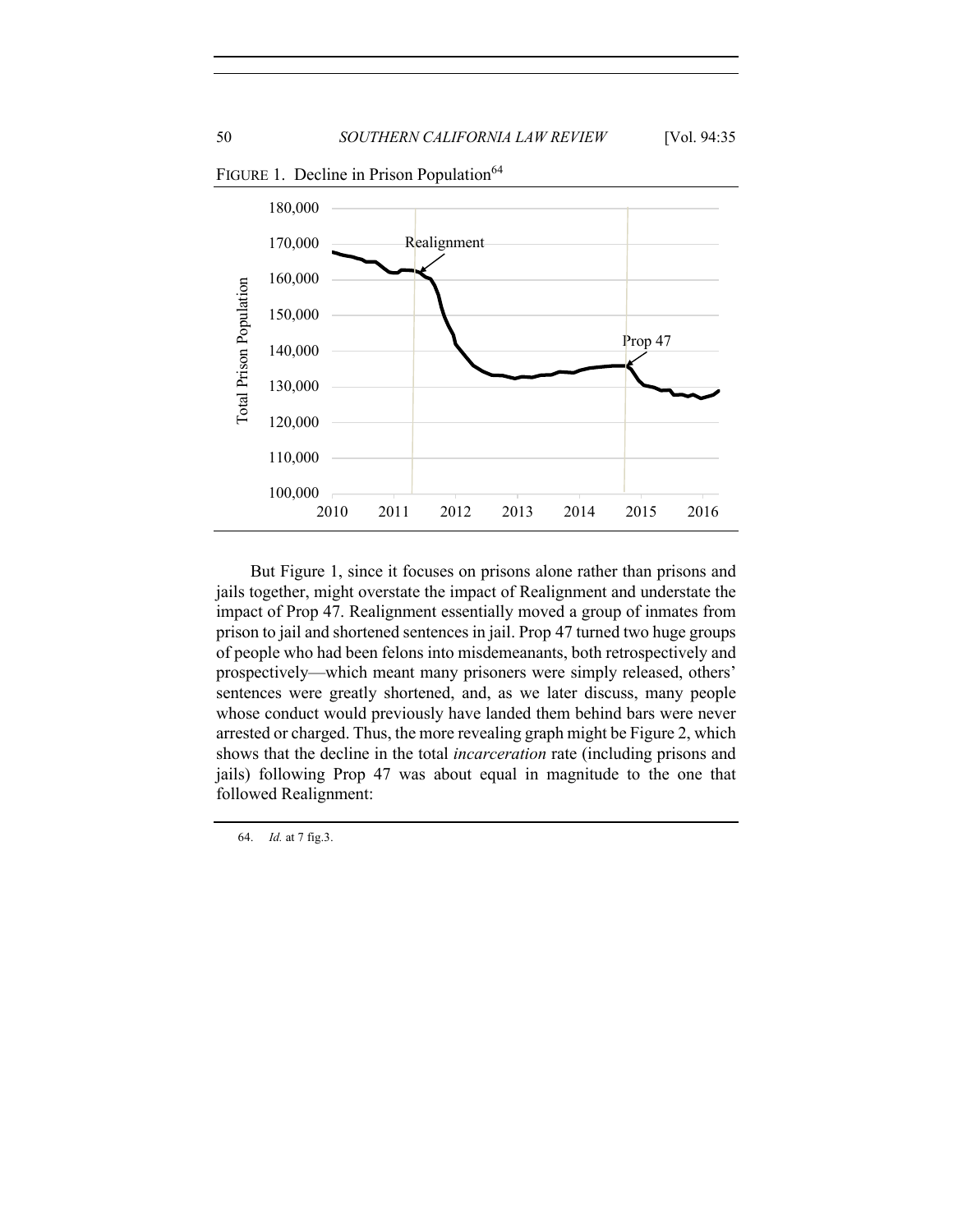

FIGURE 2. Decline in Total Incarceration<sup>65</sup>

Just as remarkable were Prop 47's ripple effects on the behavior of police and prosecutors. The law did not simply reduce sentences: in many localities, police stopped arresting people and district attorneys stopped prosecuting people for offenses that were now considered minor.<sup>66</sup> Reclassifying drug use and small-scale theft as misdemeanors is not legalization—not formally. But misdemeanors and felonies are very different things in terms of law-in-action. In some jurisdictions, Prop 47, combined with the change in public opinion that it signaled, brought about effective decriminalization—at least for drug possession.<sup>67</sup> Prosecutors and police officers in the United States are generally local officials exercising high levels of discretion according to local norms. Police *choose* to give a ticket; they do not have to. "The patrolman's role is defined more by his responsibility for *maintaining order* than by his responsibility for enforcing the law,"<sup>68</sup> James Q. Wilson famously wrote, and while true of crime enforcement generally, that has always been *more* true of misdemeanors than

<sup>65.</sup> *Id.* at 6 fig.2.

<sup>66.</sup> *See* BIRD ET AL., *supra* note 51, at 21 ("We find evidence that Prop 47 reduced both arrests by law enforcement and convictions resulting from prosecutions by district attorneys.").

<sup>67.</sup> *See infra* notes 69–70 and accompanying text; *see also infra* Section II.A (recounting the authors' observations of open drug use in San Francisco's Tenderloin neighborhood).

<sup>68.</sup> JAMES Q. WILSON, VARIETIES OF POLICE BEHAVIOR: THE MANAGEMENT OF LAW & ORDER IN EIGHT COMMUNITIES 16 (1968).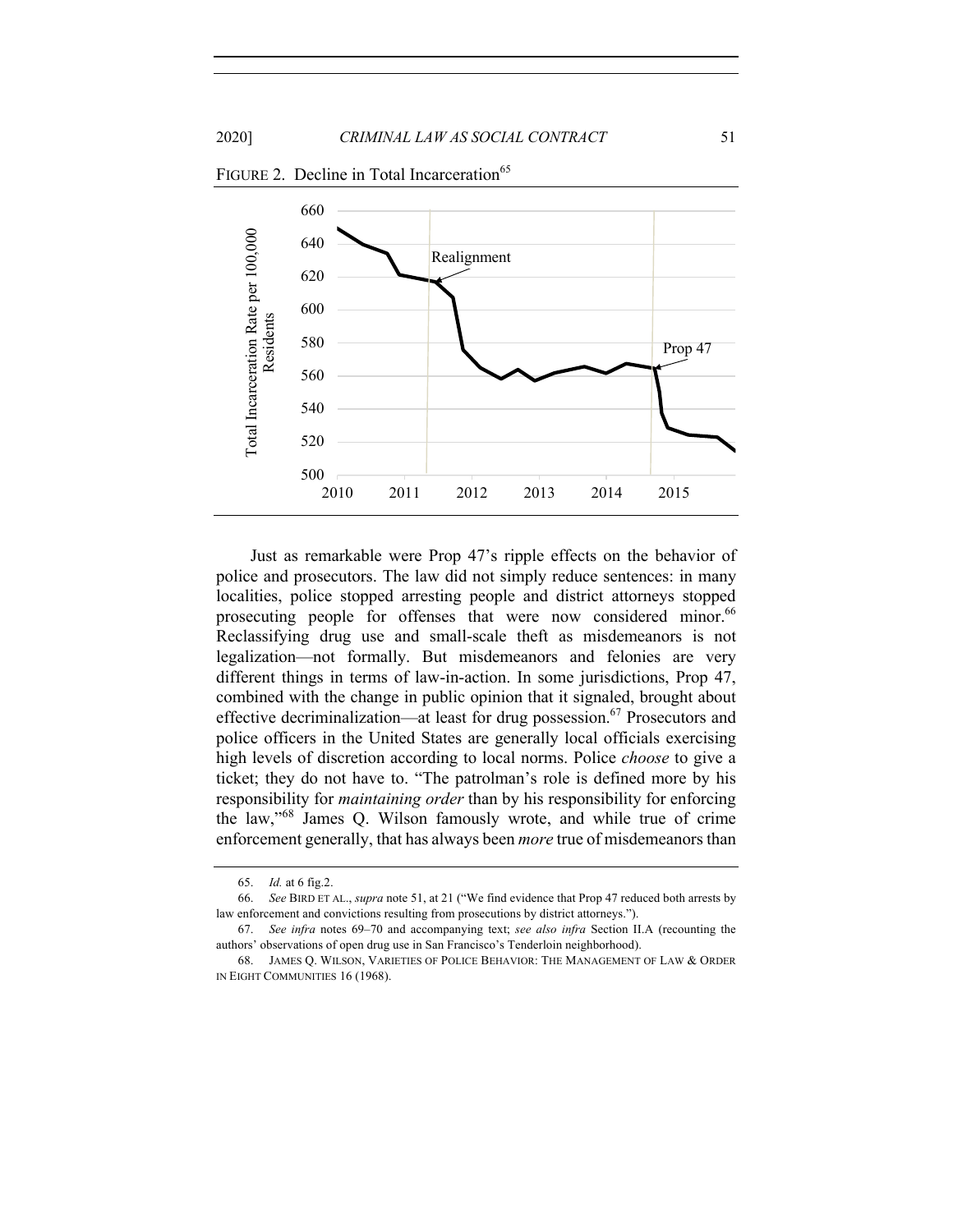felonies. It may be inescapable in contemporary conditions of nearcomprehensive legal regulation and large backdrops of unenforced law. District attorneys likewise *choose* to bring charges; they don't have to. They are typically elected at the level of the county, which makes them responsive to popular opinion, and they operate with limited resources and are accustomed to picking and choosing which cases to pursue based on policy considerations. Thus, enforcement of criminal law can vary with police officers' and district attorneys' understanding of public order within a given locality. That locality can be as large as a county or as small as a neighborhood. Prop 47 signaled a change in criminal justice enforcers' understandings.

The evidence suggests that reform greatly altered enforcement practices among some California police departments, particularly with respect to drug possession. It is now common in some places for police to shrug rather than pursue misdemeanor arrests for Prop 47 offenses.<sup>69</sup> In San Francisco's Tenderloin neighborhood, for example, even intravenous drug use occurs in public with impunity.70 Other neighborhoods and cities are less lenient. Statewide, in the first year of Prop 47 relative to the year prior, California police made 92,425 fewer arrests for drug felonies (a category that no longer included simple possession for use) and 70,604 additional arrests for drug misdemeanors (which now included simple possession for use)—an overall decline of roughly 22,000 arrests for all drug-related crimes.<sup>71</sup> From a "whole state" perspective, then, the story is one of drug-related arrests continuing, albeit many fewer of them. But that 22,000 decline was not randomly distributed. Parts of California saw effective legalization of drug use.<sup>72</sup> Others looked much the same as they had before the legal change.<sup>73</sup>

As drug enforcement abated, so too did enforcement of other "public order" offenses. Statewide, between 2013 and 2018, arrests for lewd conduct declined by 18%, prostitution by 37%, and drunkenness by  $35\%$ <sup>74</sup> California

<sup>69.</sup> *See infra* text accompanying notes 128–24.

<sup>70.</sup> *See* Phil Matier, *Shopping in SF's Tenderloin Is Wide Open — For Illegal Drugs, That Is*, S.F. CHRONICLE (Sept. 13, 2020, 7:39 A.M.), https://www.sfchronicle.com/bayarea/philmatier/article/Shoppi ng-in-SF-s-Tenderloin-is-wide-open-15561282.php [https://perma.cc/99S4-3QU9].

<sup>71.</sup> *See* CAL. DEP'T OF JUSTICE, CRIMINAL JUSTICE STATISTICS CTR., CRIME IN CALIFORNIA 29, 34 (2018).

<sup>72.</sup> *See, e.g.*, Matier, *supra* note 70.

<sup>73.</sup> *See* MAGNUS LOFSTROM, BRANDON MARTIN, JUSTIN GOSS, JOSEPH HAYES & STEVEN RAPHAEL, PUB. POLICY INST. OF CAL., KEY FACTORS IN ARREST TRENDS AND DIFFERENCES IN CALIFORNIA'S COUNTIES 10–12 (2019); Magnus Lofstrom, Justin Goss, Joseph Hayes & Brandon Martin, *Arrests in California's Counties*, PUB. POLICY INST. OF CAL. (Mar. 2019), https://www.ppic. org/publication/arrests-in-californias-counties [https://perma.cc/EZY3-YE4V].

<sup>74.</sup> *Id.* at 35.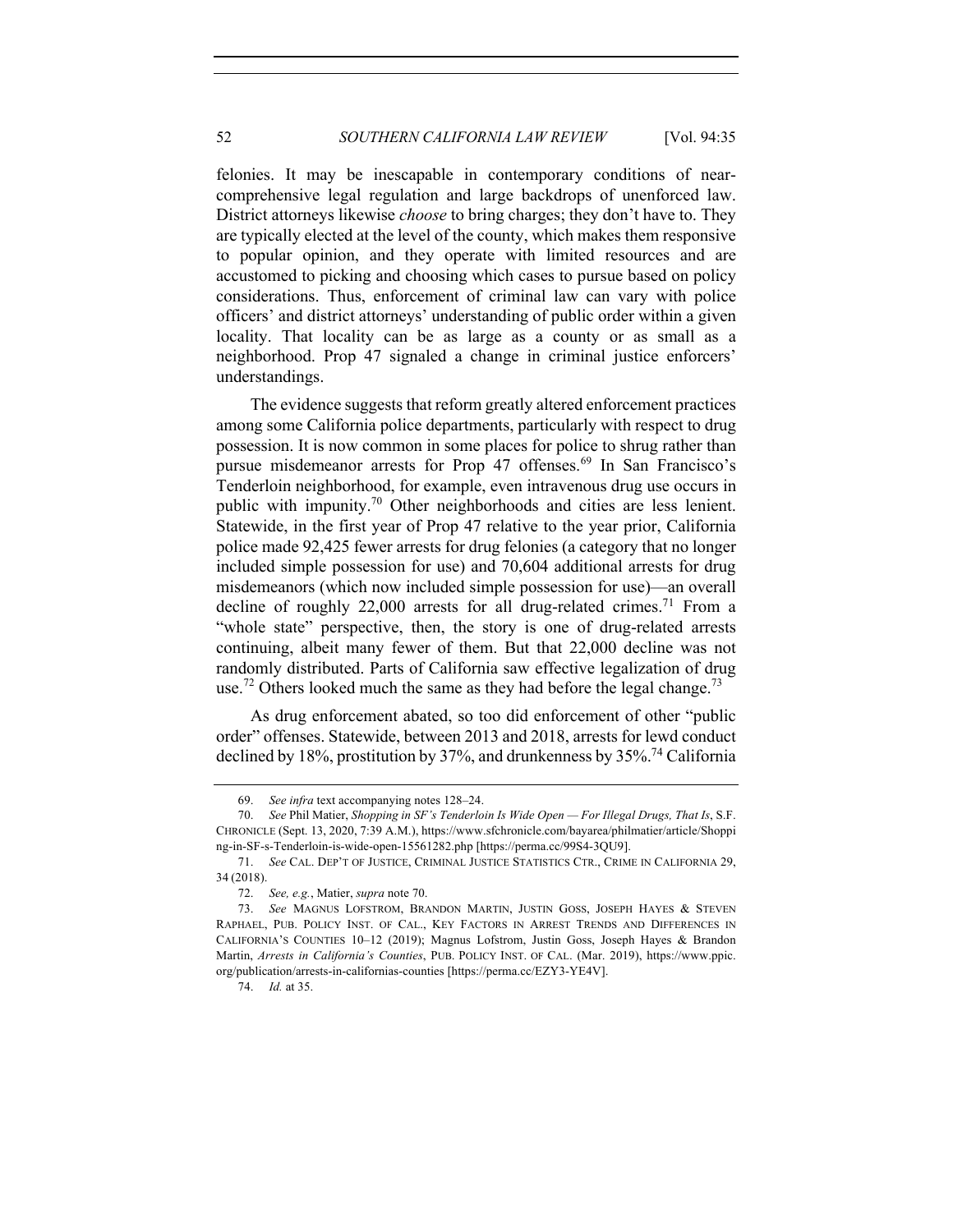authorities, it appears, are increasingly looking the other way at a wide range of nonviolent misbehavior that would previously have led to arrest.

A useful window into police and district attorney enforcement practices is jail populations. That is where arrestees normally go, whether arrested for a misdemeanor or felony: jail is where defendants await trial and sentencing, as well as where misdemeanor convicts serve their sentences. Formally, Realignment and Prop 47 only directly impact outcomes *postsentence* and thus should have no effect on the two-thirds of jail inmates who are still awaiting arraignment, trial, or sentencing.<sup>75</sup> Yet in the first year of Prop 47 alone, the number of jail inmates held for property offenses declined by 13.6% while the number held for drug offenses dropped by 34.6%.<sup>76</sup> The number of jail inmates held for crimes against persons, however, jumped by 7.3% over the same period.<sup>77</sup> This, in turn, led to statewide declines in jail intake, with overall jail populations declining by  $7,000$  (8.5%).<sup>78</sup>

Taken together, Realignment and Prop 47 accomplished a very big change in a very short period of time. In 2009, there were 246,487 adults incarcerated statewide.79 Realignment came in 2011, Prop 47 in 2014. By June 2019, there were 197,881 adults incarcerated statewide.<sup>80</sup> Essentially, tens of thousands of people incarcerated for nonsexual and mostly nonviolent offenses walked out of California's prisons. Tens of thousands more who would have been arrested and incarcerated had Realignment and Prop 47 never happened were either not arrested or received short sentences. Thus, Prop 47 and Realignment accomplished two things: statewide prisoner release and localized decriminalization.

In effect, 50,000 people who would have been incarcerated a decade ago are today free in California. Which raises the questions: Who are those 50,000 people? What became of them? And how did their release affect California as a society?

<sup>75.</sup> Ryken Grattet, Mia Bird, Viet Nguyen & Sonya Tafoya, *California Jails Under Realignment and Proposition 47*, 9 CAL. J. POL. & POL'Y 1, 5 (2017).

<sup>76</sup>*. Id.* at 6.

<sup>77.</sup> *Id.*

<sup>78.</sup> BIRD ET AL., *supra* note 51, at 6.

<sup>79.</sup> *About*, CAL. SENTENCING INST., http://casi.cjcj.org/about.html#download [https://perma.cc/8 PP8-P8RB] (download the files "2009-adult.xls" and "2016-adult.xlsx," available in the "Download data" column on the right of the page).

<sup>80.</sup> *Compare* CAL. DEP'T OF CORR. & REHAB., MONTHLY REPORT OF POPULATION AS OF MIDNIGHT JUNE 30, 2019 (2019) [hereinafter JUNE 2019 MONTHLY REPORT OF POPULATION] (reporting 125,472 prisoners incarcerated in California state prisons), *with* CAL. BOARD OF STATE AND COMTY. CORR., THE JAIL PROFILE SURVEY (last visited Dec. 15, 2020) [hereinafter THE JAIL PROFILE SURVEY], https://app.bscc.ca.gov/joq//jps/QuerySelection.asp (reporting a total of 72,409 prisoners incarcerated in California country jails in June 2019).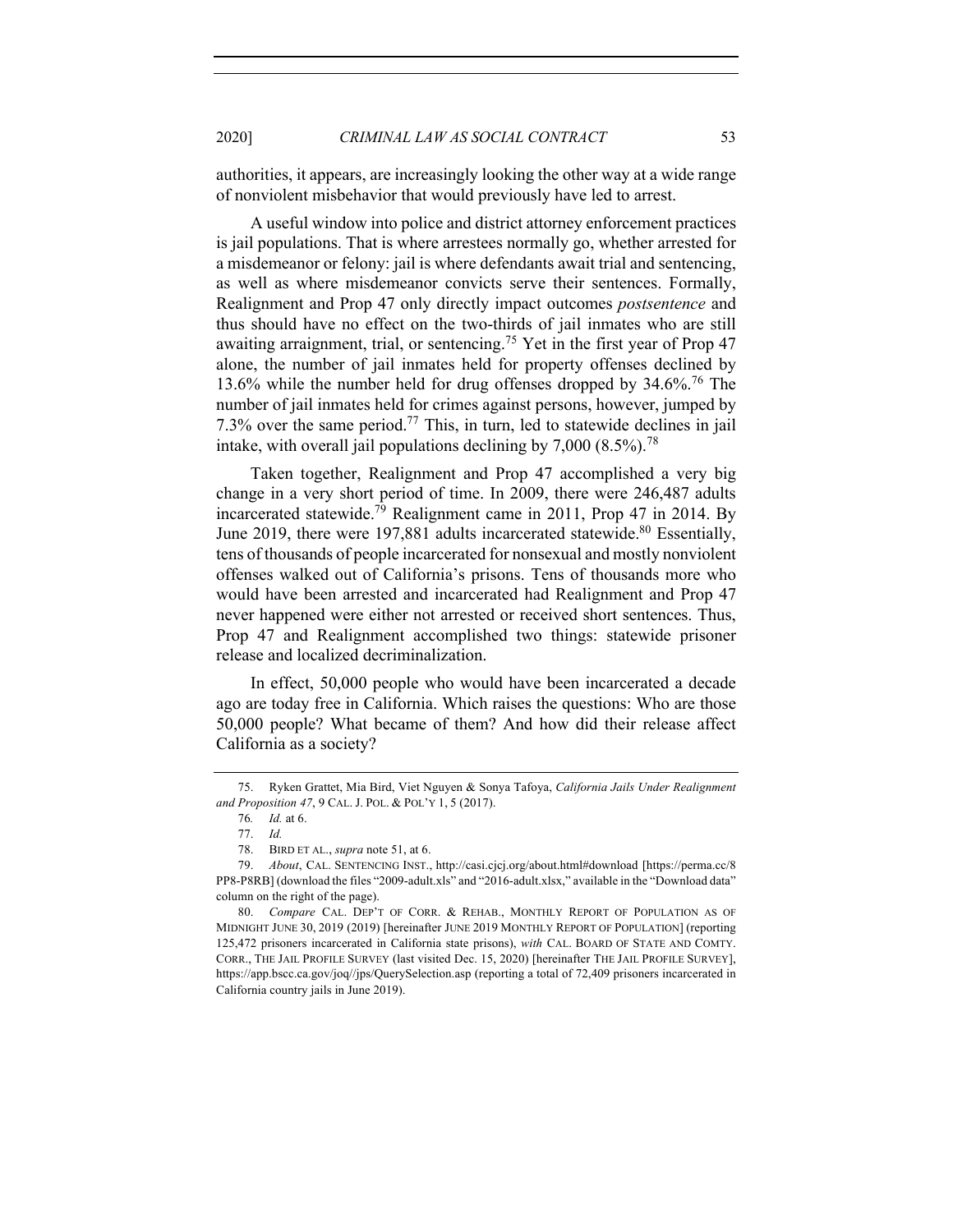## 54 *SOUTHERN CALIFORNIA LAW REVIEW* [Vol. 94:35

#### D. WHO GOT OUT? WHO NEVER WENT IN?

The 50,000 people who walk the streets of California today, but would have been incarcerated a decade ago, largely fall into two groups with considerable overlap: drug users (but not sellers) and small-scale thieves.  $81$ This changes the texture of life on some California streets. It also changes the character of California's prisons.

To become a prison inmate in California, one must be convicted of a felony and given a sentence of at least a year. Not-yet-convicted defendants and all other offenders are in jails, not prisons. As drug users and small-scale thieves are no longer in the prison inmate group, prison inmates in California are now, in the main, people involved in major violence (beyond simple battery), $82$  sex offenders, drug dealers, serious property offenders, and multiple-strike recidivists. Between 2009 and 2016, the number of prison inmates serving time for property felonies declined by 57% (from 19% of state prisoners to 11%); the remainder presumably committed offenses in which the value of the property was over  $$950<sup>83</sup>$  Over the same period, the number of prison inmates serving time for drug possession declined by a staggering 91%; the remainder presumably were convicted of possession with intent to distribute.<sup>84</sup> Put differently, in 2009, 11,384 state prisoners were serving time for drug possession, which amounted to 7% of the overall prison population, and, by 2016, 1,042 state prisoners were serving time for drug possession—less than  $1\%$  of the overall prison population.<sup>85</sup> Meanwhile, the proportion of prisoners serving time for major violence was going up: in 2009, 59% of prison inmates were serving time for a violent felony; by 2016,  $76\%$  were.<sup>86</sup> Essentially, with Realignment and Prop 47, California prisons shed their drug users and small-scale thieves and are now shrinking toward a nucleus of highly violent offenders, multiple-strike recidivists, and a smattering of sex offenders and drug dealers.

<sup>81.</sup> Some other groups probably contribute to that 50,000 number as well, such as those engaged in prostitution or public drunkenness but not drug use or small-scale theft. How big are those groups? Although there was a considerable decrease in arrests for prostitution, public drunkenness, and the like after reform, there were never many arrests, let alone incarcerations, for those crimes to begin with. In 2014, for example, 8,822 Californians were arrested for prostitution. Following Prop 47, that number declined to 7,820 in 2015. This is a rounding error relative to the big groups of petty theft and drug use, which combined for 320,400 arrests in 2014 and 288,112 in 2015. *See* CAL. DEP'T OF JUSTICE, CRIMINAL JUSTICE STATISTICS CTR., *supra* note 71, at 28–29, 34–36.

<sup>82.</sup> *See supra* notes 44–46 and accompanying text.

<sup>83.</sup> *See* CAL. SENTENCING INST., *supra* note 79.

<sup>84.</sup> *See id*.

<sup>85.</sup> *See id*.

<sup>86.</sup> *See id*.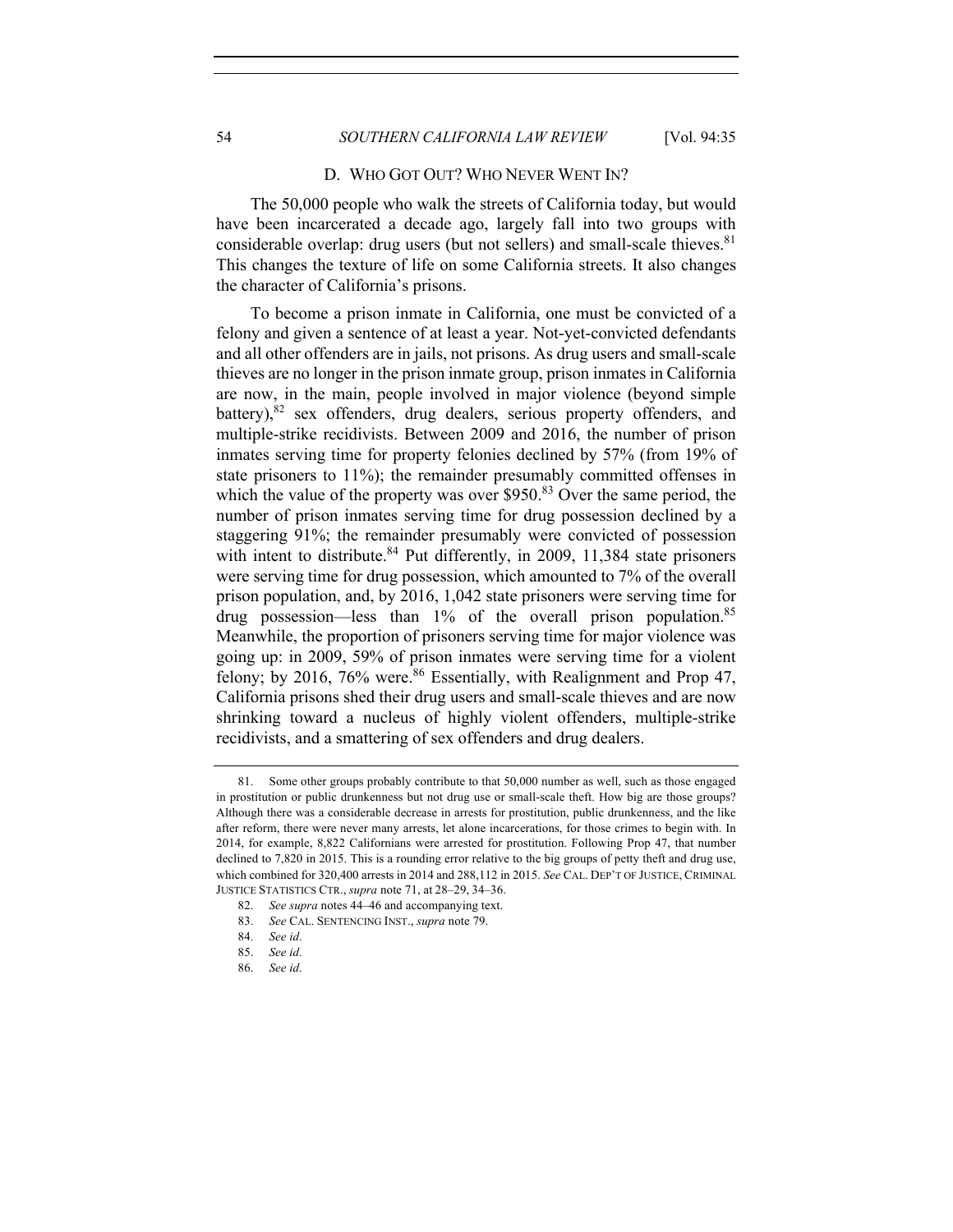2020] *CRIMINAL LAW AS SOCIAL CONTRACT* 55

One can think of this, to some extent, as a "Europeanization" of American prisons. As James Whitman has written of France, Germany, and other countries of continental Europe: "In place of the broad-gauged harshness of the American kind, these northern European societies have seen a narrowly crafted harshness aimed at a relatively restricted class: violent offenders, terrorists, certain sex offenders, drug dealers."87 Yet it is possible to overstate the similarity: French and German criminal justice is quite tough, relative to their baselines, toward drug dealers, and strikingly lenient toward violent offenders: only extreme violence in those countries leads to any sort of incarceration at all, jail or prison.<sup>88</sup> France and especially Germany are also mild toward recidivists.<sup>89</sup> From a comparative perspective, California criminal justice is soft on drugs, tough on violence, and tough on recidivists. Increasingly, the very instrument of the prison is, in California, *about* the control of repeat violent offenders. As we later discuss at length,<sup>90</sup> this reflects surprisingly contemporary American attitudes about violent crime as its own, distinctively serious category. It is also just what many progressive criminal justice reformers have been aiming at for decades. California has substantially achieved that progressive aim—achieved it incompletely, to be sure, and through an exceedingly peculiar political process, but achieved it nonetheless.

Prison inmates are also more humanely treated now than they were a decade ago. California prisons became compliant with *Plata*'s 137.5% of capacity threshold in  $2015<sup>91</sup>$  As a result, mere incarceration in California state prisons no longer constitutes cruel and unusual punishment under current constitutional law. Prisoners no longer sleep on triple bunks in the cafeteria. They no longer live under a state of emergency.<sup>92</sup> California prisons, although increasingly comprised of violent offenders, are safer, cleaner, and less crowded than they were a decade ago.<sup>93</sup> This too makes

91. LOFSTROM ET AL., *supra* note 5, at 7.

<sup>87.</sup> JAMES Q. WHITMAN, HARSH JUSTICE: CRIMINAL PUNISHMENT AND THE WIDENING DIVIDE BETWEEN AMERICA AND EUROPE 71 (2003) (footnotes omitted).

<sup>88.</sup> *See* Kleinfeld, *supra* note 13, at 962.

<sup>89.</sup> *Id.* at 979–84.

<sup>90.</sup> *See infra* Part II.C.

<sup>92.</sup> Angie Wootton, *AB 109 and Its Impact on Prison Overcrowding and Recidivism: A Policy Analysis*, 4 THEMIS 99, 108 (2016) (Governor Brown terminated the state of emergency in 2013, claiming that "[p]rison overcrowding no longer poses safety risks to prison staff or inmates, nor does it inhibit the delivery of timely and effective health care services to inmates").

<sup>93.</sup> In the first year of Realignment alone, a 17% decline in prison population corresponded with a 15% drop in inmate-on-inmate assaults and a 24% drop in inmate-on-staff assaults. *Compare* LOFSTROM ET AL., *supra* note 5, at 7 (reporting the decline in prison population), *with* Joan Petersilia, *California Prison Downsizing and Its Impact on Local Justice Systems*, 8 HARV. L. & POL'Y REV. 327, 349 (2014) (reporting the drops in assaults).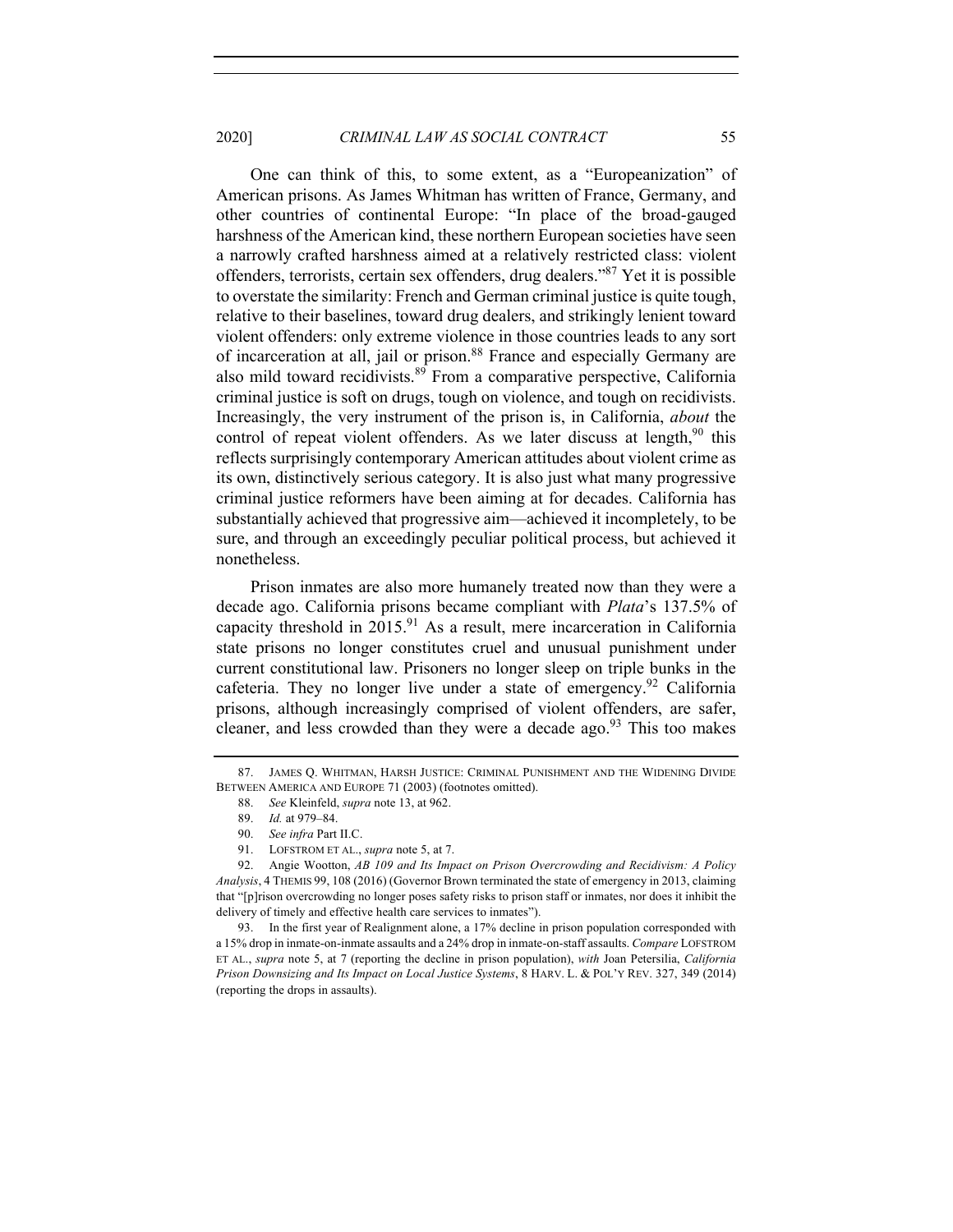California prisons more similar to European ones.<sup>94</sup>

Who are the 50,000 people who would have been locked up before reform and now are free? A distinction is useful here between reform's *direct* and *indirect* beneficiaries. The direct beneficiaries are those who were in prison and were then released. The indirect beneficiaries are those who likely would have been arrested given law and practice before reform but are likely not arrested after reform.

In terms of offense type, the direct beneficiaries of reform are largely those convicted of drug use and small-scale theft. Demographically, these beneficiaries represent a cross section of California society, but not all groups benefit to the same degree. In 2017, there were 32,448 fewer men in California state prisons than there were in 2006.<sup>95</sup> Of those 32,448 men, 15% are Hispanic, 31% are Black, and 51% are white.<sup>96</sup> Indexed to their overall population shares, this means that the incarceration rate declined 11% for Hispanic men, 17% for Black men, and 45% for white men.<sup>97</sup> Thus, Realignment and Prop 47 benefitted drug and theft offenders of all races and ethnicities, but the benefit flowed to whites at three to four times the rate it did to Blacks and Hispanics.

Even though Californians of all colors are getting out of prison, the disparate rates at which they leave exacerbates the already skewed demographics behind bars. Overall prison populations may be shrinking, but those who remain imprisoned are increasingly nonwhite. Statewide, California is  $39\%$  Hispanic, 7% Black, and  $37\%$  white.<sup>98</sup> In 2006, when state prison populations were at an all-time high, 38% of male state prisoners were Hispanic, 29% were Black, and 27% were white.<sup>99</sup> In 2017, these numbers

<sup>94.</sup> *See* Kleinfeld, *supra* note 13, at 999.

<sup>95.</sup> *Compare* AMANDA BAILEY & JOSEPH M. HAYES, PUB. POLICY INST. OF CAL., WHO'S IN PRISON? THE CHANGING DEMOGRAPHICS OF INCARCERATION 3 (2006) (showing the number of men incarcerated in California at the start of 2006; male prisoner count derived by multiplying percentage of male inmates by overall prison population), *with* CAL. DEP'T OF CORR. & REHAB., OFFENDER DATA POINTS FOR THE 24-MONTH PERIOD ENDING IN JUNE 2018 4 (2019) [hereinafter OFFENDER DATA POINTS] (reporting the number of men incarcerated in June 2017).

<sup>96.</sup> *Compare* BAILEY & HAYES, *supra* note 95, at 4 (showing race and sex demographics in 2006; counts are approximated by multiplying overall percentages by overall populations), *with* OFFENDER DATA POINTS,*supra* note 95, at 14, 30 (reporting race and sex demographics of male California prisoners in 2017).

<sup>97.</sup> *Compare* BAILEY & HAYES, *supra* note 95, at 4, *with* HEATHER HARRIS,JUSTIN GOSS,JOSEPH HAYES & ALEXANDRIA GUMBS, PUB. POLICY INST. OF CAL., JUST THE FACTS: CALIFORNIA'S PRISON POPULATION 1–2 (2019)

<sup>98.</sup> *QuickFacts: California*, U.S. CENSUS BUREAU, https://www.census.gov/quickfacts/CA [https: //perma.cc/3VJ3-GGN8].

<sup>99.</sup> BAILEY & HAYES, *supra* note 95, at 4.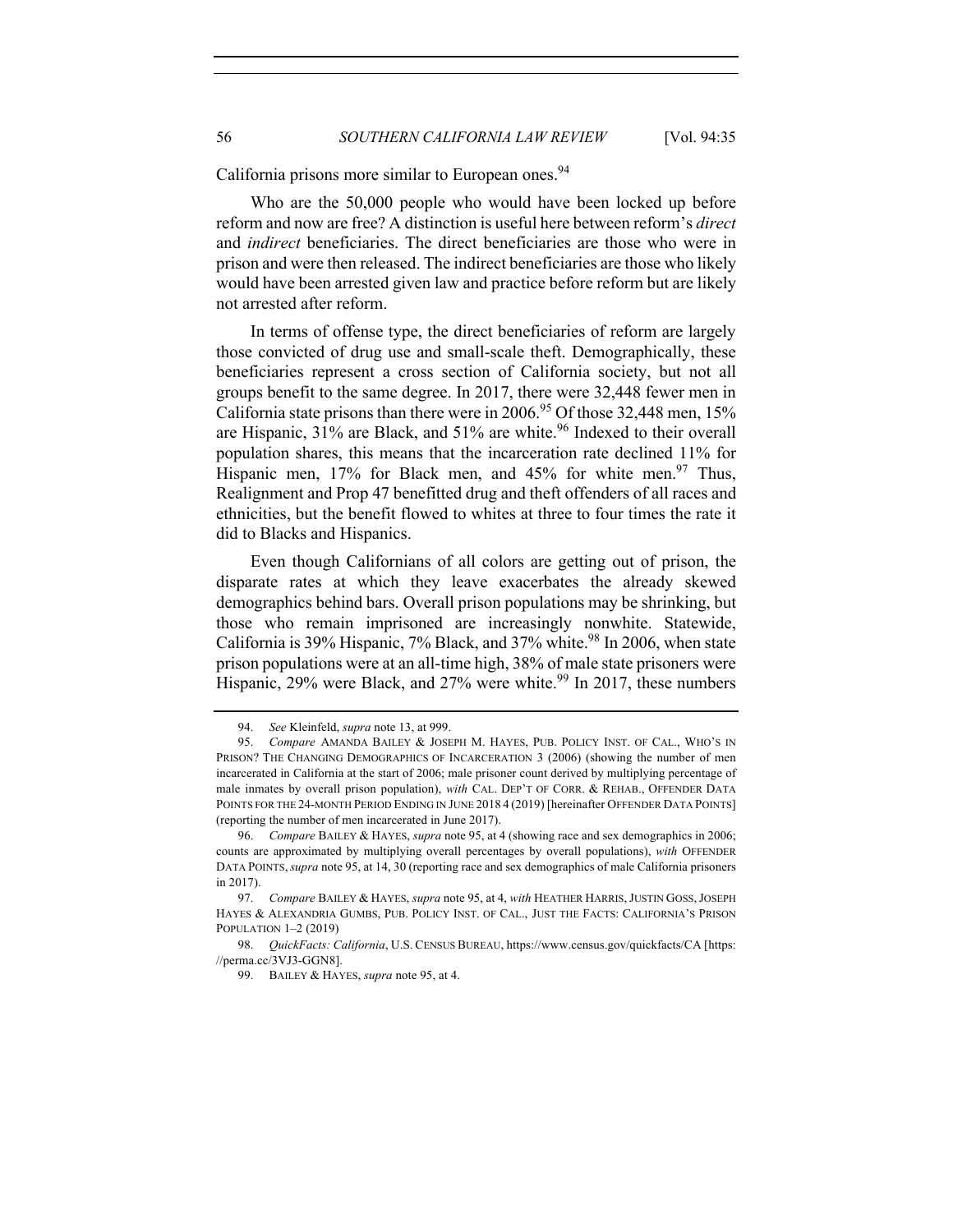# 2020] *CRIMINAL LAW AS SOCIAL CONTRACT* 57

stood at 44%, 29%, and 22%, respectively.<sup>100</sup> This indicates that, relative to their share of the overall population, Hispanics were proportionately incarcerated prior to reform, and today are incarcerated to a slightly disproportionate degree. Blacks were incarcerated at an extremely disproportionate rate pre-reform and remain that way today. Whites were incarcerated at a low rate before reform and are incarcerated at an even lower rate today.

Turning to indirect beneficiaries, the biggest group is drug users, particularly habitual drug users. While occasional drug users benefit to some extent—they are now largely free from the risk and fear of arrest—they were not particularly likely to be arrested before reform. While small-scale thieves benefit to some extent—police expend fewer resources pursuing them and they avoid prison if caught—they are, nonetheless, typically arrested if caught. The sea change is the legal environment facing habitual drug users, who once led lives in and out of prison and now are treated nonpunitively to a substantial extent.

An analysis of drug arrests indicates that intake declines benefitted all major ethnic groups to roughly the same extent. Using data from the 1,001,502 California drug arrests made between 2011 and 2016, empirical scholars have determined that "felony drug arrest rates dropped immediately and precipitously for all racial/ethnic groups during the first month [of Prop 47] and continued to decrease over time."<sup>101</sup> During the first year of Prop 47 alone, overall drug arrests declined by 19% among whites, 22.5% among Blacks, and 23.7% among Latinos.<sup>102</sup> Arrests for drug *felonies*, meanwhile, declined 75.9% among whites, 66.1% among Blacks, and 73.7% among Latinos. $103$  As the study noted:

Although the absolute Black-White disparity in felony drug arrests decreased, the relative disparity increased, in part because of differences in preexisting felony offense composition by race/ethnicity. Blacks had larger proportions of felony drug offenses that Prop 47 did not alter, such as sale. Whether this reflects racial/ethnic differences in offending or racial/ethnic biases and practices in drug law enforcement cannot be determined from our data . . . .<sup>104</sup>

<sup>100.</sup> OFFENDER DATA POINTS, *supra* note 95, at 14.

<sup>101.</sup> Alyssa C. Mooney, Eric Giannella, M. Maria Glymour, Torsten B. Neilands, Meghan D. Morris, Jacqueline Tulsky & May Sudhinaraset, *Racial/Ethnic Disparities in Arrests for Drug Possession After California Proposition 47, 2011–2016*, 108 AM. J. PUB. HEALTH 987, 988–89 (2018).

<sup>102.</sup> *Id.* at 991.

<sup>103.</sup> *Id.*

<sup>104.</sup> *Id.*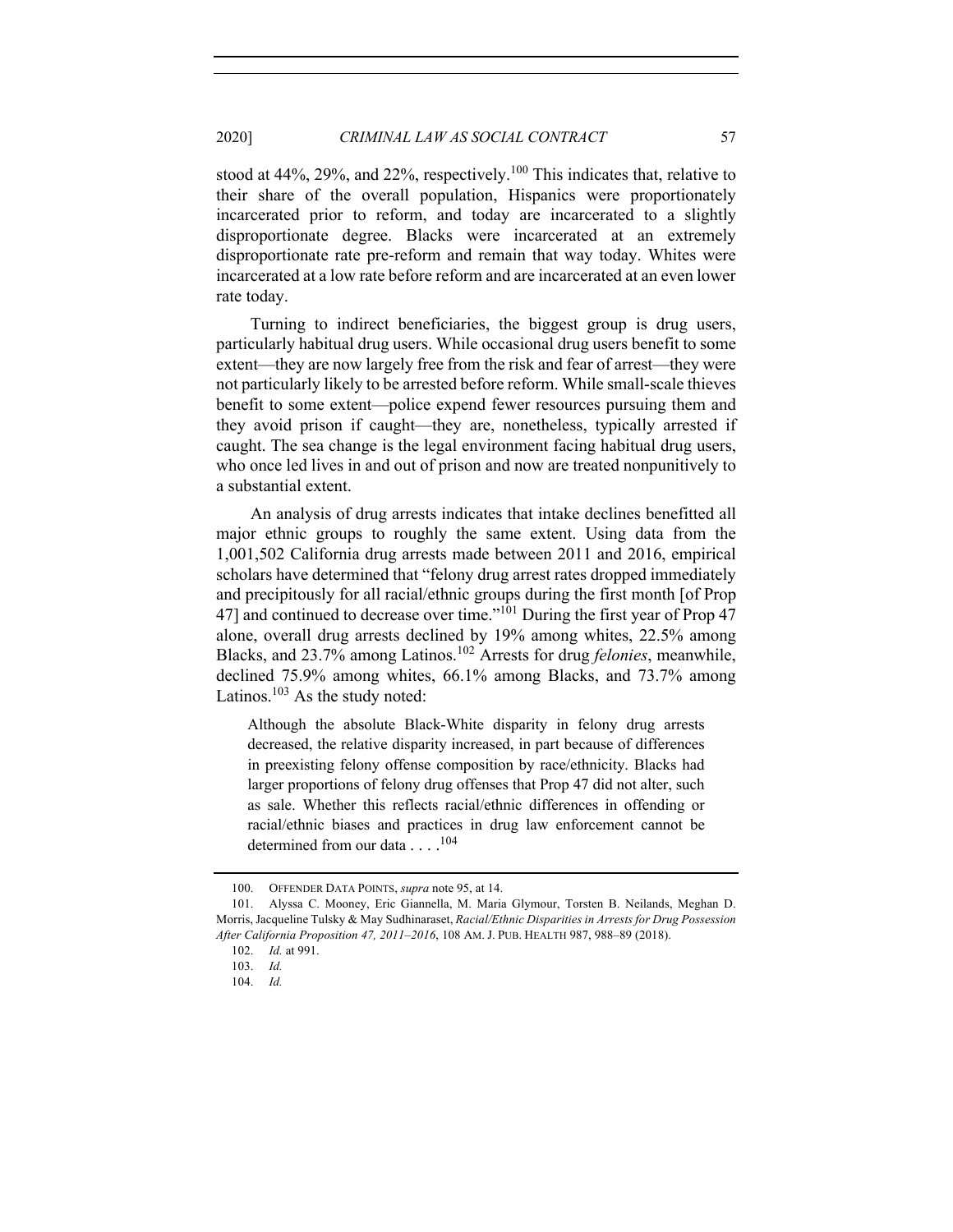Overall, the data suggests that every ethnicity is less likely to face drug charges today than they were pre-reform. But among those who do get arrested for the shrinking list of drug *felonies* that can still lead to a prison term—generally, drug dealing or possession with intent to distribute whites remain advantaged. The extent to which this pattern is due to disparities in criminal conduct versus disparities in law enforcement is unclear.

## E. IMPACT ON VIOLENT CRIME

From the earliest murmurs of reform, there were vocal detractors keen to warn of violent criminals flooding California communities. In his *Plata*  dissent, Justice Alito noted that "[i]f increased incarceration in California has led to decreased crime, it is entirely possible that a decrease in imprisonment will have the opposite effect."<sup>105</sup> He further sounded the alarm by citing a "spectacularly unsuccessful" 1990s court-ordered decarceration program in Philadelphia where, within eighteen months of release, inmates were rearrested and charged with "79 murders, 90 rapes, 1,113 assaults, 959 robberies, 701 burglaries, and 2,748 thefts, not to mention thousands of drug offenses."<sup>106</sup> (Unlike the *Plata* decision, which left implementation to California authorities, the Philadelphia consent decree capped prison capacity without granting the city discretion on how to safely get there. Wherever Philadelphia prisons exceeded the cap, the decree placed a moratorium on all prisoner intake apart from "persons charged with, or convicted of, murder, forcible rape, or a crime involving the use of a gun or knife in the commission of an aggravated assault or robbery.")<sup>107</sup> Justice Scalia made a similar argument. $108$ 

These concerns resonated with California law enforcement officials following the *Plata* decision. As Los Angeles County sheriff Lee Baca told *The New York Times*, "The public does not want to see a violent predator slip through the cracks on this . . . . We have to assure them that the department of corrections will not make a mistake on who gets released."<sup>109</sup> Hoping to prevent that, Realignment and Prop 47 were tailored so as *not* to benefit violent felons (though Realignment's increased custody credits did benefit violent misdemeanants).<sup>110</sup>

<sup>105.</sup> Brown v. Plata, 563 U.S. 493, 579 (2011) (Alito, J., dissenting).

<sup>106.</sup> *Id.* at 577.

<sup>107.</sup> Harris v. Reeves, 761 F. Supp. 382, 384–85 (E.D. Pa. 1991).

<sup>108.</sup> *Plata*, 563 U.S. at 554 (Scalia, J., dissenting).

<sup>109.</sup> Medina, *supra* note 47.

<sup>110.</sup> *See supra* Parts I.B–C.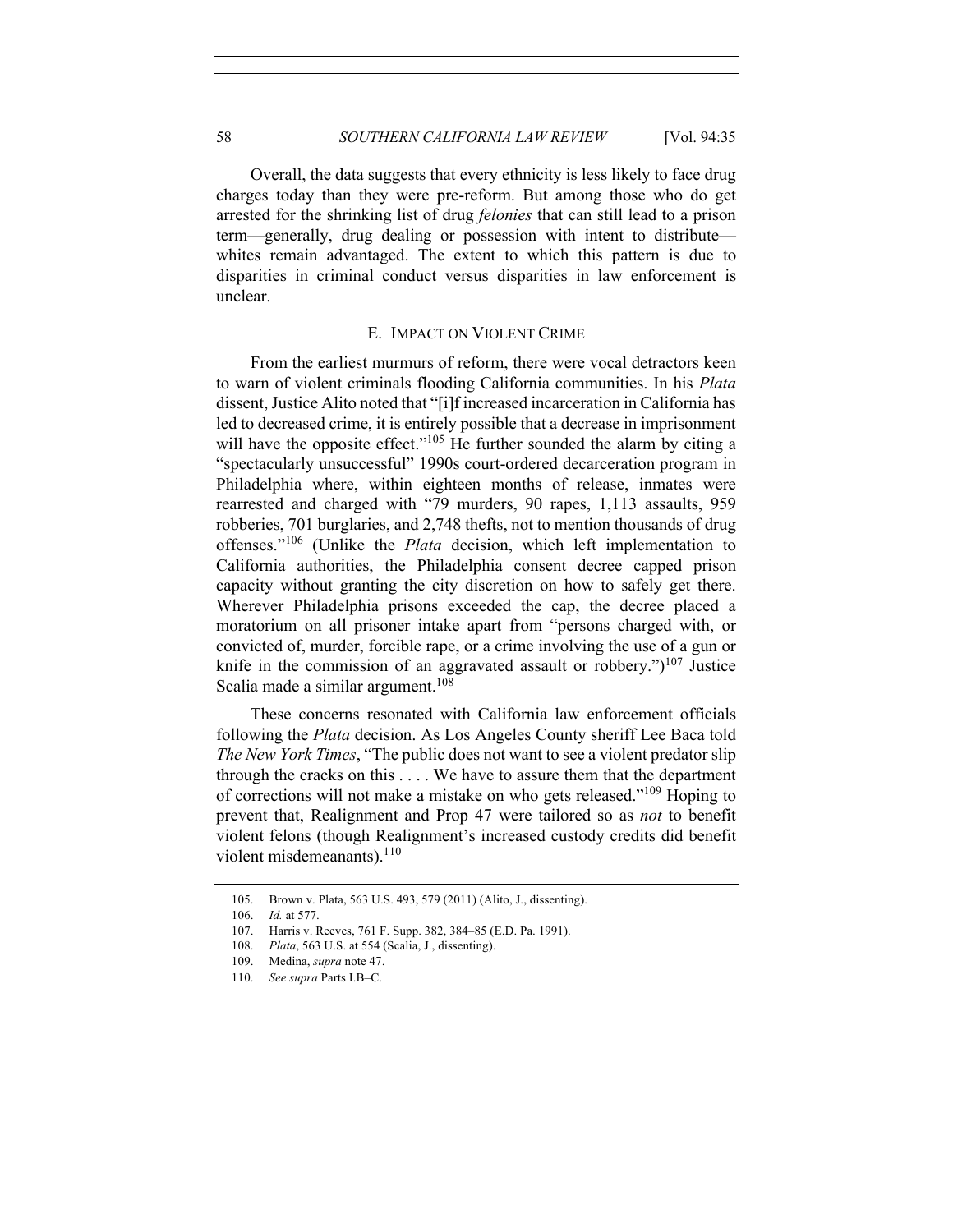Did those efforts work? Did California manage to release some 50,000 non-non-nons from custody without increasing violent crime? The empirical information available now indicates that the answer is, "Yes." As stunning as that finding might appear, multiple studies support it, and the studies' authorship, underlying data, and methods seem reliable.<sup>111</sup>

Some caution about this "no increased violence" finding is warranted. First, the number of studies investigating the issue is not large; it is not as though dozens of studies with distinct methodologies have come to the same conclusion over time. Second, we are not ourselves empiricists and cannot confidently validate the available studies' methodologies. Third, in a context as ideologically charged as this one, there is reason to fear research bias, whether deliberate or through motivated reasoning (though at least one of the studies comes to conclusions about property crime that are unwelcome from a pro-reform perspective).<sup>112</sup> Fourth, in measuring violent crime, none of the studies takes account of ordinary assault or battery, which is typically a misdemeanor, measuring only aggravated assault and other felony violence. <sup>113</sup> It seems plausible that non-non-nons might be involved in minor assaults. There is also extensive evidence of California police classifying aggravated assaults as ordinary ones, perhaps to make the crime rate, the felony crime rate, or what is thought to be the violent crime rate appear lower than it is.<sup>114</sup> Finally, there is reason to think that the situation might very recently be changing—that violent crime in California may be increasing though, even if so, Realignment and Prop 47 are not necessarily to blame. Yet for all these points of caution, the fact remains that the academic work available at this time simply does not show an increase in violence on account of Realignment or Prop 47. One of us has doubts that the "no increased violence" finding could possibly be true, but it must be acknowledged that the doubts are based only on anecdote and intuition. The verdict of the published research is presently on the other side.

<sup>111.</sup> *See* LOFSTROM & RAPHAEL, *supra* note 48, at 1; BIRD ET AL., *supra* note 51; Sundt et al., *supra* note 21, at 329; Bradley J. Bartos & Charis E. Kubrin, *Can We Downsize Our Prisons and Jails Without Compromising Public Safety? Findings from California's Prop 47*, 17 CRIMINOLOGY & PUB. POL'Y 693 (2018).

<sup>112.</sup> While Sundt's scholarship downplays the correlation between Realignment and property crime (see *infra* text accompanying notes 123–19), her underlying data and conclusions about violent crime appear consistent with publicly available data. Lofstrom and Raphael did not sugarcoat their findings on property crime, and they arrived at a similar data-driven conclusion on violent crime. *See* LOFSTROM & RAPHAEL, *supra* note 48, at 1.

<sup>113.</sup> *See* LOFSTROM & RAPHAEL, *supra* note 48, at 1, 8 fig.3, 11 fig.4; Sundt et al., *supra* note 21, at 324, 327, 335; Bartos & Kubrin, *supra* note 111, at 699, 703. For the distinction between misdemeanor and felony assault or battery, see *supra*, notes 44–46 and accompanying text.

<sup>114.</sup> LOFSTROM & RAPHAEL, *supra* note 48, at 9, 23 n.9.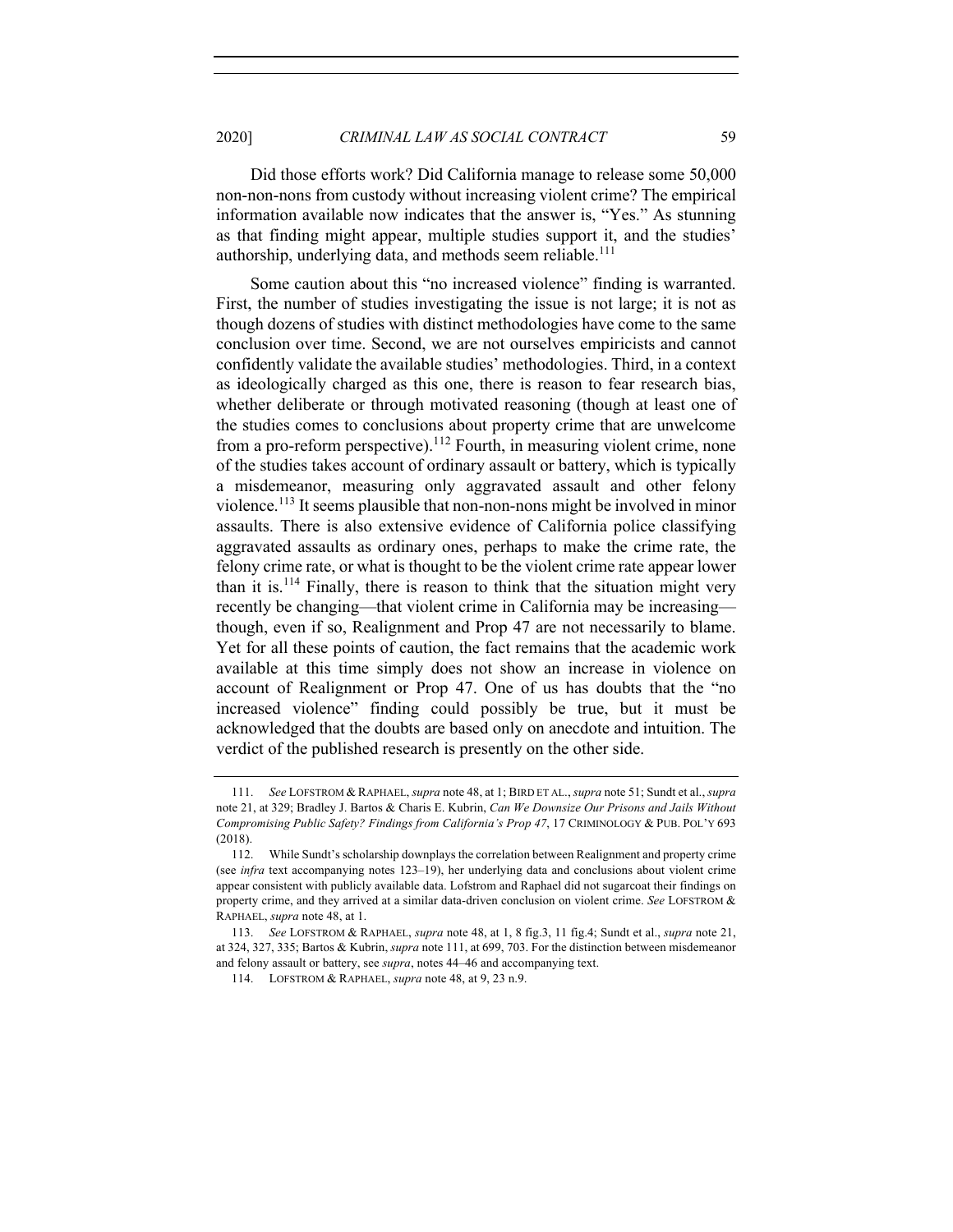To start with Realignment in 2011, plotting 2010 and 2012 violent crime rates in a fifty-state regression model, researchers found that Realignment did not displace the state from its predictable spot on the curve.<sup>115</sup> In other words, California's violent crime rate after Realignment was exactly what scholars would have predicted had Realignment not happened at all. This pattern continued to hold in 2013 and  $2014$ <sup>116</sup> It even held when violent crimes were disaggregated: murder, rape, robbery, and aggravated assault were all statistically unaffected by Realignment (although, again, the study did not investigate ordinary assault or battery).<sup>117</sup> Some 18,000 inmates convicted of mostly nonviolent offenses walked free in the first year of Realignment alone.<sup>118</sup> This study suggests that in the years after their release, they did not become violent.

To evaluate Prop 47's impact on violent crime, researchers at the University of California Irvine used data from states with similar 1970–2014 crime patterns to create a synthetic "Counterfactual California" and anticipate 2015 crime if California had never implemented Prop 47 at all.<sup>119</sup> Much as George Bailey was shown the hamlet of Bedford Falls as it would have been without him in *It's a Wonderful Life*, these researchers used advanced statistical modeling to see California as it would have been without Prop 47. Unlike Bedford Falls, which became the dystopian Pottersville, 2015 "Counterfactual California" looked strikingly like 2015 "Actual California" with respect to violence. Researchers noted that "[f]or homicide, rape, aggravated assault, robbery, and burglary, we find no evidence that the impact of Prop 47 was any different from zero. In other words, Prop 47 appears to have a null effect on these offenses." $120$  Again, over 15,000 offenders convicted of nonviolent offenses left custody in the first two years of Prop 47 alone.<sup>121</sup> Many others never entered the system due to a corresponding decline in arrests. As with Realignment, it appears that these nonviolent offenders (mostly drug users and petty thieves) did not turn to violence.

<sup>115.</sup> Sundt et al., *supra* note 21, at 325–26.

<sup>116.</sup> *Id.* at 326–27.

<sup>117.</sup> *Id.* at 326.

<sup>118.</sup> *See* LOFSTROM & RAPHAEL, *supra* note 48.

<sup>119.</sup> Bartos & Kubrin, *supra* note 111, at 700.

<sup>120.</sup> *Id.* at 703; *see also* BIRD ET AL., *supra* note 51, at 7–13. Bird and her coauthors' study indicates that, after declining in 2013 and 2014, California's rate of violent crime increased in 2015 and 2016, after Prop 47 was passed. But, Bird's report argues: (a) the degree to which that increase exceeded a similar increase seen in neighboring states was not statistically significant; (b) the apparent increase turned partly on a redefinition of rape in the FBI's Uniform Crime Report; and (c) an even greater share of the apparent increase turned on more accurate assault reporting by the LAPD.

<sup>121.</sup> BIRD ET AL., *supra* note 51, at 5.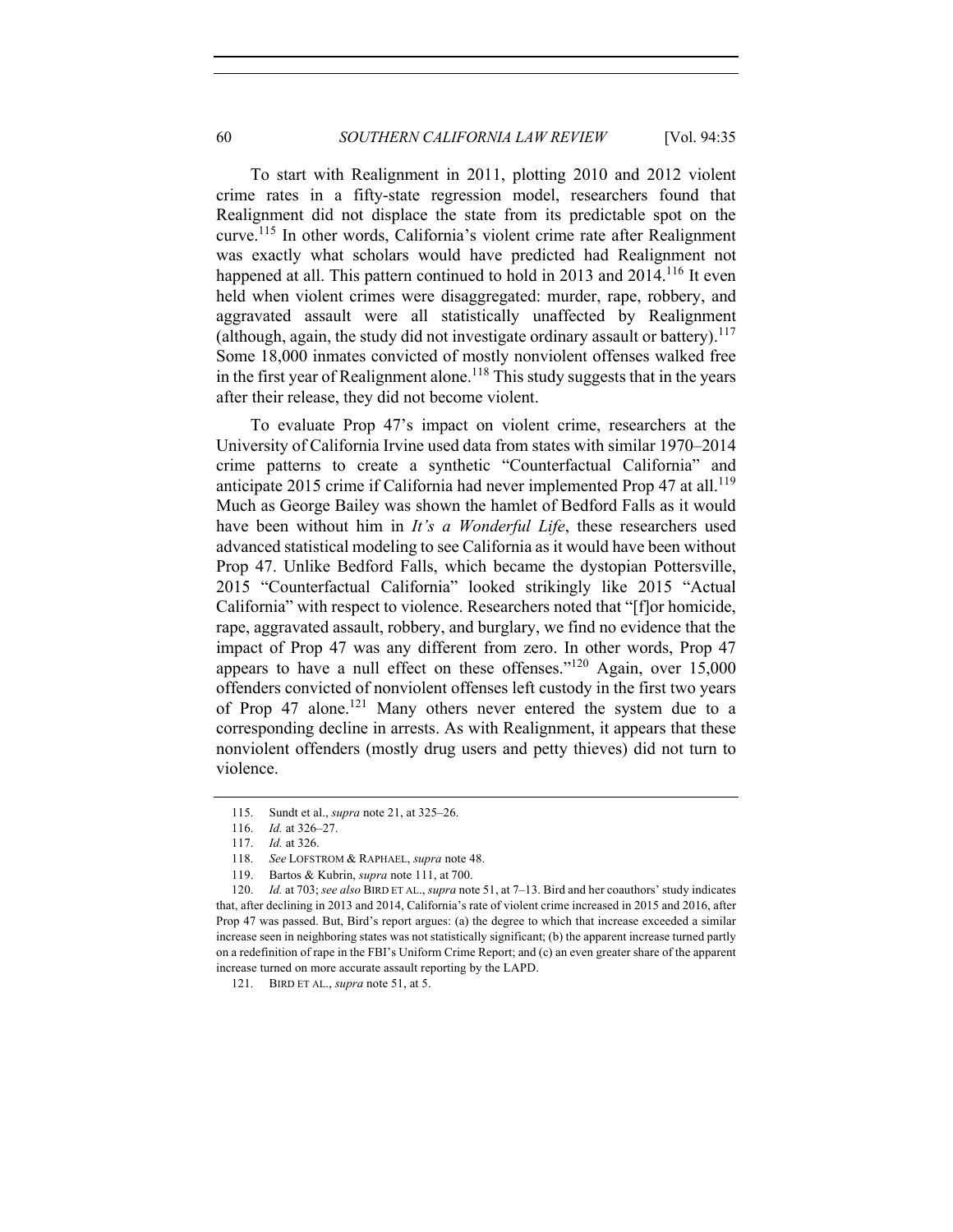To close his *Plata* dissent, Justice Alito wrote, "I fear that today's decision, like prior prisoner release orders, will lead to a grim roster of victims. I hope that I am wrong. In a few years, we will see." $122$  A few years have gone by. Ten years have gone by. We see no such grim roster.

#### F. IMPACT ON PROPERTY CRIME

Are those released offenders continuing to commit *nonviolent* crimes? Several empirical studies suggest that they have. Realignment and Prop 47 are both correlated with an increase in property crime statewide and there is some statistical evidence for causation.

Early cause for concern appeared in the years between Realignment and Prop 47. The scholars who found no statistical variance in violent crime from the fifty-state regression after Realignment noted that "Realignment had an immediate effect on rates of auto theft," although that effect "decayed between 2012 and 2013."<sup>123</sup> The researchers cautioned against interpreting this statistic as an indictment of reform, noting that "the qualities of the data, knowledge about motor vehicle theft, and research on offense diversification warn against making strong causal inferences."<sup>124</sup> This admonition appears intended to bolster reform in spite of the concerning uptick in vehicle theft. The data, however, is difficult to ignore. And auto theft is not petty crime; it is major within the property crime category.

Following Prop 47, the link between sentencing reform and property crime became harder to play down. Leveraging the "Counterfactual California" (*It's a Wonderful Life*) method to compare what California property crime rates would look like absent Prop 47 with how they actually looked in 2015, researchers at the University of California Irvine found another difficult-to-ignore correlation.<sup>125</sup> The study noted that "[f]or larceny and motor vehicle theft . . . the gap that emerged in 2015 (that is, post-Prop 47) was more than twice the size of the model's preintervention [root mean squared prediction error], suggesting that Prop 47 did have an impact on these offenses."126

Outside of a synthetic setting, the overall numbers are sobering and perhaps easier to grasp. While larceny remained flat in other states, they rose 9% in California following Prop 47, with three-quarters of the increase

<sup>122.</sup> Brown v. Plata, 563 U.S. 493, 581 (2011) (Alito, J., dissenting).

<sup>123.</sup> Sundt et al., *supra* note 21, at 328.

<sup>124.</sup> *Id.* at 329.

<sup>125.</sup> *See supra* text accompanying notes 119–15.

<sup>126.</sup> Bartos & Kubrin, *supra* note 111, at 703.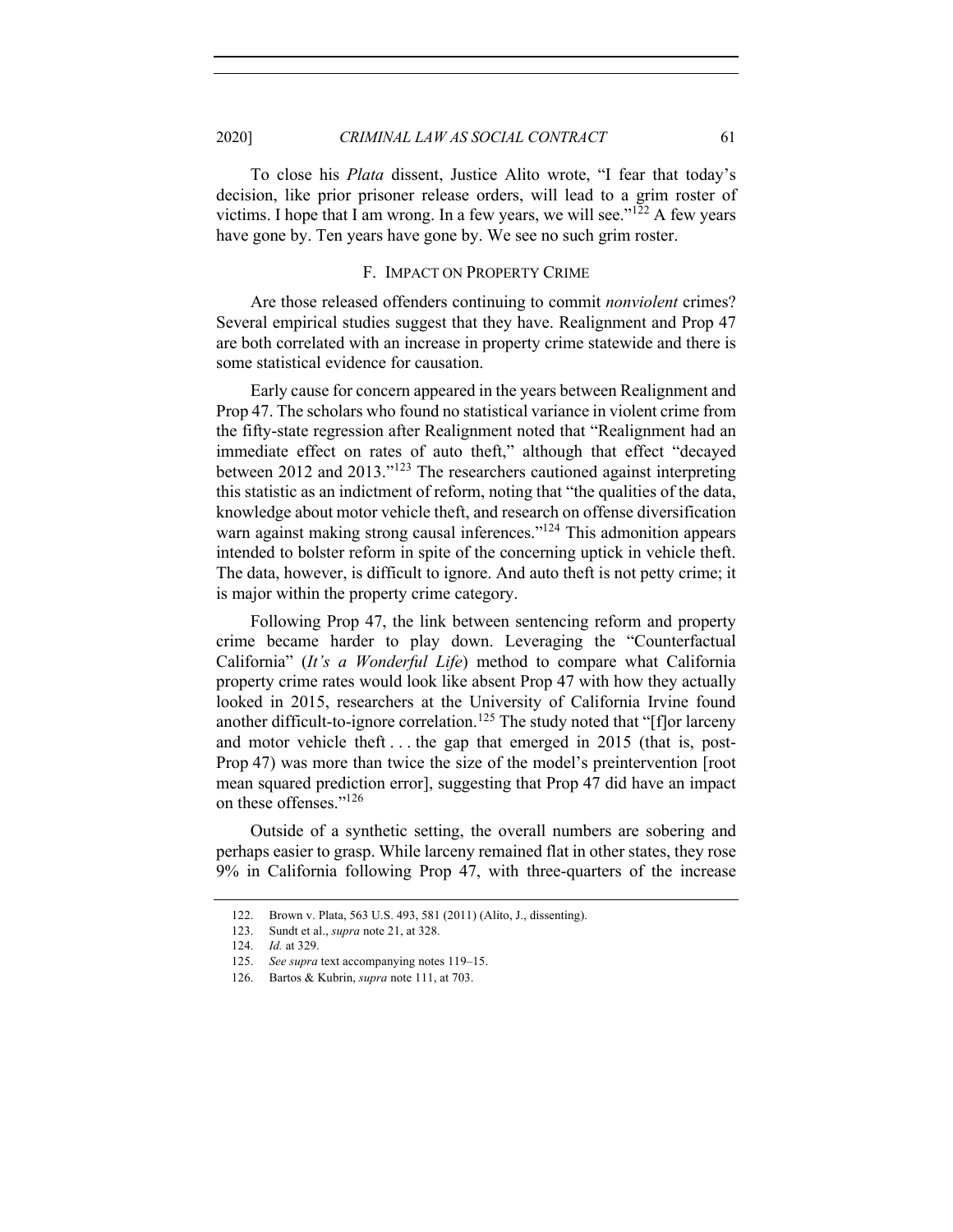attributable to vehicle break-ins.<sup>127</sup> Vehicle break-ins are considered an especially good proxy for property crime because, unlike stolen packages or shoplifted t-shirts, they are almost always reported to police for the sake of collecting insurance.<sup>128</sup> In San Francisco alone, thefts from vehicles nearly tripled from 2011 to 2017, when they hit 29,851 per year.<sup>129</sup> Confoundingly, over the same time period, arrests for property crimes in San Francisco County *declined* by 21% to a mere 1,121 arrests in 2017.<sup>130</sup> To the extent that law enforcement mirrors society's values, this suggests a unique tolerance toward low-level property crime in San Francisco.

In sum, violent crime was unaffected by the past decade's reforms; property crime shot up; and nonetheless—notwithstanding the fact that property offenses remain formally criminal—arrests and incarceration for property crime went down. So long as thefts are nonviolent and low-level, the state or at least significant localities within the state have come to regard them with a shrug.

## G. IMPACT ON RECIDIVISM

Reducing California's stubbornly high recidivism rate was a stated goal of both Realignment and Prop 47.<sup>131</sup> Advocates argued that incarceration itself is criminogenic: avoiding prison would reduce exposure to toxic influences and maintain offenders' access to legal economic opportunities. Prop 47 also aimed to reduce recidivism by directing funding toward mental health and substance abuse programs for at-risk individuals.<sup>132</sup>

Did it work? Prior to Prop 47, 72.6% of people released from California

<sup>127.</sup> BIRD ET AL., *supra* note 51, at 3.

<sup>128.</sup> Abbie VanSickle & Manuel Villa, *The Great California Prison Experiment*, MARSHALL PROJECT (Dec. 20, 2018, 6:00 AM), https://www.themarshallproject.org/2018/12/20/the-great-californiaprison-experiment [https://perma.cc/C53X-5GD5]; *see also* BIRD ET AL., *supra* note 51, at 10–11. Beyond vehicle break-ins, monthly reported incidents of shoplifting jumped from between 7,800 and 8,100 to 9,900 in the first three months after Prop 47. The shoplifting rate then declined to pre-reform levels in 2016, but Bird notes that this could be due to declining reporting. *Id.*

<sup>129.</sup> VanSickle & Villa, *supra* note 128. This trend is especially striking in light of the fact that there are 492,336 vehicles registered in San Francisco County, so up to 6% of cars on the road were broken into in 2017 alone. *Compare id.*, *with* CAL. DEP'T OF MOTOR VEHICLES, ESTIMATED VEHICLES REGISTERED BY COUNTY FOR THE PERIOD OF JANUARY 1 THROUGH DECEMBER 31, 2019 (2019).

<sup>130.</sup> CAL. DEP'T OF JUSTICE,*Criminal Justice Data: Arrests*, https://openjustice.doj.ca.gov/data [htt ps://perma.cc/7AZ2-8SJL] (download the "Arrest Dispositions" CSV).

<sup>131.</sup> *See* CAL. PENAL CODE § 17.5(a)(1) (West 2011) ("The Legislature reaffirms its commitment to reducing recidivism among criminal offenders."); CAL. ATTORNEY GENERAL, PROPOSITION 47: OFFICIAL TITLE AND SUMMARY (2014) ("State savings resulting from the measure would be used to support . . . programs designed to keep offenders out of prison and jail.").

<sup>132.</sup> BIRD ET AL., *supra* note 51, at 4.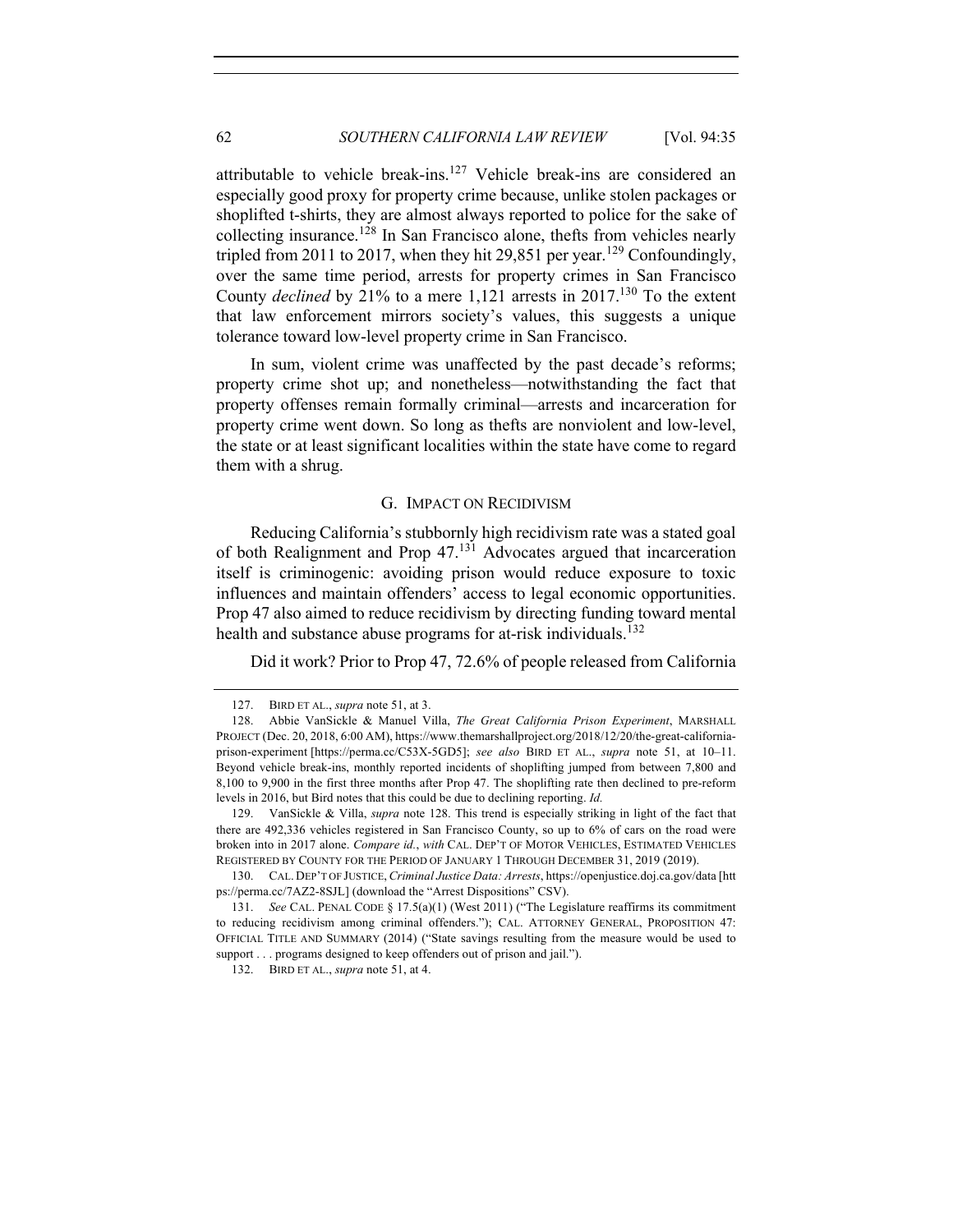custody were rearrested within two years,  $133$  and 49.1% were reconvicted.<sup>134</sup> In the two years following Prop 47, rearrests were 70.8% and reconvictions were  $46\%$ —essentially a 2–3% improvement.<sup>135</sup> That might be tepidly encouraging, but these modest declines in recidivism are misleading, as they are affected by the overall decline in arrests and prosecutions for Prop 47 offenses during the same period.<sup>136</sup> A decline in enforcement does not mean there has been a decline in underlying criminal behavior. There is no obvious reason to believe that less drug abuse or theft occurs in California today than occurred a few years ago. Rather, voters and law enforcement simply care less. Police departments appear to have concluded that arresting a suspect with a small amount of heroin is not worth the hassle when the suspect, charged with a misdemeanor or not, is likely to end up on the same corner within a matter of days.

Should we come to the opposite conclusion—that nonenforcement is so pronounced that a 2–3% decline in rearrest and reconviction suggests an *increase* in lawbreaking among those with criminal records? That possibility is not unreasonable, but there is no proof of it. The most defensible conclusion is that, in the face of changing values and police practices, overall recidivism loses its potency as a metric.

#### H. IMPACT ON HOMELESSNESS

From 2014 to 2019, 19,470 adults left California jails and prisons,  $137$ and 18,168 adults joined the ranks of California's homeless population.<sup>138</sup> As of 2019, Los Angeles County has 58,936 homeless people living in cars or on the streets, a 71% rise since Prop 47 took effect in 2014.<sup>139</sup> These

139. Press Release, L.A. Homeless Servs. Auth., Greater Los Angeles Homeless Count Shows 12% Rise in Homelessness (June 4, 2019), https://www.lahsa.org/news?article=558-greater-los-angeles-home less-count-shows-12-rise-in-homelessness [https://perma.cc/9NYS-Q47Y]; DEP'T OF HOUS. & URBAN DEV., 2014 POINT IN TIME ESTIMATE [hereinafter 2014 POINT IN TIME ESTIMATE], https://www.hud

<sup>133.</sup> *Id.* at 17.

<sup>134.</sup> *Id.* at 18.

<sup>135.</sup> *Id.* at 17–18.

<sup>136.</sup> *Id.* at 17 (two-year rearrest rates for drug crimes de-felonized by Prop 47 declined from 32.3% to 21%); *see also supra* text accompanying notes 79–83.

<sup>137.</sup> *Compare* JUNE 2019 MONTHLY REPORT OF POPULATION, *supra* note 80 (reporting the total inmate population in 2019), *with* CAL. SENTENCING INST., *supra* note 79 (reporting the total inmate population in 2014; download the file "2014-adult.xlsx" available in the "Download data" column on the right of the page.); *see also* The JAIL PROFILE SURVEY, *supra* note 80 (compares June 2014 and June 2019).

<sup>138.</sup> *See* NAT'L ALLIANCE TO END HOMELESSNESS, CALIFORNIA FACT SHEET (2019), https://end homelessness.org/wp-content/uploads/2019/08/CA-fact-sheet-2019-copy.pdf [https://perma.cc/3BCT-S 2UL].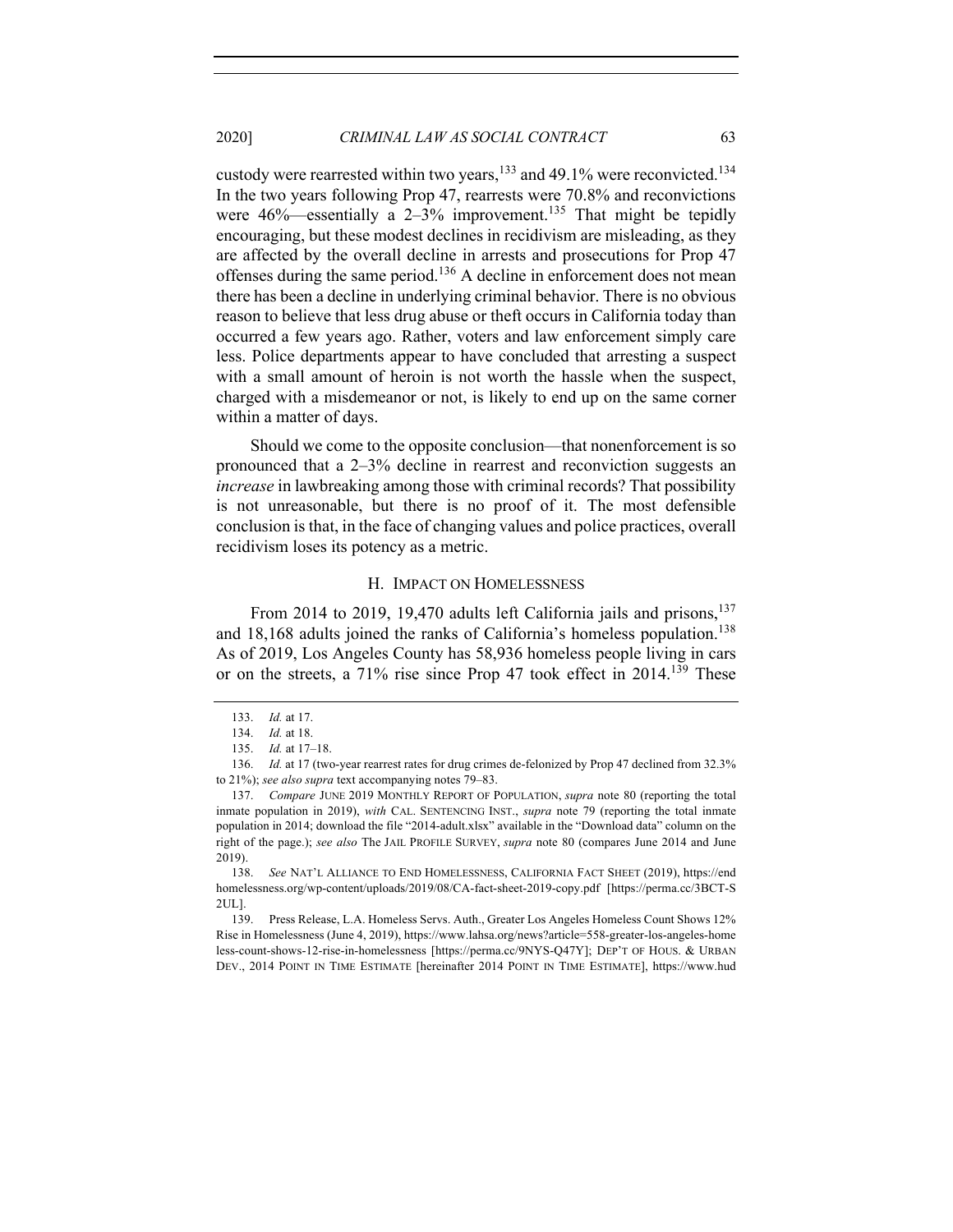numbers have led many to wonder whether Prop 47's defanging of drug laws simply moved people from jail to the streets. Could it really be that some drug addicts are fated to a stark binary: homelessness or incarceration? Are societies doomed to that same choice?

The disclaimer above, regarding the difficulties of establishing causation according to the rigorous standards of contemporary social science, becomes acute in this context. But it is intuitively reasonable to think drug addicts released from prison would end up on the streets, and, given the high visibility of the issue, many journalists have examined whether there is a causal link between California's mass prisoner releases and the state's homelessness crisis. In 2016, journalists from *The Desert Sun*, *The Ventura County Star*, *The Record Searchlight*, and *The Salinas Californian* conducted an investigative report into the impact of Prop 47 that highlighted individual stories of people caught up in a cycle of addiction, incarceration, and homelessness.<sup>140</sup> The story's key subject, Ruben Lopez, Jr., was twenty years into a life sentence stemming from a third strike meth possession conviction when Prop 47 went into effect. He successfully petitioned to reduce his conviction to a misdemeanor and was freed into a state that barely enforced drug possession law.<sup>141</sup> Adrift on the outside, Lopez quickly relapsed, claiming, "It was like putting a kid loose in the candy store and telling them there's no consequences . . . . Eat whatever you want. Party up. That was me."<sup>142</sup> At the time of the report, Lopez alternated between living in his cousin's garage and under a bush on the side of a Los Angeles street.<sup>143</sup>

The *Desert Sun* report lauded the reforms that got nonviolent offenders like Lopez out of prison but criticized the state for failing to provide Prop 47 petitioners with the treatment necessary to combat addiction and live productive lives.<sup>144</sup> Not only did the rehabilitative funds associated with Prop 47 underwhelm, but the state struggled to convince addicts on the outside to seek treatment at all. Prior to Prop 47, local authorities wielded a so-called "felony hammer" and could pressure arrestees to join a one-year

exchange.info/resource/3031/pit-and-hic-data-since-2007 [https://perma.cc/9W9K-F7W6] (download "2007–2019 PIT Counts by CoC").

<sup>140.</sup> Jill Castellano, Brett Kelman, Kristen Hwang, Brian Indrelunas & Christopher Weddle, *Two Years After Prop 47, Addicts Walk Free with Nowhere to Go*, DESERT SUN (Dec. 22, 2016, 4:24 PM), https://www.desertsun.com/story/news/crime\_courts/2016/12/14/prop-47-california-addiction/9408333 8 [https://perma.cc/ERK9-GGVZ].

<sup>141.</sup> *See id.*

<sup>142.</sup> *Id.*

<sup>143.</sup> *Id.*

<sup>144.</sup> *Id.*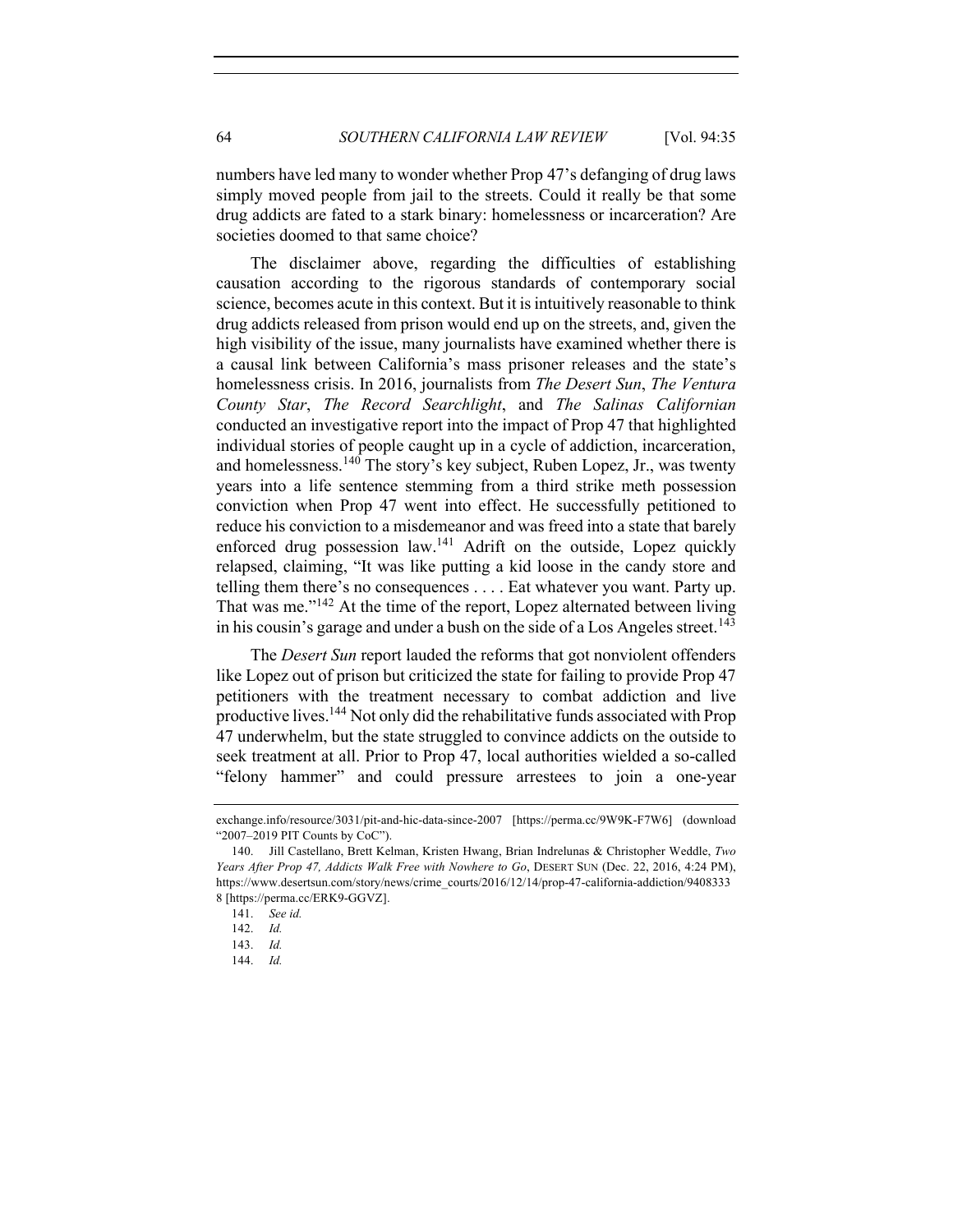rehabilitation program instead of facing a multiyear prison sentence.<sup>145</sup> With misdemeanor penalties capped at one year in county jail (six months with custody credits), today's addicts are simply refusing the recovery option. The longest-running drug court recovery program on Los Angeles's Skid Row saw enrollment decline in the two years after Prop 47 from eighty addicts to *four*. <sup>146</sup> Prop 47 got addicts out of prison, but it failed to get them off drugs or off the streets.

County-level data both buoys and qualifies the idea of a causal relationship between prisoner release and homelessness, especially in urban areas. Los Angeles saw both the largest exodus of county jail prisoners (2,034) and the largest influx of homeless people (15,562) between 2014 and  $2018<sup>147</sup>$  The county's overall population grew by nearly 150,000 at the same time, however, making it difficult to account for the different factors contributing to homelessness.<sup>148</sup> Other urban counties (such as Orange, Alameda, and Sacramento) showed a similar pattern: drops in jail populations and gains in homeless populations, but alongside gains in overall populations, confounding efforts to discern a causal link.<sup>149</sup> San Francisco saw its jail population decline by only 5 people and its homeless population grow by only 449, but this may be because San Francisco already had lax drug enforcement, high homelessness, and generous social services.<sup>150</sup> The empirical difficulty is that so many factors besides criminal justice reform can contribute to homelessness, including population growth, housing availability, availability of social services, and local economic conditions. All told, the county-level data indicates a correlation between sentencing reform and homelessness but neither confirms nor disconfirms a causal link.

Could it be, as the *Desert Sun* article suggests, that the homelessness associated with Prop 47 is really just a failure of state funding? Would an additional earmark prevent addicts who would have been incarcerated a decade ago from ending up on the streets? A review of recent attempts to

<sup>145.</sup> *Id.* 

<sup>146.</sup> *Id.*

<sup>147.</sup> THE JAIL PROFILE SURVEY, *supra* note 80; 2014 POINT IN TIME ESTIMATE, *supra* note 139; DEP'T OF HOUS. & URBAN DEV., 2018 HOUSING INVENTORY COUNT [hereinafter 2018 HOUSING INVENTORY COUNT], https://www.hudexchange.info/resource/3031/pit-and-hic-data-since-2007 [https:// perma.cc/9W9K-F7W6**]** (download "2007–2019 HIC Counts by CoC").

<sup>148.</sup> Press Release, State of Cal. Dep't of Fin., State's Population Increases by 141,300, While Rate of Growth Continues to Decline (Dec. 20, 2019), http://www.dof.ca.gov/Forecasting/Demographics/ Estimates/E-2/documents/PressReleaseJuly2019.pdf [https://perma.cc/C6YG-B6LM].

<sup>149.</sup> *See* THE JAIL PROFILE SURVEY,*supra* note 80; 2014 POINT IN TIME ESTIMATE,*supra* note 139; 2018 HOUSING INVENTORY COUNT, *supra* note 147; State of Cal. Dep't of Fin., *supra* note 148.

<sup>150.</sup> *See* THE JAIL PROFILE SURVEY,*supra* note 80; 2014 POINT IN TIME ESTIMATE,*supra* note 139; 2018 HOUSING INVENTORY COUNT, *supra* note 147.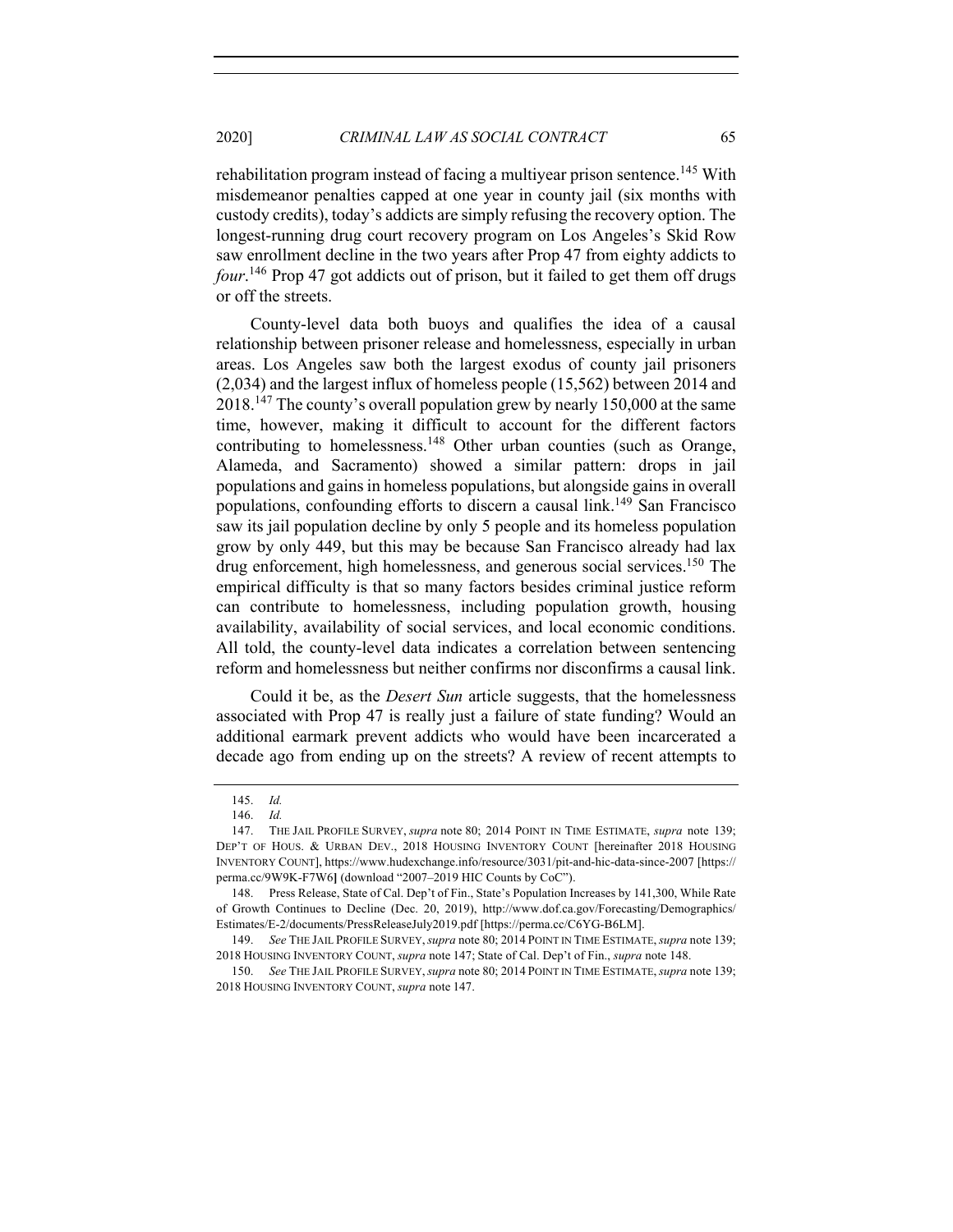address endemic homelessness suggests one of two conclusions: that simply spending more to accommodate the homeless makes little difference, or that, if spending more can make a difference, it needs to be a *lot* more. Consider Los Angeles, the epicenter of California's homelessness crisis. As the problem ballooned, the city poured money into building shelters. In 2018, the city and county spent \$600 million, raised in part with tax hikes and a state grant, on social services and supportive housing.<sup>151</sup> The following summer, the state earmarked an additional \$130 million to Los Angeles's homelessness efforts.<sup>152</sup> Mayor Eric Garcetti has vowed to build a homeless shelter in each of LA's fifteen council districts.<sup>153</sup> Yet Los Angeles's homeless rate continues to rise. Even the mayor concedes that Angelinos are being pushed into homelessness "faster than they can be lifted out."<sup>154</sup> Despite Los Angeles's considerable investment, shelter construction is simply not solving the problem.

Statewide, leaders blame a housing shortage for California's growing homeless population, but the homelessness crisis is new, at least at such scale, and the housing crisis is not.<sup>155</sup> Prior to Prop 47, homelessness was declining, even as demand for housing exceeded supply.<sup>156</sup> In the four years following Prop 47, the state's population grew 2.77%, outpaced by housing supply growth at 4.24%.<sup>157</sup> The unsheltered homeless population, however, leapt up by 25.34%.<sup>158</sup> Building homes and shelters has not stemmed the growth of homelessness, and many homeless would rather sleep on the

<sup>151.</sup> Anna Scott, *Despite Increased Spending, Homelessness Up 12% in Los Angeles County*, NPR (June 4, 2019, 2:00 PM), https://www.npr.org/2019/06/04/729599946/despite-increased-spending-home lessness-up-12-in-los-angeles-county [https://perma.cc/A9UF-3QVC].

<sup>152.</sup> Liam Dillon & Taryn Luna, *California Leaders Strike Deal to Give Cities and Counties Hundreds of Millions to Fight Homelessness*, L.A. TIMES (June 27, 2019, 3:39 PM), https://www.latim es.com/politics/la-pol-ca-homeless-housing-money-state-budget-20190627-story.html [https://perma.cc/ MU5K-SSRC].

<sup>153.</sup> *Id*.

<sup>154.</sup> Scott, *supra* note 151.

<sup>155.</sup> *See id.* (Mayor Garcetti blames "skyrocketing rents statewide and federal disinvestment in affordable housing, combined with an epidemic of untreated trauma and mental illness"); *see also* Dillon & Luna, *supra* note 152 (in signing a \$1 billion homelessness budget, Governor Newsom pointed to the cost of housing as "chief among the affordability and quality-of-life challenges families face").

<sup>156.</sup> *See California*, NAT'L ALL. TO END HOMELESSNESS, https://endhomelessness.org/homeless ness-in-america/homelessness-statistics/state-of-homelessness-report/california [https://perma.cc/5K6V-V2WK]; CAL. DEP'T OF HOUS. & CMTY. DEV., CALIFORNIA'S HOUSING FUTURE: CHALLENGES AND OPPORTUNITIES 33 (2017).

<sup>157.</sup> *See* State of Cal. Dep't of Fin., *supra* note 148, at 5, 9; *QuickFacts: California*, *supra* note 98; U.S. CENSUS BUREAU, ACS DEMOGRAPHIC AND HOUSING ESTIMATES, CALIFORNIA (2014).

<sup>158.</sup> *See California*, *supra* note 156.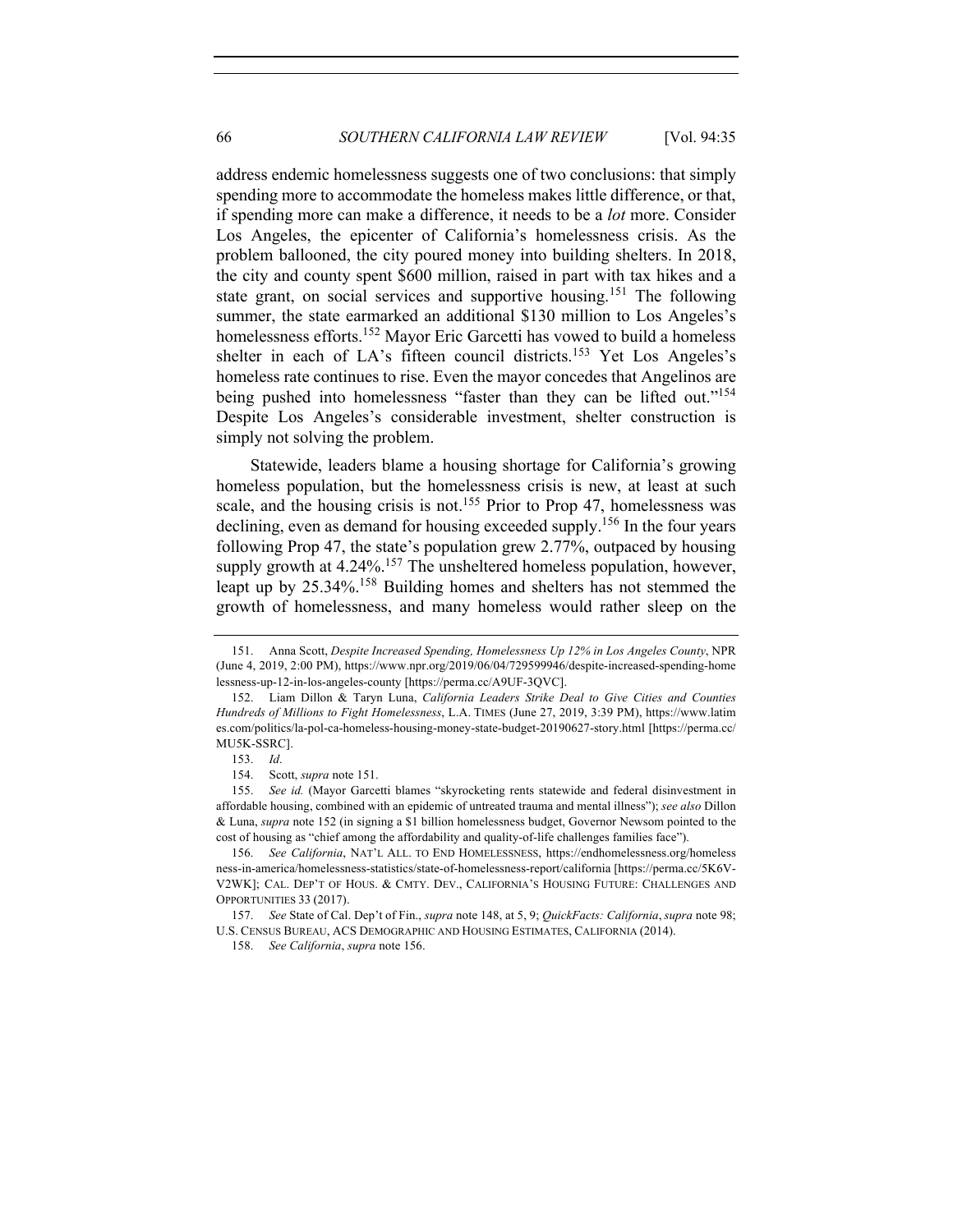streets than in a shelter.<sup>159</sup> Homelessness is not solely a crisis of housing.

But how to address it? Incarceration was "successful" at housing those on the margins of society, but its harshness did not comport with California values. Optional sheltering has not worked. Might a third option be some sort of mandatory yet nonpenal rehabilitation?

While involuntary hospitalization for the drug addicted and moderately mentally ill largely went by the wayside decades ago, incarceration has often been used as a substitute. As Bernard Harcourt stunningly demonstrated in 2006, if one thinks of "involuntary commitment" as a composite of both incarceration and involuntary mental hospitalization—if one thinks, that is, in terms of the total number of beds in mental hospitals and prisons combined—then the United States at the peak of mass incarceration did *not* involuntarily commit more people than it did fifty years before, in the middle of the twentieth century.<sup>160</sup> Incarceration rates at mid-century were low, but involuntary mental hospitalization was extremely high. Incarceration rates at end-of-century were high, but involuntary mental hospitalization was low. In other words, the number of beds stayed roughly the same; they just shifted from mental hospitals to prisons. "[W]hen the data on mental hospitalization rates are combined with the data on prison rates for the years 1928 through 2000," Harcourt concludes, "the incarceration revolution of the late twentieth century barely reaches the level of aggregated institutionalization that the United States experienced at mid-century."<sup>161</sup> Harcourt's history suggests that the only way out of the incarceration/homelessness trap may be involuntary mental commitment. But California may have neither the stomach nor the budget to involuntarily detain its homeless addicts, even under the auspices of rehabilitation, and even if the courts ruled such a massive program of noncriminal detention constitutional.

<sup>159.</sup> *See* Anna Scott, *California Gives Mayors Funding for Homelessness*, NPR (July 13, 2019, 8:26 AM), https://www.npr.org/2019/07/13/741391214/california-gives-mayors-funding-for-homelessn ess [https://perma.cc/CY86-3Y2W].

<sup>160.</sup> Bernard E. Harcourt, *From the Asylum to the Prison: Rethinking the Incarceration Revolution*, 84 TEX. L. REV. 1751, 1754 (2006). Harcourt focuses on prison populations alone rather than prison and jail populations together due to difficulties getting reliable data about midcentury jail populations, though the flawed data available suggests that, even if prison and jail populations were combined, "[t]he results essentially do not change." *Id.* at 1764.

<sup>161.</sup> *Id.* Harcourt's second conclusion is still darker: homicide rates, he found, are tightly and inversely correlated to total involuntary commitment. That is, when the United States involuntarily institutionalized a large portion of its population in mental hospitals at midcentury, homicide rates were low. When the United States involuntarily institutionalized a large portion of its population in prisons at century's end, homicide rates were low. In the time between—that is, in the 1960s, 1970s, and 1980s, when the country released most of those mental patients from hospitals but did not yet incarcerate them the homicide rate was high. *Id.* at 1755–56.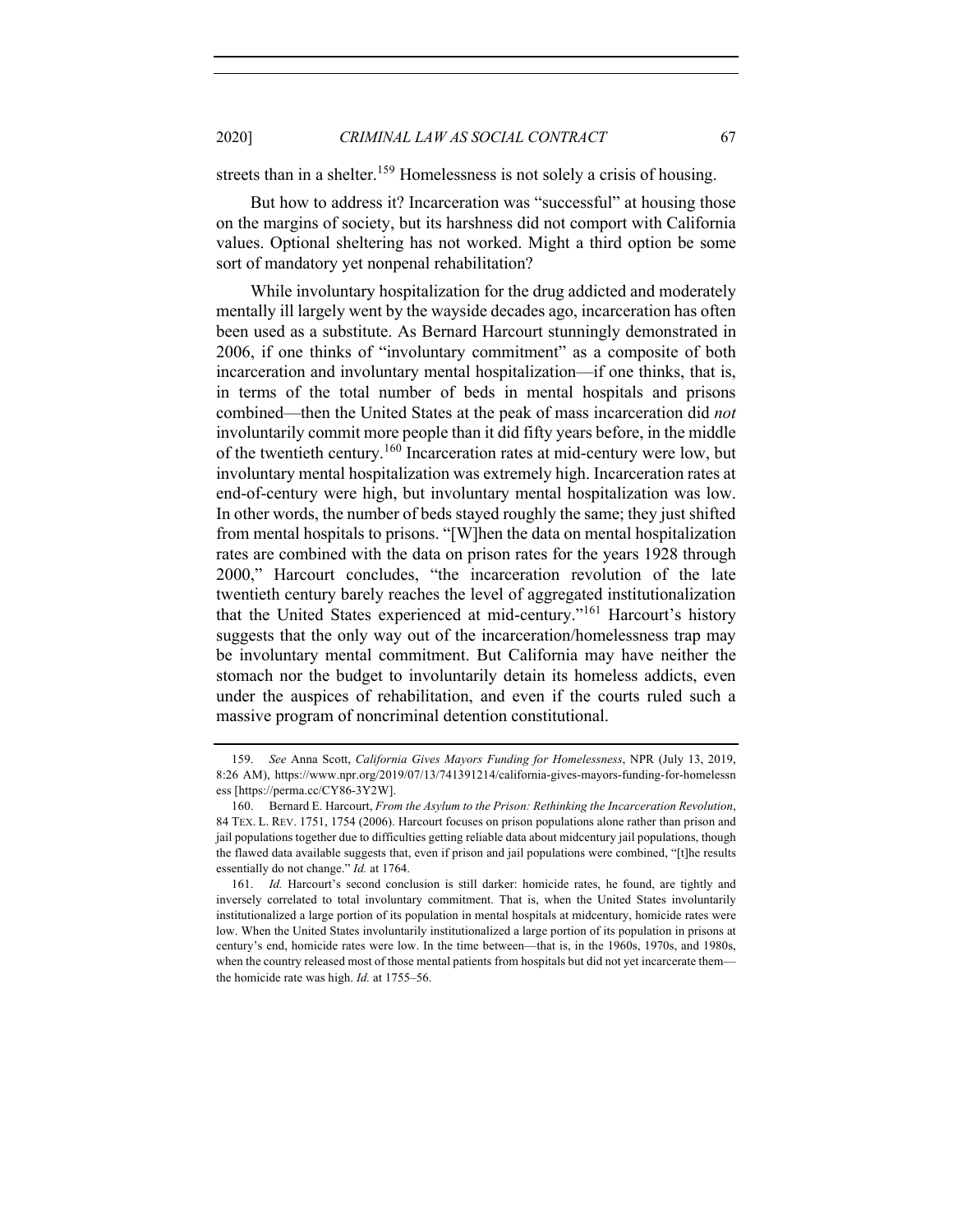If the hope of criminal justice reform is decarceration with low crime and nonhomelessness based on *optional* shelters and *voluntary* rehabilitation, California has not achieved it yet. Rather, reform may mark California's entry into a new stage of the institutionalization paradigm that Harcourt began to map out. At stage one, mid-twentieth century, the United States involuntarily detained a large group of people in mental hospitals. At stage two, late twentieth century, the United States incarcerated that group in jails and prisons. Now, at stage three, California has altogether deinstitutionalized a large group of drug users and low-level thieves. The result is a higher degree of freedom for nonviolent offenders, more humane prisons for violent and other serious offenders, and, nonetheless, a low violent crime rate for the public. But property crime has increased, drugs are increasingly used publicly and with impunity, and homelessness has become a major feature of public life. There may yet be a solution, a yet-unknown path toward a society of freedom, humane treatment of offenders, low crime, and reasonable public order. Or it may be that we are coming up against some permanent limitations of the human condition. For now, at least, the prisons are shrinking, and the tent cities are growing.

# II. MORAL CONSIDERATIONS AND DEMOCRATIC CREDENTIALS

The last Part was descriptive; this one is normative. Reform changed California profoundly, but the changes are complicated and the normative considerations far from clear. We present an argument below, the thrust of which is this: reform increased personal freedom and humane treatment of offenders at significant cost to some aspects of community life. The costs should not be regarded dismissively: they are not small and do not reflect simple intolerance. Yet the normative balance ultimately tips in favor of reform because of reform's democratic credentials. In essence, we should celebrate reform in California because it is what Californians have said they want in multiple elections at multiple levels of government. But that does not mean others are bound as a matter of justice to follow California's example.

#### A. PATTERNS OF MORAL THOUGHT

One lens through which to view the costs and benefits of reform is financial: does incarcerating fewer people save taxpayers money? Yet for all the rhetorical pull of that question in public debate, it may be unanswerable and is definitely not the whole issue. Letting someone out of a California prison saves taxpayers around \$60,000 per year.<sup>162</sup> But what does it cost

<sup>162.</sup> *See* Castellano et al., *supra* note 140.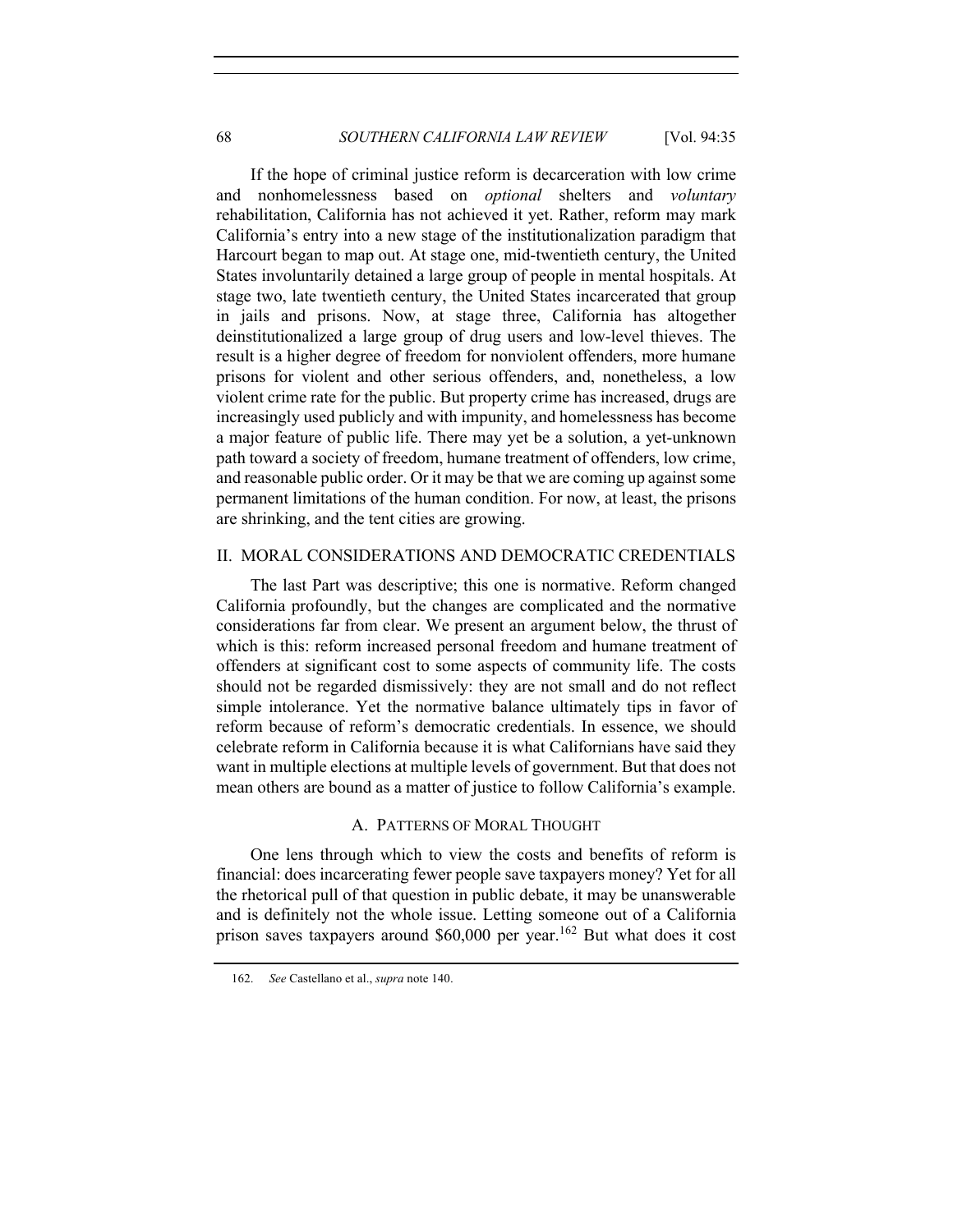taxpayers if that person ends up homeless and refuses to live in a shelter? If he gets away with shoplifting or stealing a car stereo? There is psychological loss when parents feel compelled to change the way they take their kids to school in order to avoid needles on the sidewalk, or when drivers feel they must leave their car unlocked because they'd rather thieves just let themselves in than break the window. But how does one quantify that psychological loss? The savings from prisoner release or nonimprisonment—that \$60,000 per year—is relatively straightforward and knowable, which gives the number power. But the overall economic comparison is subtle and may be unknowable.

Perhaps the greatest moral benefit of decarceration is the greater humanity shown to offenders. Both of us are Chicagoans who recently had jobs in the Bay Area. We witnessed firsthand the effect of reform in, for example, San Quentin, which one of us toured in August 2019. San Quentin houses California's dormant death row population alongside a diverse general population. It is designed for a maximum of 3,082 inmates. <sup>163</sup> Prior to Realignment, the prison housed as many as  $5,984$  inmates.<sup>164</sup> In August 2019, there were 4,193—a hair under *Plata*'s 137.5% threshold.<sup>165</sup> Upon stepping into the prison, one sees three stories of four-by-ten-foot cells sprawling through a dim, dank warehouse. Each closet-sized cage holds a narrow bunk bed, a metal toilet, and two full-grown men. Privacy and elbow room are nonexistent. Still, general population inmates who play by the rules can earn hours of free time in the yard every day and jobs in the furniture factory, which pays a nominal wage redeemable at the commissary. Life is cramped and harsh but livable at current population levels. Mere incarceration in San Quentin no longer represents an Eighth Amendment violation according to the Supreme Court. Yet it is shocking to imagine squeezing 1,791 more men into those conditions—and even more shocking to imagine men guilty of anything other than major crimes subjected to such conditions.

Humane treatment of offenders comes at a cost. Working in San Francisco, one of us walked every weekday north along Church Street, then along Market Street, then along Polk Street, to the court building kitty-corner from City Hall. One begins that commute in an upscale area, with the

<sup>163.</sup> CAL. DEP'T. OF CORR. & REHAB., MONTHLY REPORT OF POPULATION AS OF MIDNIGHT AUGUST 31, 2019, at 2 (2019) [hereinafter AUGUST 2019 MONTHLY REPORT OF POPULATION].

<sup>164.</sup> *San Quentin State Prison (SQ)*, LIGHT IN PRISON, https://lightinprison.org/us/ca/institutions/ san-quentin-state-prison-sq [https://perma.cc/4GCM-EKZJ] (hover over graph entitled "Inmate Population Over Time"; the cited population highpoint was reported on January 22, 2003).

<sup>165.</sup> AUGUST 2019 MONTHLY REPORT OF POPULATION, *supra* note 163, at 2.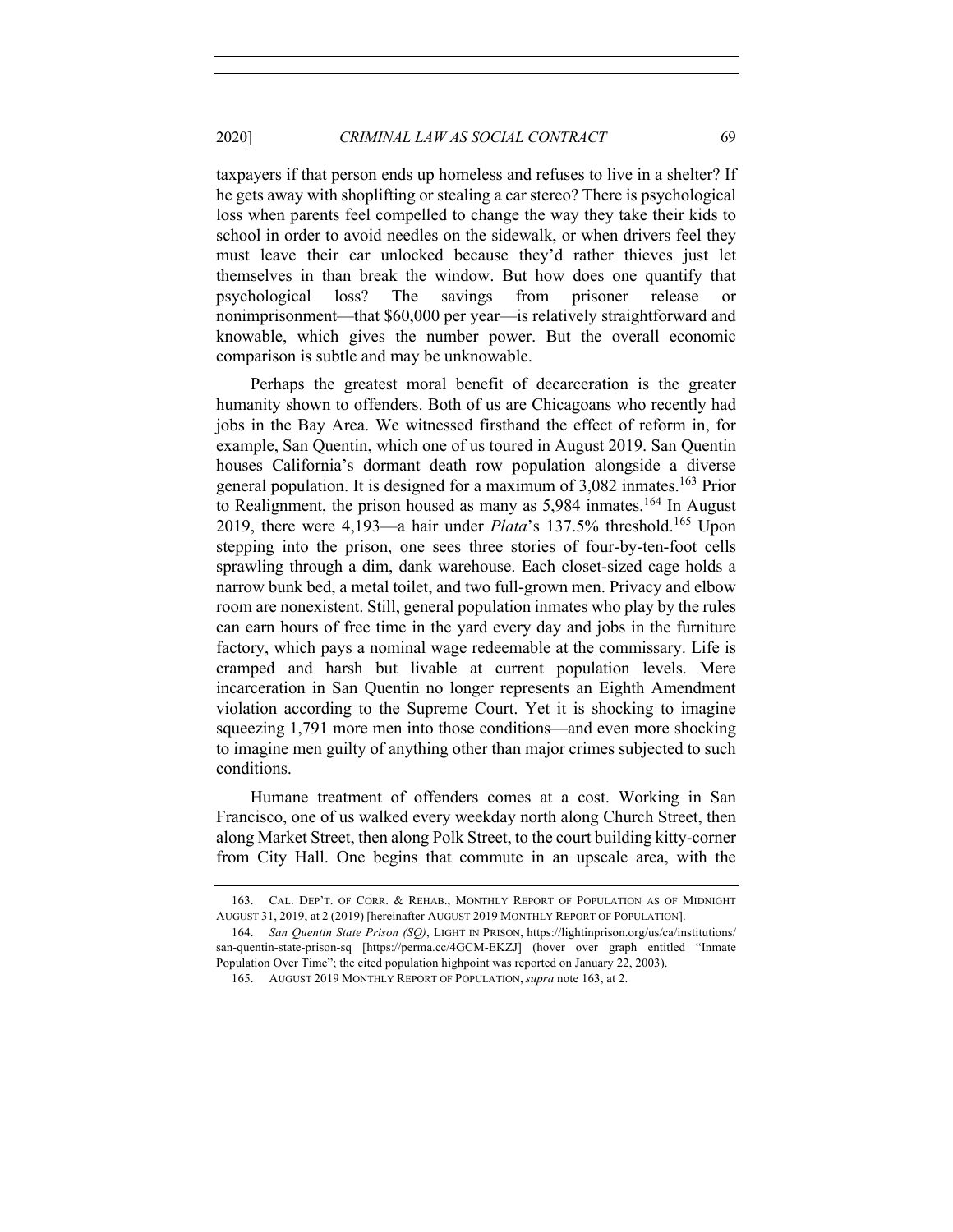Mission neighborhood on one side and the trendy Castro neighborhood on the other, walking past a middle school and beautiful Mission Dolores Park along the way. Still, a small tent city waxed and waned on the fringe of the park and a half dozen homeless people slept on the steps of the school. By some unwritten agreement, they mostly rolled up their sleeping bags and dispersed prior to the children's arrival. Then one comes to Market Street the principal artery of San Francisco, with four lanes of car traffic and two bike lanes stretching diagonally across the peninsula, a vintage streetcar running aboveground, a modern subway running below. But Market Street does not resemble the major promenades of other cities (Michigan Avenue, Fifth Avenue, Las Vegas Boulevard). There are very few walking commuters even at rush hour. But one is never alone. A large group of homeless people congregates outside the Safeway—some openly using heroin, some knocking on car windows at red lights. Further up Market, near the corner of Valencia, a small tent city stands in perpetuity outside a liquor store. One needs to pay attention to one's feet so as not to step on needles or human excrement. Turning onto Polk Street for the last leg of the commute takes one into San Francisco's "Tenderloin" neighborhood—a rough neighborhood long before California's recent criminal justice reform. (It happens that City Hall and the Supreme Court building are adjacent to the Tenderloin.) Every city has its rough neighborhoods, of course. But what is different about San Francisco today is that the social decay of the Tenderloin now spreads so far throughout the city.

This picture of public disorder is *not* meant to suggest a risk of violence. Going from Chicago to San Francisco statistically reduces one's likelihood of being the victim of a violent crime by 29% (although much depends on the distribution of violence by neighborhood, especially in Chicago, which is at once one of the safest and most dangerous cities in the world depending on neighborhood).<sup>166</sup> One can nonetheless find it shocking to experience the daily chaos of a city with a property crime rate 85% higher than Chicago's and a homelessness rate *thirty-nine times* higher. 167

<sup>166.</sup> For example, the two largest neighborhoods in Chicago—Austin and Lakeview, at about 100,000 people each—had 2016 homicide rates of 87 per 100,000 and 1 per 100,000 respectively, which makes Austin more violent than any country on earth for which there is data and Lakeview as nonviolent as almost any country on earth. Kleinfeld, *supra* note 17, 1373–74 n.25. *But see Livability Score Comparison: Chicago & San Francisco*, AREAVIBES, https://www.areavibes.com/compare-results/ ?place1=Chicago%2C%20IL&place2=San%20Francisco%2C%20CA#cri [https://perma.cc/6PXH-AS MA] (reporting that, for every 100,000 residents, 943 violent crimes are committed in Chicago, while only 670 violent crimes are committed in San Francisco).

<sup>167.</sup> *See Livability Score Comparison: Chicago & San Francisco*, *supra* note 166 (reporting that, for every 100,000 residents, 2,983 property crimes are committed in Chicago, while 5,506 property crimes are committed in San Francisco); Kevin Drum, *Raw Data: The Homeless Rate in Big Cities*, MOTHER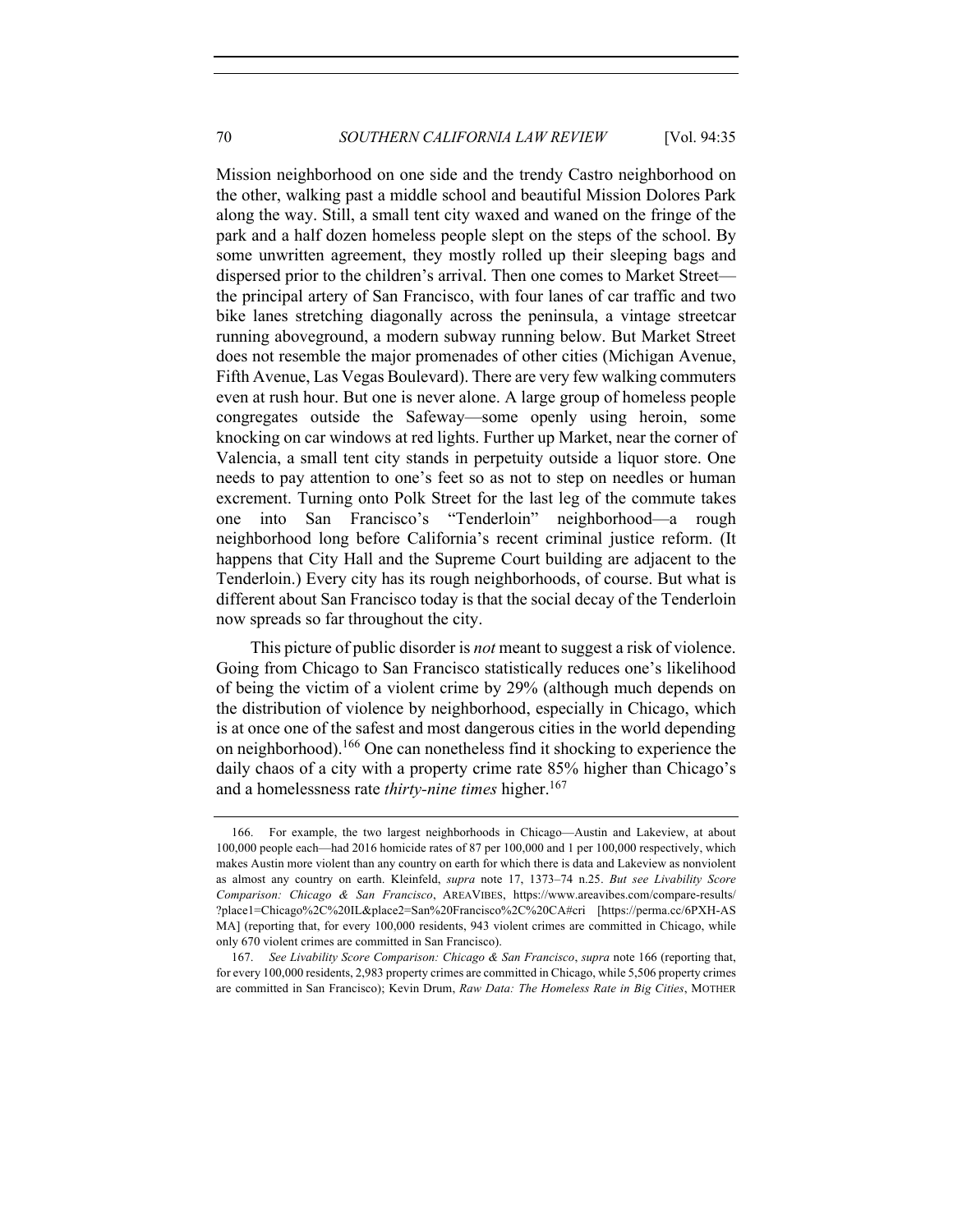Numbers that high change the texture of everyday experience. In San Francisco, homeless and intoxicated people are not just *in* public spaces but often *dominate* public spaces. On our commutes, we would observe people openly urinating and defecating, and shopkeepers hosing human waste off the sidewalk in front of their stores. Small-scale theft is considered a fact of life. Friends from San Francisco would caution us to have packages delivered to UPS or Amazon lockers because they would surely be stolen otherwise, and not only to keep personal items in the trunk of the car but to leave the car doors unlocked so that thieves wouldn't break the windows. Now, many of our friends in the city did not consider any of this particularly objectionable. A fact of life is not the sort of thing one complains about. One of us saw, in the coffee shop near his workplace, an obviously homeless man lean over the counter, pretend to squint at the menu and then, in an instant, lunge for the tip jar. The store clerk was expecting it and beat him to it. The two grappled over the jar, and the man made off with only a couple of loose bills. Was the clerk upset by the experience? Did she call the police? No she beamed and exclaimed at how good her reflexes had become.

How does one weigh the moral urgency of freeing thousands from cruel and unusual punishment against this sort of public disorder? Consider two perspectives. For one, the costs of chaotic public spaces are significant even if they do not involve a likelihood of violence or major financial loss. To people of this view, if a place is to be livable, and a culture to bring out the best in people, strangers must uphold shared norms of decent comportment in common spaces. To raise a child in San Francisco is to worry about him stepping on a contaminated needle, to accept that strangers sleep on the steps of his schoolhouse, to know that grown men urinating on the sidewalk will be a regular sight in his youth. Such things have, on this view, subtle but vital cultural and psychological costs. They erode the happiness of those who do behave according to basic norms of decent comportment. They thwart reasonable and widely shared desires to live in a place that we can love because it is lovely.<sup>168</sup> And they loosen the cultural grip of norms on which social life depends, which pulls people on the margins of an ordered life into the chaos and distorts the values of others who, although not pulled into the chaos, modify their moral outlook to justify the social world in which they find themselves, or cease to find norms compelling that are so often violated,

JONES: KEVIN DRUM (June 5, 2019), https://www.motherjones.com/kevin-drum/2019/06/raw-data-thehomeless-rate-in-big-cities [https://perma.cc/59JM-L5VE] (graphing homelessness rates in San Francisco County and Cook County).

<sup>168.</sup> *See* EDMUND BURKE, REFLECTIONS ON THE REVOLUTION IN FRANCE AND OTHER WRITINGS 492 (Jesse Norman ed., Alfred A. Knopf 2015) (1790) ("To make us love our country, our country ought to be lovely.").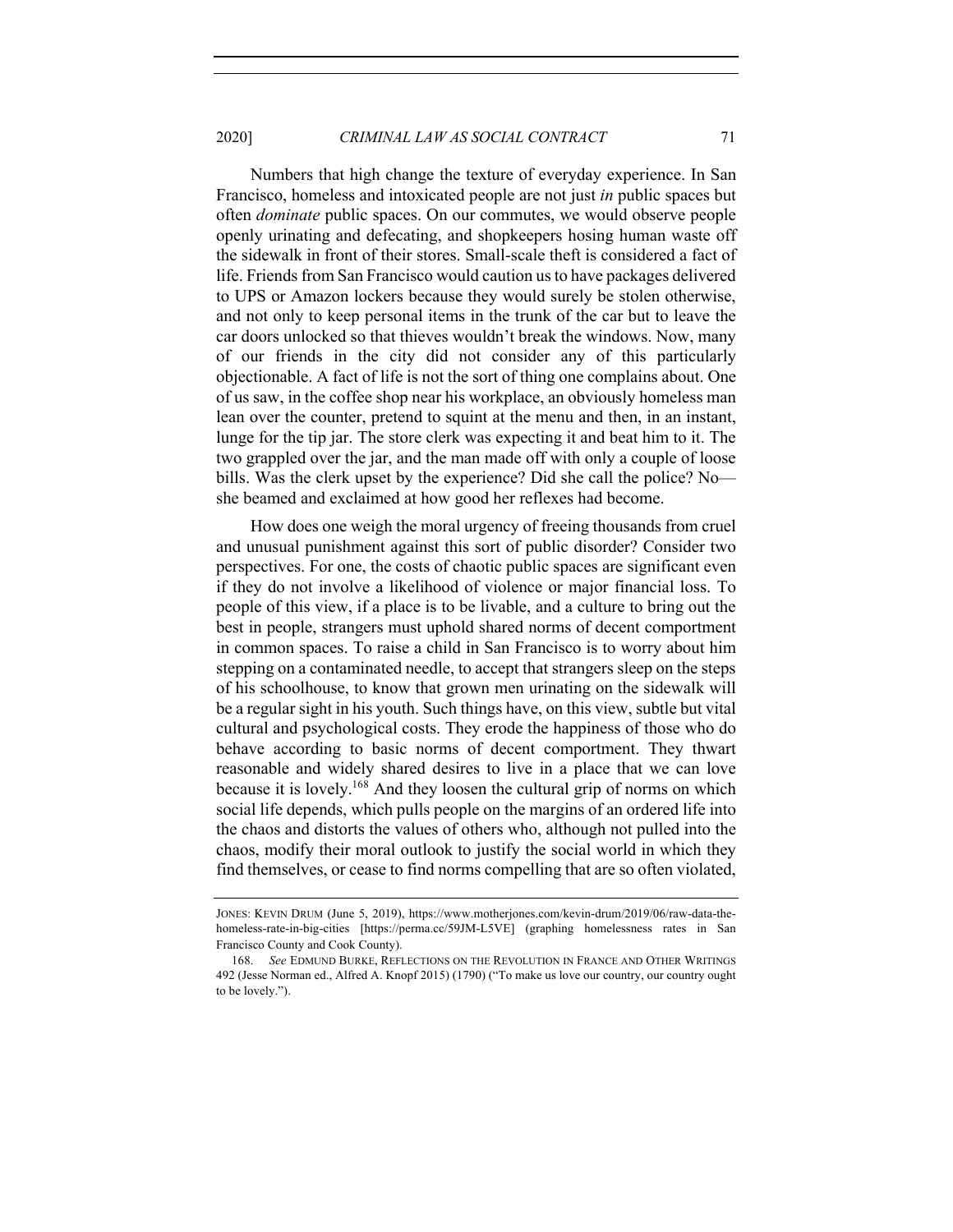or just lose their taste for things worth caring about. From this perspective, since norm-abiding people should not have to put up with the kind of behavior that comes with mass vagrancy, it is morally acceptable to use state force to clean up the streets if no milder option is available. That is, police power and punishment might not be one's first choice to enforce public order, but it is not wrong to use it, for criminal law is a legitimate means to achieve social ends beyond the elimination of physical risk.

The other perspective objects on grounds of justice to using state force to clean up the streets and enforce behavioral norms where violence is not at stake. To those of this view, the imposition of such norms absent concrete physical harm or major financial harm reflects illiberal and intolerant attitudes, and to impose those norms by means of police power and punishment is something still worse—hardhearted, violent. The truly distorted moral outlook is the one that values order so much that it would impose force and pain on others to get it, even when physical safety is not on the line. The costs of homelessness and petty theft are not great enough to merit penal sanction and might indeed come with benefits, insofar as they teach members of the polity to develop tolerance and empathy and expose people to an edgier, less controlled array of experiences. To those of this perspective, the child who sees and interacts with heroin addicts on her way to school will be richer for the experience, as her empathy and understanding of the world expand in ways a more sheltered child's do not. Fear is not a legitimate reaction to the nonviolent addict groaning on the sidewalk; tolerance and fellow-feeling are.

How is one to negotiate between these two perspectives? They seem to reflect a conflict of worldviews. One could point to nuances and potential common ground: those who care about enforcing public order offenses might be willing to tolerate marijuana but not heroin; those who object to police enforcement of behavioral norms might relent where public health is implicated. But that just nips along the edges of the disagreement; it doesn't resolve the central conflict. One could present the values on each side in more philosophical terms—public order versus personal liberty, perhaps but that doesn't resolve the conflict either. It just recapitulates the conflict more abstractly; it still fails to provide either side with a *reason* to accept the other's view. One could make an argument from a deontological justice perspective: perhaps there is a moral right answer to these questions, an argument which would show that the issue is not just one of costs and benefits or conflicting worldviews but of *right* in a nonperspectival sense. Yet one need not be a moral relativist or skeptic of moral reason generally to think that the prospects for such an argument in this context are dim. One of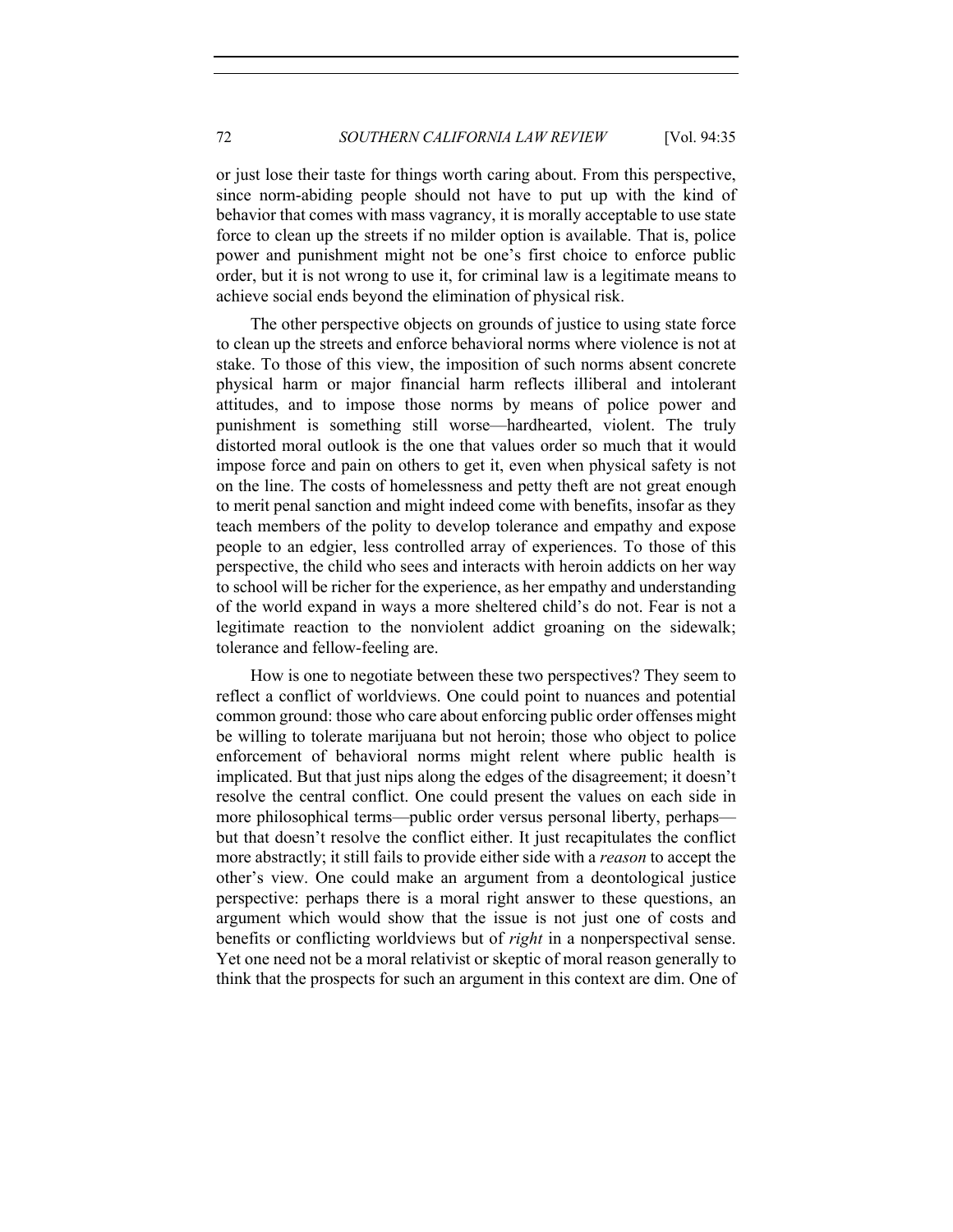us has worked for many years in the fields of moral and political philosophy. Typically, to build a theory of justice, one must weigh the claims of public order against the claims of personal liberty *internally* in the course of constructing the theory itself. To then apply the view to a case like the one at hand only disguises the question one purports to answer.

A further problem is that it is difficult even to find the words with which to articulate the first perspective fairly. The words used to that end in earlier eras—"clean streets," "vice," "morality," "public order"—today sound quaint and antiquated, or worse, irrational, or worse still, authoritarian. But what are the substitute words? It is as though the vocabulary of contemporary moral discourse has put a thumb on the scale of the debate, rendering one side inarticulate, empowering the other with forms of words on which the culture has bestowed a glow of approval before the debate even gets underway. Perhaps that means the perspective oriented to public order is unsupportable. But not necessarily. Verbally outfencing an opponent does not necessarily mean that one has answered the hard questions. Rendering a concern mute does not make it invalid. Imagine an aesthetic culture takes hold in the world of classical music composition that denigrates traditional ideas of beauty and emotional force in favor of "conceptual art." (This is not such a stretch.) Someone who tries to criticize the music by saying it isn't beautiful or moving could easily be made to sound ridiculous; few rhetorical weapons are more powerful than the academic scoff. But the listener might nonetheless have a valid point.

These questions of ultimate moral right and human flourishing might be intractable. They are at least exceedingly difficult. But we do not necessarily need to answer them as philosophers looking for ultimate moral truth. If we can accept that there are values on both sides, and that the question is mainly what mixture or balance of values a particular community *wants*, we can change the question from "Who is right?" to "What is a genuine expression of this community's democratic will?" There is nothing remarkable about policy situations that pit public order against personal liberty; those two values come into conflict in numerous ways, and different communities strike different balances between them. With reform, California rebalanced its scale in favor of personal liberty. The policy question need not be about justice or human flourishing in some ideal sense, but about democracy: Do Californians *want* this balance of public order and personal liberty? Is California's recalibration of the balance between those values a genuine expression of democratic will?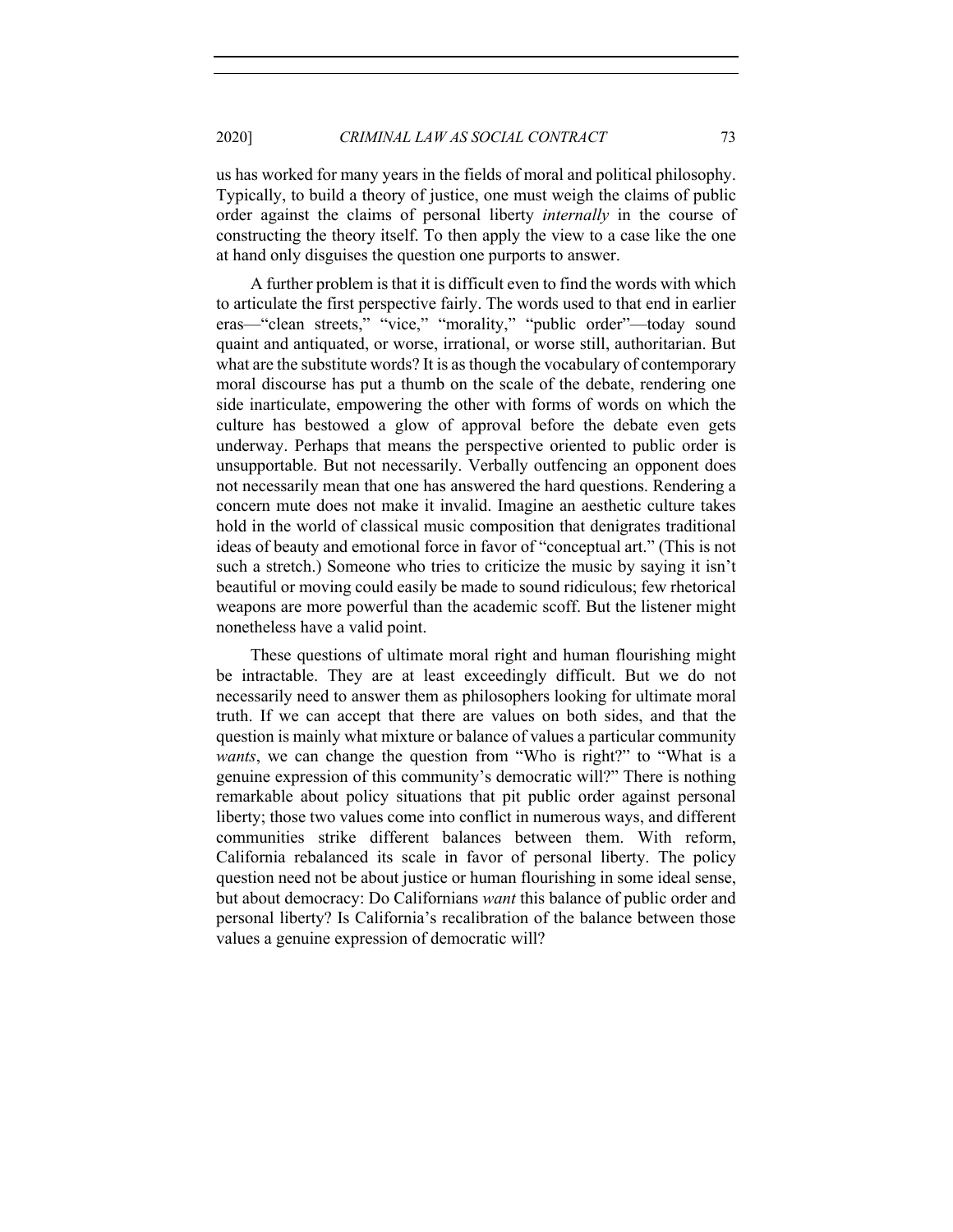#### B. DEMOCRATIC CREDENTIALS: DO CALIFORNIANS SUPPORT REFORM?

Perhaps the most remarkable thing about California's criminal justice reform is that, although it started with litigation in the U.S. Supreme Court, California voters have been steadily behind it over the course of multiple elections at multiple levels of government. It is common to suppose that American voters inevitably favor tough-on-crime policies. That supposition is historically false: American voters generally favored or tolerated mild criminal justice from the Founding through the 1960s, turned to tough-oncrime politics in the 1970s, and, in some states and cities, have been supporting criminal justice reform in the direction of greater mildness since about 2010.<sup>169</sup> California is exhibit A for that trend in majoritarian politics. Of course, consensus is impossible in a state of 39 million, and reform is not without its vocal detractors. But the actions of California voters suggest a general consensus on the side of personal liberty and in favor of reform.<sup>170</sup> Crucially, California voting trends on this issue are not a one-off: they reflect the sort of sustained pattern that is typically our best evidence of what the democratic will really is.

Although Realignment happened at the behest of the United States Supreme Court in 2011, the governor and state legislature were involved; it was they who crafted the legislation to implement the Court's order. Since then, it is voters who have carried the ball. Prop 47 passed with 60% voter support in 2014. In November of 2016, 64% of California voters approved Proposition 57, which increased parole and good behavior opportunities for nonviolent felons to gain early release.<sup>171</sup> On the same ballot, 57% of voters approved Proposition 64, which legalized marijuana for recreational use.<sup>172</sup>

In Los Angeles—the city hardest hit by the homelessness spike—voters approved an increased sales tax in 2017 for the express purpose of creating a fund to help homeless people transition to planned affordable housing.<sup>173</sup> Los Angeles voters also twice elected Eric Garcetti mayor with a stated

<sup>169.</sup> *See* Kleinfeld, *supra* note 13, at 935–39.

<sup>170.</sup> *But see* Marc Debbaudt, *California's Prop 47 Revolution: Voters Were Sold a Bill of Goods*, L.A. TIMES (Oct. 26, 2015, 5:00 AM), https://www.latimes.com/opinion/op-ed/la-oe-1026-debbaudt-pro p-47-anti-20151026-story.html [https://perma.cc/X5WW-HFU6].

<sup>171.</sup> *California Proposition 57, Parole for Nonviolent Criminals and Juvenile Court Trial Requirements (2016)*, BALLOTPEDIA, https://ballotpedia.org/California\_Proposition\_57,\_Parole\_for\_No nviolent Criminals and Juvenile Court Trial Requirements (2016) [https://perma.cc/XTZ3-YTAV].

<sup>172.</sup> *California Proposition 64, Marijuana Legalization (2016)*, BALLOTPEDIA, https://ballotpedia. org/California\_Proposition\_64,\_Marijuana\_Legalization\_(2016) [https://perma.cc/TE5C-CT88].

<sup>173.</sup> Susan Abram, *LA County's Sales Tax Increases Sunday to Help the Homeless. Here's How Much*, L.A. DAILY NEWS (Oct. 5, 2017, 12:06 PM), https://www.dailynews.com/2017/09/29/la-countyresidents-to-see-25-cent-increase-in-sales-tax-to-help-homeless-people [https://perma.cc/42GD-6X3N].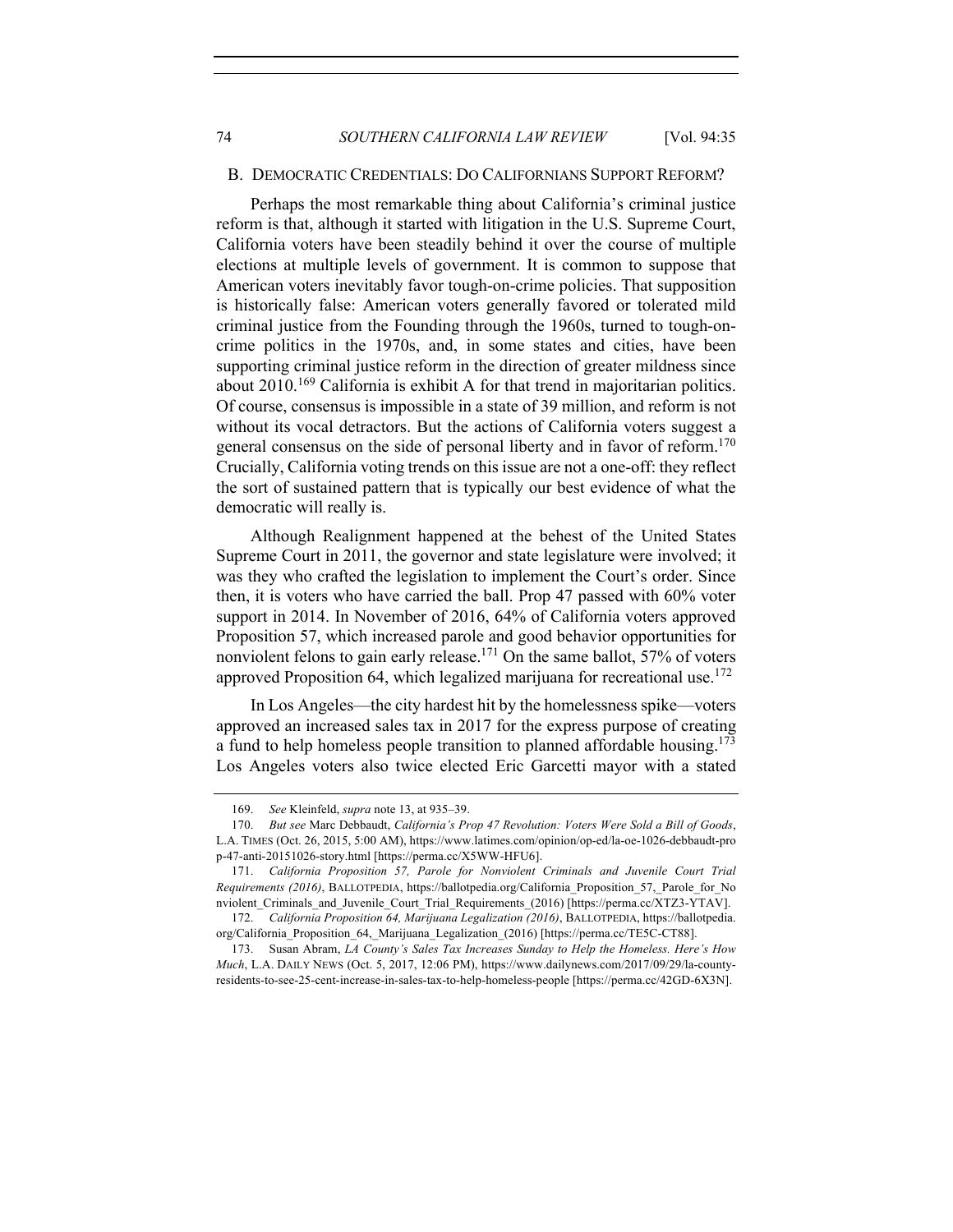platform of treating homelessness as a housing crisis, not a criminal justice crisis.

In San Francisco in 2018, voters approved a tax on businesses that would double the city's homelessness budget.<sup>174</sup> San Franciscans also elected Chesa Boudin, who ran on a platform of "prioritiz[ing] treatment over jail and conviction rates" and whose personal biography suggested highly antipunitive views, to be their District Attorney.<sup>175</sup> Boudin narrowly defeated Suzy Loftus, who sought to "get serious about dealing with the epidemic of car break-ins that have plagued this city."<sup>176</sup> In addition, San Franciscans twice elected Ed Lee and then elected London Breed to be mayor, both of whom, like Eric Garcetti in Los Angeles, campaigned on plans of providing treatment and housing to the homeless and drugaddicted—and spoke openly about the need to raise public funds for the purpose—rather than using law enforcement to clean up the streets.

Our personal experiences talking with friends and acquaintances in California are consistent with these voting patterns. Most of them simply do not react as we do to the level of public disorder on San Francisco streets; they just do not find the situation singularly disturbing or offensive. While some are frustrated with the level of homelessness, none want to see people dragged off in handcuffs. With regard to drug use, especially, their attitudes are ambivalent. The Californian ethos of tolerance, it seems, has strong democratic foundations.

Particularly striking from a democratizer's perspective is the balance between state and local power in California criminal justice reform. A principle of democratic criminal justice is that communities should be able to use local enforcement discretion to craft a criminal justice system that comports with their values.<sup>177</sup> The chief principle of restraint is that voters and political officials should not be able to externalize costs: the choice of

<sup>174.</sup> Heather Kelly, *San Francisco Voters Approve Homeless Tax on Business*, CNN (Nov. 7, 2018, 5:58 AM), https://www.cnn.com/2018/11/07/tech/prop-c-results/index.html [https://perma.cc/DT4F-EX QA].

<sup>175.</sup> *Chesa Boudin*, BALLOTPEDIA, https://ballotpedia.org/Chesa\_Boudin [https://perma.cc/D9ZH-2M5F]. Boudin's parents were members of the leftwing radical group the Weather Underground; he grew up visiting them in prison following their involvement in the murder of two police officers and a security guard. He was raised by other members of the group, who had been federal fugitives. After college, he served as a translator in Hugo Chavez's administration in Venezuela. Allan Smith, *Parents Guilty of Murder and Raised by Radicals, Chesa Boudin is San Francisco's Next District Attorney*, NBC NEWS (Dec. 16, 2019, 2:28 AM), https://www.nbcnews.com/politics/elections/parents-guilty-murder-raisedradicals-chesa-boudin-san-francisco-s-n1101071 [https://perma.cc/WFW7-SGQW].

<sup>176.</sup> *Suzy Loftus*, BALLOTPEDIA, https://ballotpedia.org/Suzy\_Loftus [https://perma.cc/C64N-NKE J].

<sup>177.</sup> *See* Kleinfeld et al., *White Paper*, *supra* note 19, at 1697.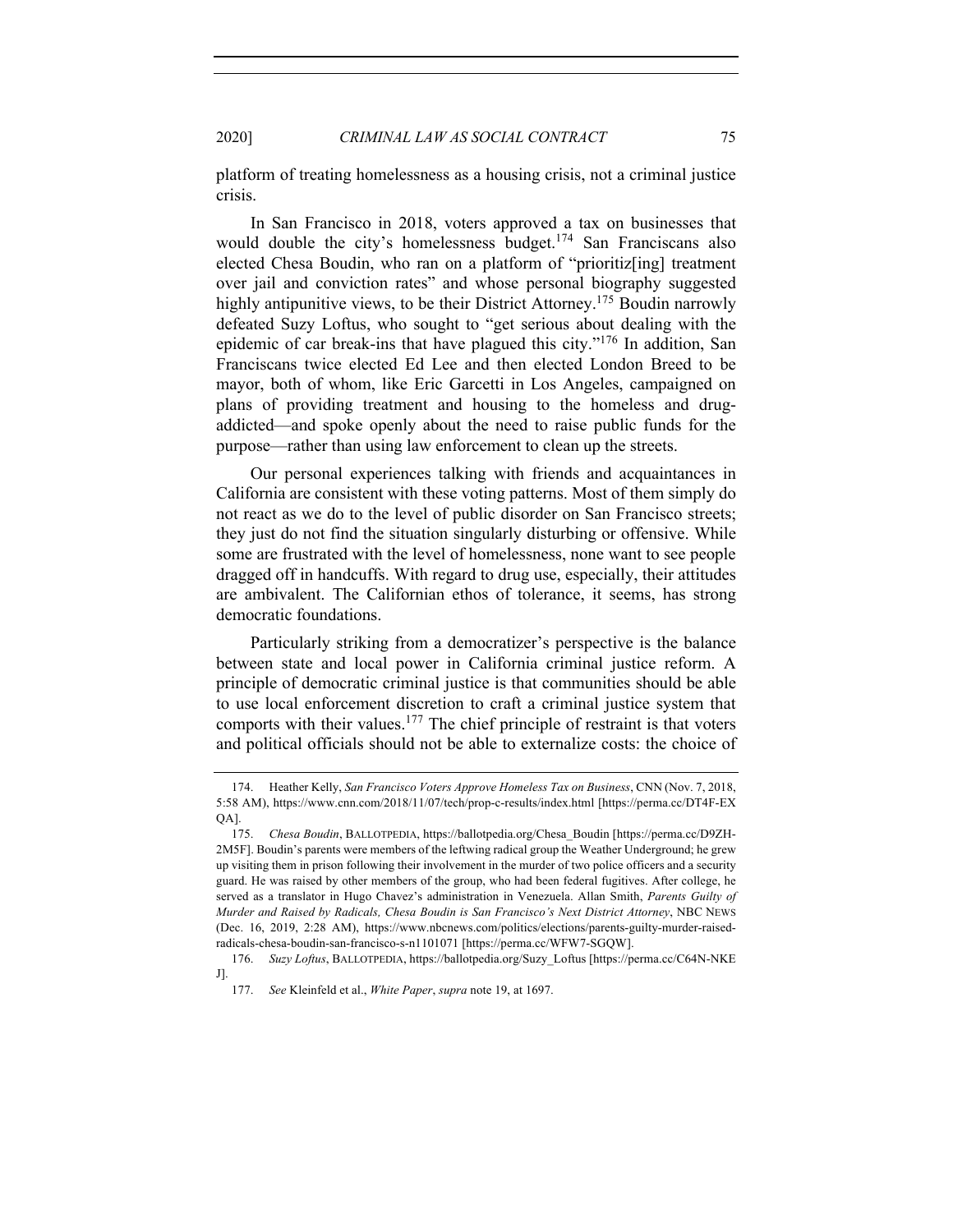how harsh or lenient to be should belong to the same people who will enjoy the benefits and bear the costs of that choice. As the principle was expressed in the *Manifesto of Democratic Criminal Justice*: "The costs and benefits of crime and punishment must fall together into the hands of those with control over the criminal system."<sup>178</sup> This is exactly what we see in Los Angeles and San Francisco. As California has moved in the direction of reform, Los Angeles and San Francisco have done so dramatically and repeatedly at the local level; they have, by means of enforcement discretion, localized their criminal justice systems. In choosing a high degree of personal liberty over public order, they have borne the costs of homelessness, drugs, and petty crime. Their choice would not be to everyone's taste. But it is their democratic choice.

In sum, our normative view is that California criminal justice reform has brought substantial costs as well as benefits, but it is truly democratic, and it should be celebrated as such even by those who would not want it for their own communities.

## C. CODA: REFORM'S IMPLICATIONS FOR THE CONCEPT OF SERIOUS CRIME

A last word is in order—not on reform's merits but on its implications for the concept of crime. Central to both Realignment and Prop 47 is the assumption that violent crime is a singularly serious category deserving of harsher punishment than other kinds of crime. That assumption might seem like second nature to us today, but it was not always so; even the singling out of violent crime as a distinct category, let alone treating it as the worst sort of crime, is a recent development in American law and culture.

Since the Middle Ages, the most important distinction between bad crimes and worse crimes was the distinction between misdemeanors and felonies. Historically, neither category has had a strong correlation with violence.<sup>179</sup> The common law felonies included a grab bag of property crimes, crimes against the state, nonviolent sexual offenses, and crimes involving major violence (for example larceny, treason, sodomy, and murder). The common law misdemeanors also included a grab bag of violent and nonviolent offenses, including, most importantly, *assault*. Assault at common law included the vast majority of all violence—essentially all violence that did not cause death or disability, constitute rape, or otherwise come with special circumstances that made it worse than "ordinary" criminal

<sup>178.</sup> Kleinfeld, *supra* note 17, at 1409.

<sup>179.</sup> *See generally* DAVID ALAN SKLANSKY, A PATTERN OF VIOLENCE: HOW THE LAW CLASSIFIES CRIMES AND WHAT IT MEANS FOR JUSTICE 41–54 (2021).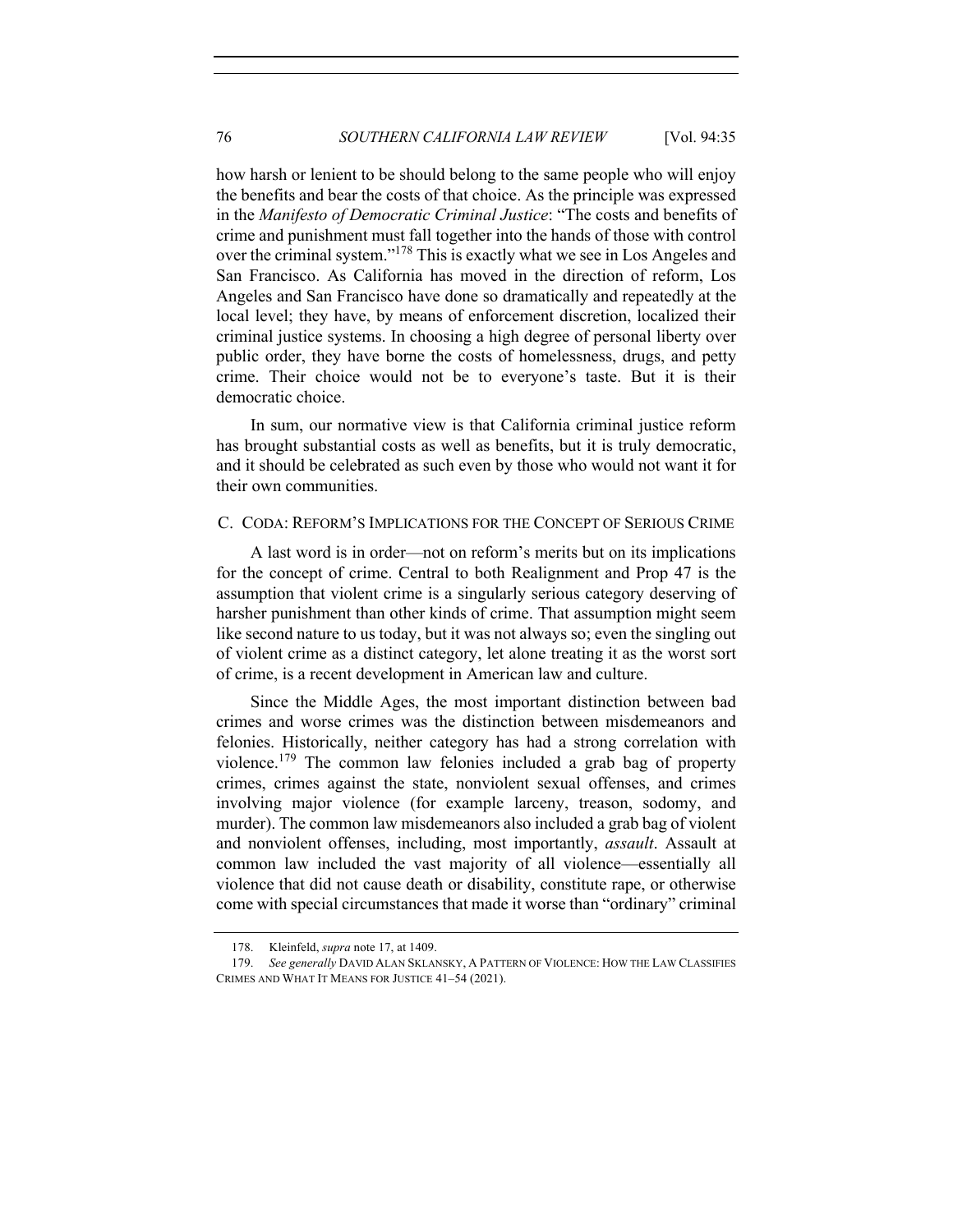violence. The fact that, at common law, *most* violence was a misdemeanor speaks to one of the central facts about the moral history of humankind: the profound change in the last two centuries in attitudes toward violence.<sup>180</sup> A new relationship to violence is part of what modernity means.

As a formal, legal matter, American legislators and legal scholars did not begin isolating violent crimes as a distinct category until the second half of the twentieth century, and then did so only gradually. The first step was perhaps the Model Penal Code of 1962, which grouped felonies into three degrees depending on their severity, with only violent offenses in the first degree.<sup>181</sup> In the ensuing decades, as violent crime spiked across the United States (increasing threefold between 1960 and 1980), specific carve-outs for "violent crime" and "crimes of violence" infiltrated state penal codes and federal statutes. <sup>182</sup> In formal law and American culture alike, violence took on a unique status it had never had before. The transformation is incomplete: formally, most crimes of violence are still assaults and most assaults are still misdemeanors.<sup>183</sup> But myriad aspects of criminal law now treat violence as a distinct category for which the greatest efforts at control and condemnation are reserved.

Seen in historical perspective, then, California criminal justice reform is the latest step in the process of reconceptualizing crime as either "violent" or "nonviolent," where those terms perform the same cultural and legal function "felony" and "misdemeanor" once did. Our culture got there before our law. In the discourse about criminal justice reform in California, people focused on the violence/nonviolence distinction so intuitively that it did not

<sup>180.</sup> *See generally* STEVEN PINKER, THE BETTER ANGELS OF OUR NATURE: WHY VIOLENCE HAS DECLINED 169 (2011) ("The most sweeping change in everyday sensibilities left by the Humanitarian Revolution is the reaction to suffering in other living things."); ROBERT DARNTON, THE GREAT CAT MASSACRE AND OTHER EPISODES IN FRENCH CULTURAL HISTORY 75–78 (1984) (describing attitudes toward animal cruelty that were widely accepted in France in the 1700s but which today would be found morally revolting); NORBERT ELIAS, THE CIVILIZING PROCESS: SOCIOGENETIC AND PSYCHOGENETIC INVESTIGATIONS (Eric Dunning, Johan Goudsblom & Stephen Mennel eds., Edmund Jephcott, trans., rev. ed., Blackwell 1994) (examining the process of historical change by which European culture came to find violence—along with bodily functions and other forms of coarseness—distasteful, wrongful, or uncivilized); 2 ALEXIS DE TOCQUEVILLE, DEMOCRACY IN AMERICA 658 (Arthur Goldhammer trans., Library of Am. 2004) (1840) (describing the "general compassion for all members of the human species" fostered in democracies and wondering, "Why is that? Are we more sensitive than our fathers? I do not know, but of one thing I am certain: our sensibility extends to a wider range of objects"); Joshua Kleinfeld, *supra* note 13, at 936 ("A deep change in attitudes to suffering and violence—a softening, a sentimental humanism more vital and basic than any articulate position—is among the Enlightenment's most mysterious and important legacies and one linked to democratic forms of life and government.").

<sup>181.</sup> SKLANSKY, *supra* note 179, at 53–54.

<sup>182.</sup> *Id.* at 41–45, 51–55.

<sup>183.</sup> *Id.* at 48.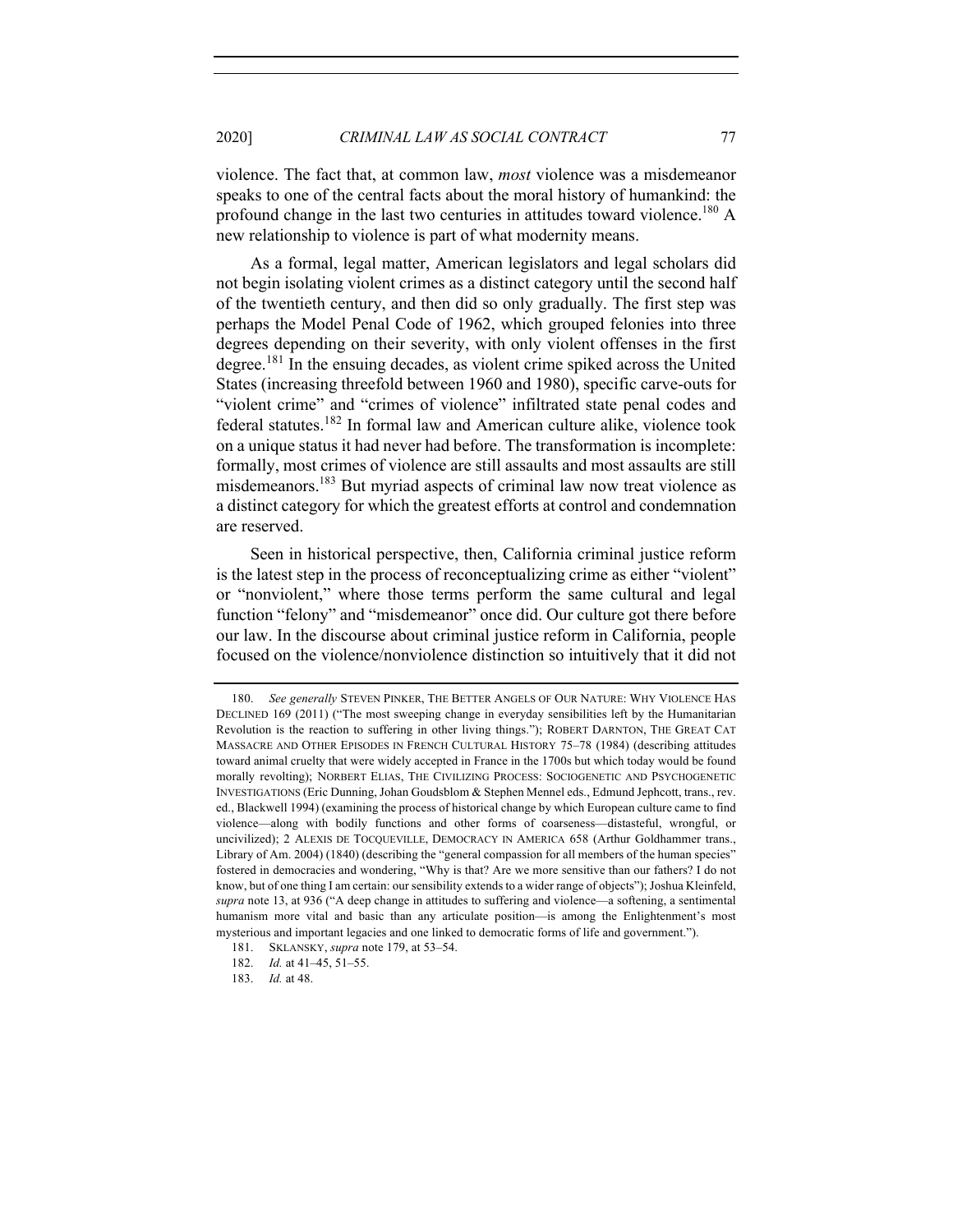occur to them that they were doing something conceptually innovative. When Californians for Safe Neighborhoods and Schools argued that Prop 47 "stops wasting prison space on low-level nonviolent crimes" yet "[k]eeps rapists, murderers and child molesters in prison,"<sup>184</sup> they did not think they were contributing to a historical process of revising the concept of serious crime. But they were. California criminal justice reform might indeed prove to be a significant step in this process.

The revision is not as unproblematic as it might seem. Most "violent crime" is not rape, murder, or child molestation. Combined, homicide and sex offenses amount to only 3.6% of arrests for violent felonies in California.185 The vast majority of violent crime, both felony and misdemeanor is—as it has always been—some sort of assault.<sup>186</sup> That is a huge category, encompassing everything from a slap to a gunshot. Realignment and Prop 47 recognized some nuance among different forms of violence, differentiating between ordinary assault and more serious violent crimes.<sup>187</sup> But it wasn't just rapists, murderers, and child molesters who stayed in California's jails and prisons. Someone who committed robbery, assault with intent to cause serious harm, or a long list of other crimes involving significant but not extreme violence stayed in too.

Many crimes are not even easily sorted into violent and nonviolent categories. Is a drug dealer whose work carries the ever-present risk of violence a "violent offender"? In a trio of recent cases, the United States Supreme Court echoed this definitional unease when it held the terms "violent felony" and "crime of violence" so ill-defined as to be void for vagueness.<sup>188</sup> California defines violent crimes by fiat: the various sections of the penal code referring to homicide, rape, robbery, kidnapping, and the like are grouped together and deemed "violent" without further attempt at a definition.<sup>189</sup> Whether these offenses cause any more or less harm than other crimes is immaterial to their designation.

Furthermore, if ending mass incarceration is criminal justice reform's end goal, a violence/nonviolence distinction will not achieve it. As John Pfaff has demonstrated empirically, violence is such a large proportion of the

<sup>184.</sup> *California Proposition 47, Reduced Penalties for Some Crimes Initiative (2014)*, *supra* note 50.

<sup>185.</sup> *See* CAL. DEP'T OF JUSTICE, CRIMINAL JUSTICE STATISTICS CTR., *supra* note 71, at 24.

<sup>186.</sup> *See id.* at 11.

<sup>187.</sup> *See supra* notes 44–46 and accompanying text. CAL. PENAL CODE §§ 667(e)(2)(C)(iv), 667.5(c) (West 2020).

<sup>188.</sup> *See* United States v. Davis, 139 S. Ct. 2319, 2323–24 (2019); Sessions v. Dimaya, 138 S. Ct. 1204, 1210, 1223 (2018); Johnson v. United States, 135 S. Ct. 2551, 2555, 2557–58 (2015).

<sup>189.</sup> *See* CAL. PENAL CODE §§ 667(e)(2)(C)(iv), 667.5(c) (West 2020); *see also* CAL. DEP'T OF JUSTICE, CRIMINAL JUSTICE STATISTICS CTR., *supra* note 71, at 9, 76.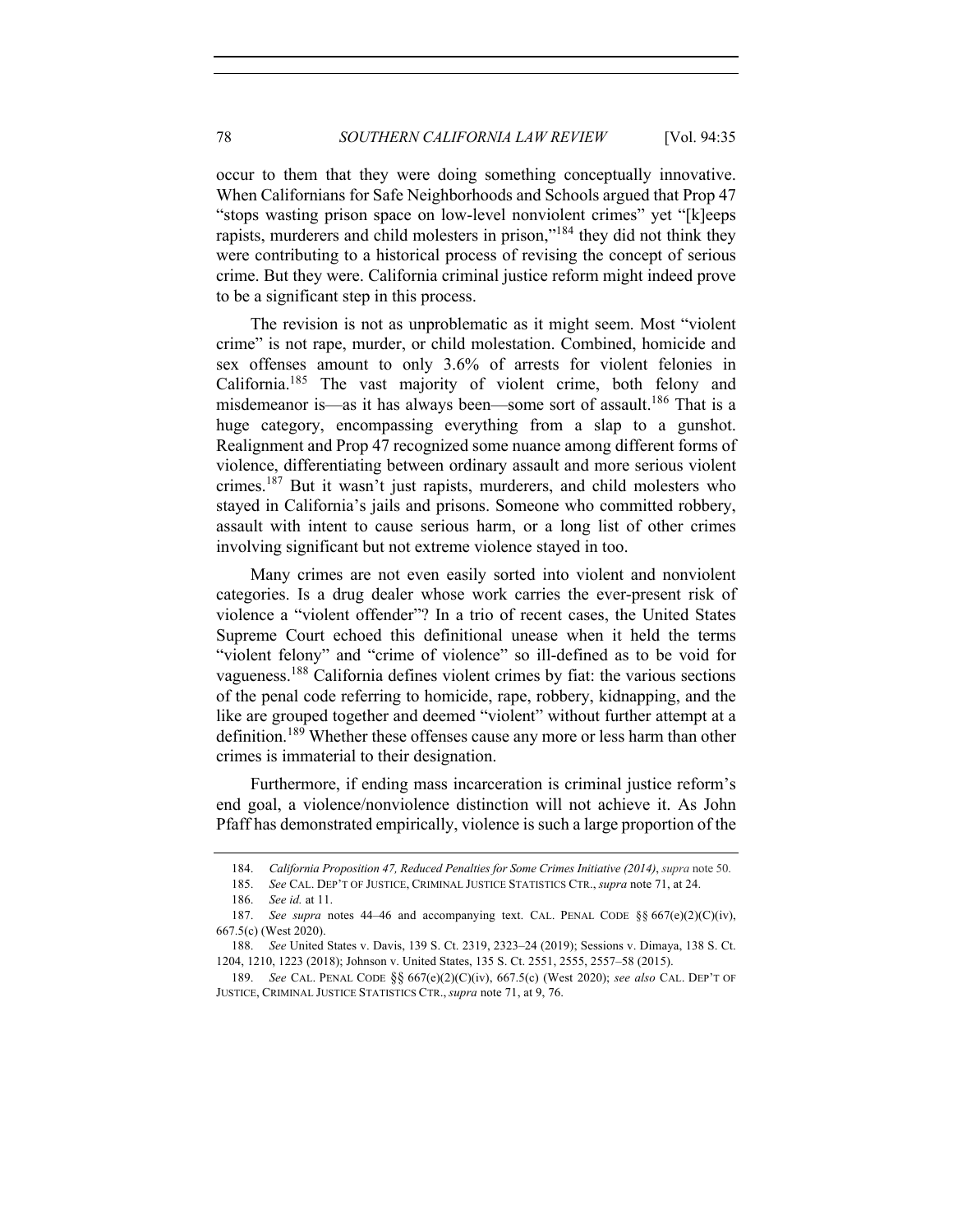incarceration pie that reformers who wish to end mass incarceration have only two choices: they must either substantially reduce the amount of violent crime in society or substantially reject a policy of imprisonment for violence.<sup>190</sup> In particular, there is just not enough incarceration based on drugs for drug decriminalization to solve the incarceration crisis: nationally, more than half of all state prisoners are there for crimes of violence, only about 16% for drug crimes, and only about 5–6% of that group (arguably as few as 1% of the overall state prison population) for drug crimes that could be characterized as low-level and nonviolent, such as simple possession.<sup>191</sup> California's focus on violence versus nonviolence has its merits, and may be enough to solve the problem of prison overcrowding, but it will not by itself solve the mass incarceration problem.

## **CONCLUSION**

So what does California criminal justice reform tell us about the "California Social Contract"? It tells us that Californian society now holds that violence is categorically unacceptable, but little else is, and that objections to chaotic but nonviolent public spaces are morally illegitimate, at least as justification for the use of state force. In the inevitable tradeoff between public order and personal liberty, California declares by example that personal liberty should win unless and until violence or a narrow band of other major crimes are at issue.

There is a philosophical history to this point of view. The tradition of

191. *Id.*

<sup>190.</sup> JOHN F. PFAFF, LOCKED IN: THE TRUE CAUSES OF MASS INCARCERATION—AND HOW TO ACHIEVE REAL REFORM 5–6, 31–36, 185 (2017); John Pfaff, *Escaping from the Standard Story: Why the Conventional Wisdom on Prison Growth Is Wrong and Where We Can Go from Here*, 26 FED. SENT'G REP. 265, 265–66, 269 (2014). There is, theoretically, one other possibility: substantially ending incarceration for *all* non-violent crimes—including drug dealing and serious financial and property crimes—in the hopes that the sum would be enough to end mass incarceration. Would that work? Because crimes of violence constitute more than half of all state prisoners, if literally everyone convicted of a nonviolent crime were released tomorrow, the U.S. incarceration rate would still be high by international standards. Furthermore, there is so much unsolved violent crime that a mild increase in clearance rates for major violence alone could massively increase the number of people imprisoned; we could return to the peak of mass incarceration and beyond just by *solving* more homicides, rapes, serious assaults, and other crimes that virtually everyone in contemporary public discourse thinks should lead to imprisonment. PFAFF, *supra*, at 94. Finally, it is unrealistic to imprison no one but violent criminals: some nonviolent crime (burglary, large-scale fraud, etc.) is quite serious. Perhaps an approach to criminal justice reform based on a violence/nonviolence distinction could solve the problem of mass incarceration if "mass" were defined modestly enough. But a more effective and realistic approach would probably have to be combinatorial, taking decarceration bites out of each category of crime, with big bites coming out of drug, property, and public order offenses (imprisoning only the worst offenders in each category) and a smaller bite coming out of violent offenses (declining imprisonment for most assaults). Even this combinatorial approach, however, would require rethinking common attitudes about imprisonment for violent crime.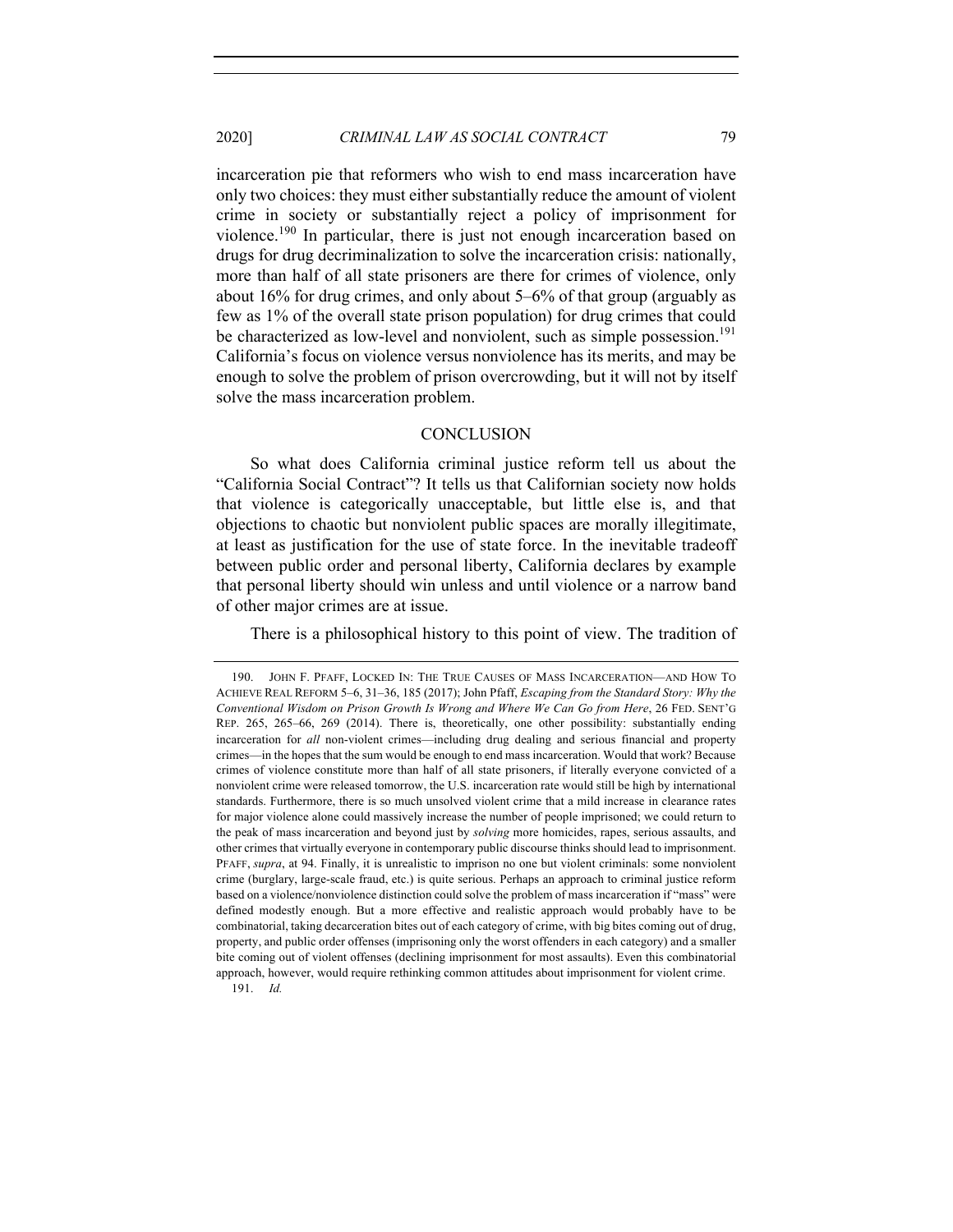Enlightenment liberalism arguably reached its zenith (and modern philosophy its most famous pronouncement aside from Nietzsche's phrase about the "death of God") with John Stuart Mill's harm principle: "[T]he only purpose for which power can be rightfully exercised over any member of a civilized community, against his will, is to prevent harm to others."<sup>192</sup> Of course, everything depends on how "harm" is defined. A person's psychological sense of offense or disturbance at seeing drug use or public urination on city streets could constitute "harm" if the term were defined capaciously enough. On such an interpretation, however, the harm principle would lose its libertarian point. Thus, Mill and his followers have long filled in the definition of "harm" with a set of limiting criteria.<sup>193</sup> To count as harmful, for example, an action must be "other-regarding" and "without consent."<sup>194</sup> It must involve "temporal harm," that is, harm that is "tangible, secular, material—physical or financial, or, if emotional, focused and direct—rather than moral or spiritual."<sup>195</sup> The paradigm is "a punch in the nose."<sup>196</sup> Injuries of a "moral or spiritual" kind—which is really an inapt way of describing injuries of a cultural kind—are thus not just outweighed but excluded from consideration: they just don't count as harm.

American criminal law has *not* accepted the harm principle in the past. As Bill Stuntz and Joseph Hoffman write:

If the law followed Mill's harm principle, criminal punishment would be barred in . . . prostitution cases, and in the large majority of drug cases. Criminalizing the possession of unregistered guns would be impermissible, as would a range of regulatory offenses. And that is only a partial list. In other words, Mills' argument would transform American criminal justice—if it were adopted. But it hasn't been adopted . . . .<sup>197</sup>

Mill's harm principle is now instantiated, embodied, or immanent in California law and culture. True, California's version of the principle has less regard for property than others in the Millian tradition, as discussed above. <sup>198</sup> But it is quite clearly the twenty-first-century descendent of Mill's vision. Furthermore, California's twenty-first-century version of the

<sup>192.</sup> MILL, *supra* note 7, at 80.

<sup>193.</sup> *See, e.g.*, 1 JOEL FEINBERG, THE MORAL LIMITS OF THE CRIMINAL LAW: HARM TO OTHERS 36 (1984) ("The sense of 'harm' as that term is used in the harm principle must represent the overlap of senses two and three: only setbacks of interests that are wrongs, and wrongs that are setbacks to interest, are to count as harms in the appropriate sense."); H. L. A. HART, LAW, LIBERTY, AND MORALITY 4–5 (1963).

<sup>194.</sup> Richard A. Posner, *On Liberty: A Revaluation*, *in* MILL, *supra* note 7, at 197, 197.

<sup>195.</sup> *Id.*

<sup>196.</sup> *Id.*

<sup>197.</sup> JOSEPH L. HOFFMAN & WILLIAM J. STUNTZ, DEFINING CRIMES 58 (3d ed., 2017).

<sup>198.</sup> *See supra* notes 7–10 and accompanying text.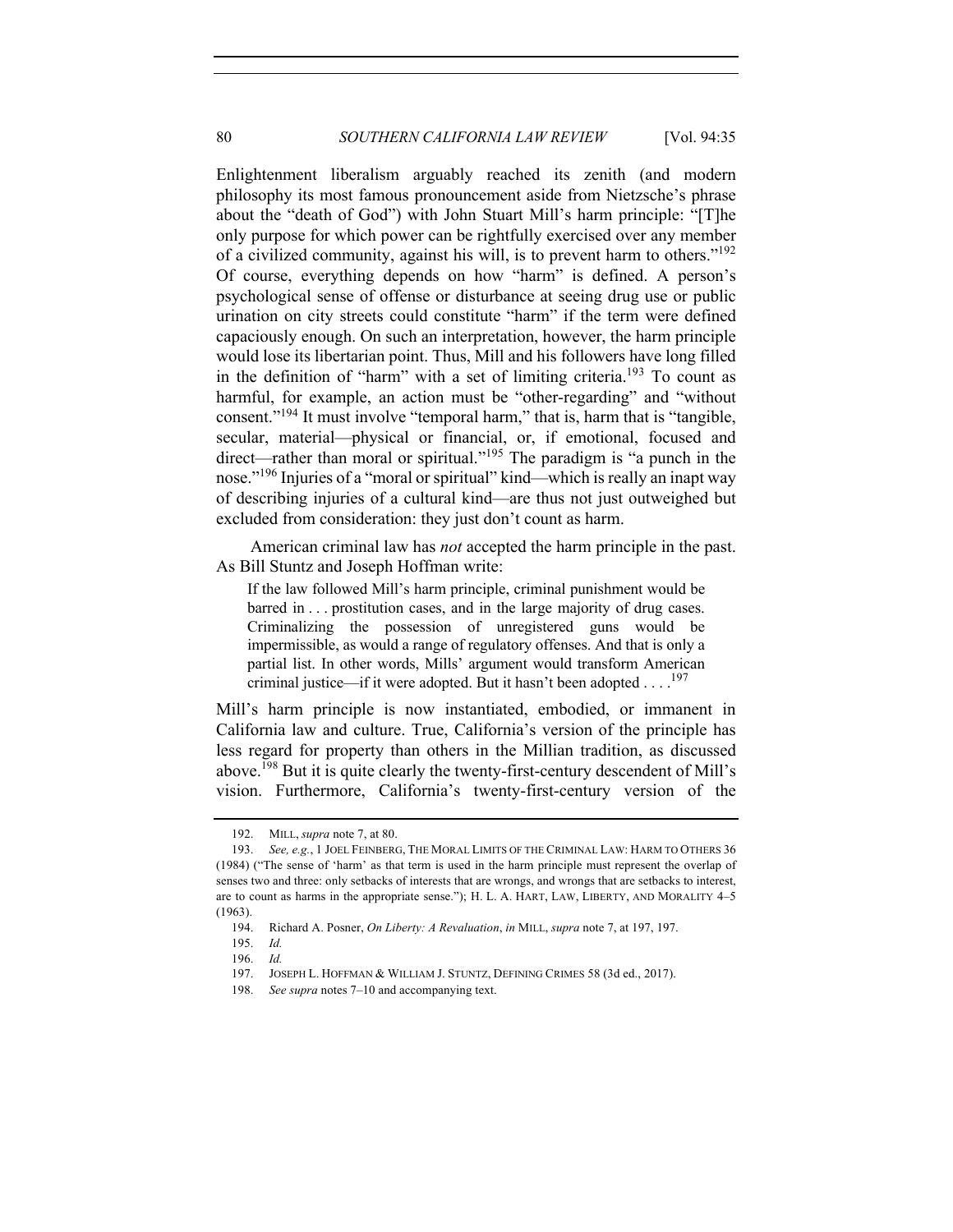principle is consistent with Mill's larger project. Mill announced the harm principle in an essay entitled *On Liberty*: it was always meant to be the principle of government most favorable to personal liberty in the various tradeoffs between liberty and everything else. It was also meant to foster the virtue of tolerance as a character trait and to encourage a culture of tolerance. One could justly question whether California's version of tolerance is as open to dissent and concerned with the stifling character of public opinion as Mill's. But a certain conception of what it means to be tolerant is unmistakably at work in California criminal justice reform. In other words, the larger ideas afoot in California and in Mill's essay are substantially a match.

Thus, California's new social contract has something to teach us about the harm principle and the harm principle has something to teach us about the California social contract. To the extent one believes Mill's principle is the capital-T-Truth about political life, California now represents the highwater mark of Enlightenment liberalism in America today. To the extent one believes Mill's harm principle leaves out certain indispensable facets of political life, California's public disorder is evidence of the principle's shortcomings. Coming at the matter from the opposite direction, if one observes and experiences California and thinks, "This is the kind of society in which I want to live," one has reason to believe the harm principle is true. If one observes and experiences California and thinks, "This is not the right way to live together," one has reason to think the harm principle unsound.

More prosaically, can California criminal justice reform be used as a blueprint for other states to reduce their incarceration rates? Absolutely. Will the likely result of those policies comport with the social values of every other state? Absolutely not. Prior to looking outward for a decarceration blueprint, states should first look inward and determine how much they are willing to alter their social contracts in order to effect change.